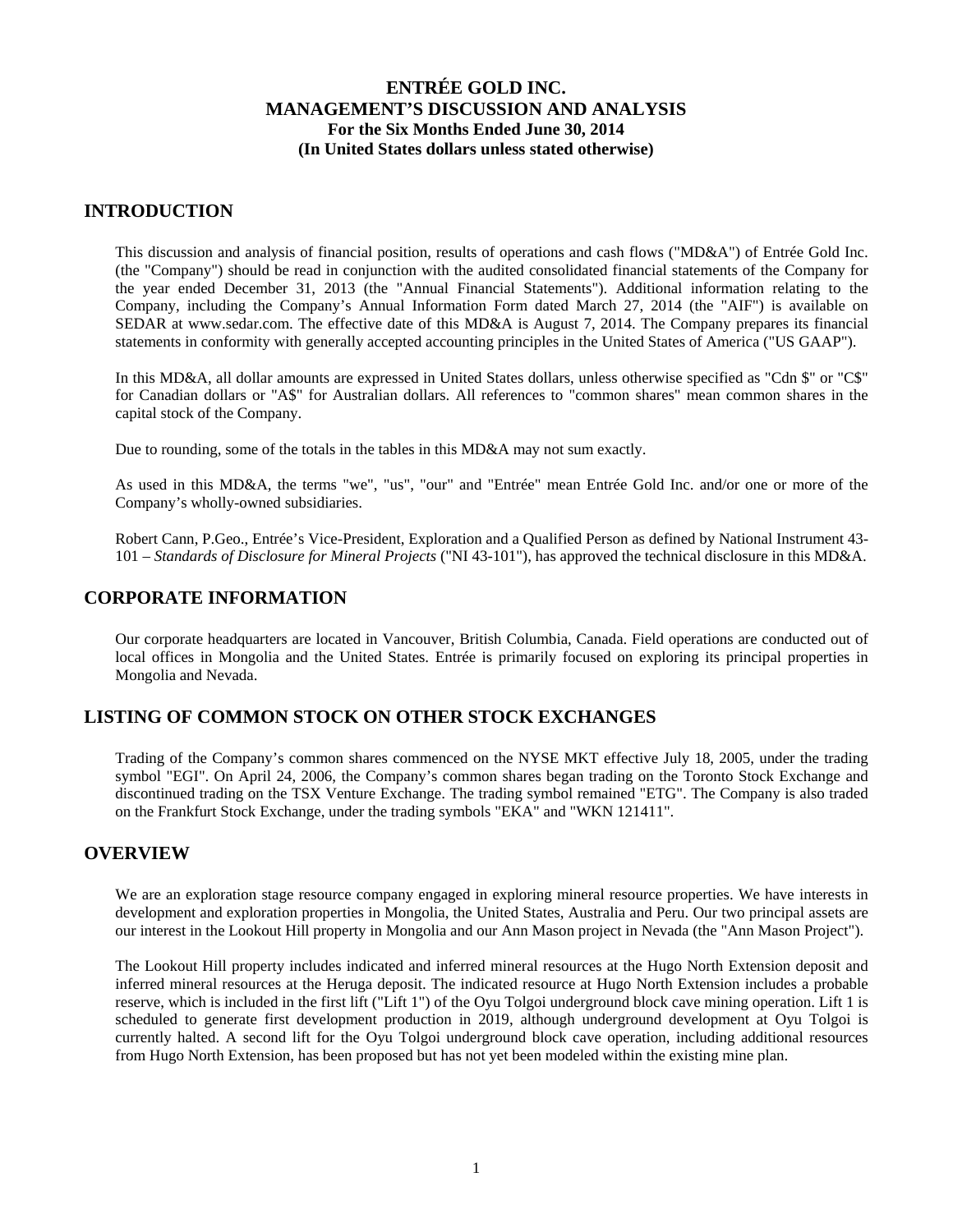The Ann Mason Project includes the Ann Mason and the Blue Hill deposits, which host indicated (Ann Mason) and inferred mineral resources. The Company reported the results of the Ann Mason deposit Preliminary Economic Assessment ("PEA") on October 24, 2012.

The following is an overview of our two principal assets.

## **MONGOLIA – LOOKOUT HILL**

The Lookout Hill property in the South Gobi region of Mongolia is comprised of two mining licences, Shivee Tolgoi and Javhlant. The original Shivee Tolgoi and Javhlant exploration licences were converted into mining licences by the Mineral Resources Authority of Mongolia ("MRAM") in October 2009 as a condition precedent to the Oyu Tolgoi Investment Agreement. Shivee Tolgoi and Javhlant completely surround Oyu Tolgoi LLC's ("OTLLC") Oyu Tolgoi mining licence and host the Hugo North Extension copper-gold deposit and the Heruga copper-gold-molybdenum deposit, respectively. These deposits are located within a land area that is subject to a joint venture between Entrée and OTLLC (the "Entrée-OTLLC Joint Venture"). OTLLC is owned 66% by Turquoise Hill Resources Ltd. (formerly Ivanhoe Mines Ltd.) ("Turquoise Hill") and 34% by the Government of Mongolia (through Erdenes Oyu Tolgoi LLC).

The Shivee Tolgoi and Javhlant mining licences are divided between Entrée and the Entrée-OTLLC Joint Venture as follows:

- The Entrée-OTLLC Joint Venture covers 39,807 hectares consisting of the eastern portion of Shivee Tolgoi and all of the Javhlant mining licence (the "Joint Venture Property"). The Joint Venture Property is contiguous with, and on three sides (to the north, east and south) surrounds OTLLC's Oyu Tolgoi mining licence. The Joint Venture Property hosts the Hugo North Extension deposit and the Heruga deposit.
- The portion of the Shivee Tolgoi mining licence outside of the Joint Venture Property ("Shivee West") covers an area of 35,173 hectares. Shivee West is 100% owned by Entrée but is subject to a first right of refusal by OTLLC.

In February 2013, the Company entered into an equity participation and funding agreement with Sandstorm Gold Ltd. ("Sandstorm") that provided an upfront deposit (the "Deposit") from Sandstorm of \$40 million. The Company will use future payments that it receives from its mineral property interests, including from the Joint Venture Property, to purchase and deliver metal credits to Sandstorm, in amounts that are indexed to the Company's share of gold, silver and copper production from the Joint Venture Property as follows:

- 25.7% of the Company's share of gold and silver, and 2.5% of the Company's share of copper, produced from the portion of the Shivee Tolgoi mining licence included in the Joint Venture Property (represented by the shaded upper right portion of the following illustration); and
- 33.8% of the Company's share of gold and silver, and 2.5% of the Company's share of copper, produced from the Javhlant mining licence (represented by the lower hatched portion of the following illustration).

In addition to the Deposit, upon delivery of the metal credits Sandstorm will make a cash payment to the Company equal to the lesser of the prevailing market price and \$220 per ounce of gold, \$5 per ounce of silver and \$0.50 per pound of copper (subject to inflation adjustments). After approximately 8.6 million ounces of gold, 40.3 million ounces of silver and 9.1 billion pounds of copper have been produced from the entire Joint Venture Property, the cash payment will increase to the lesser of the prevailing market price and \$500 per ounce of gold, \$10 per ounce of silver and \$1.10 per pound of copper (subject to inflation adjustments). To the extent that the prevailing market price is greater than the amount of the cash payment, the difference between the two will be credited against the Deposit (the net amount of the Deposit being the "Unearned Balance").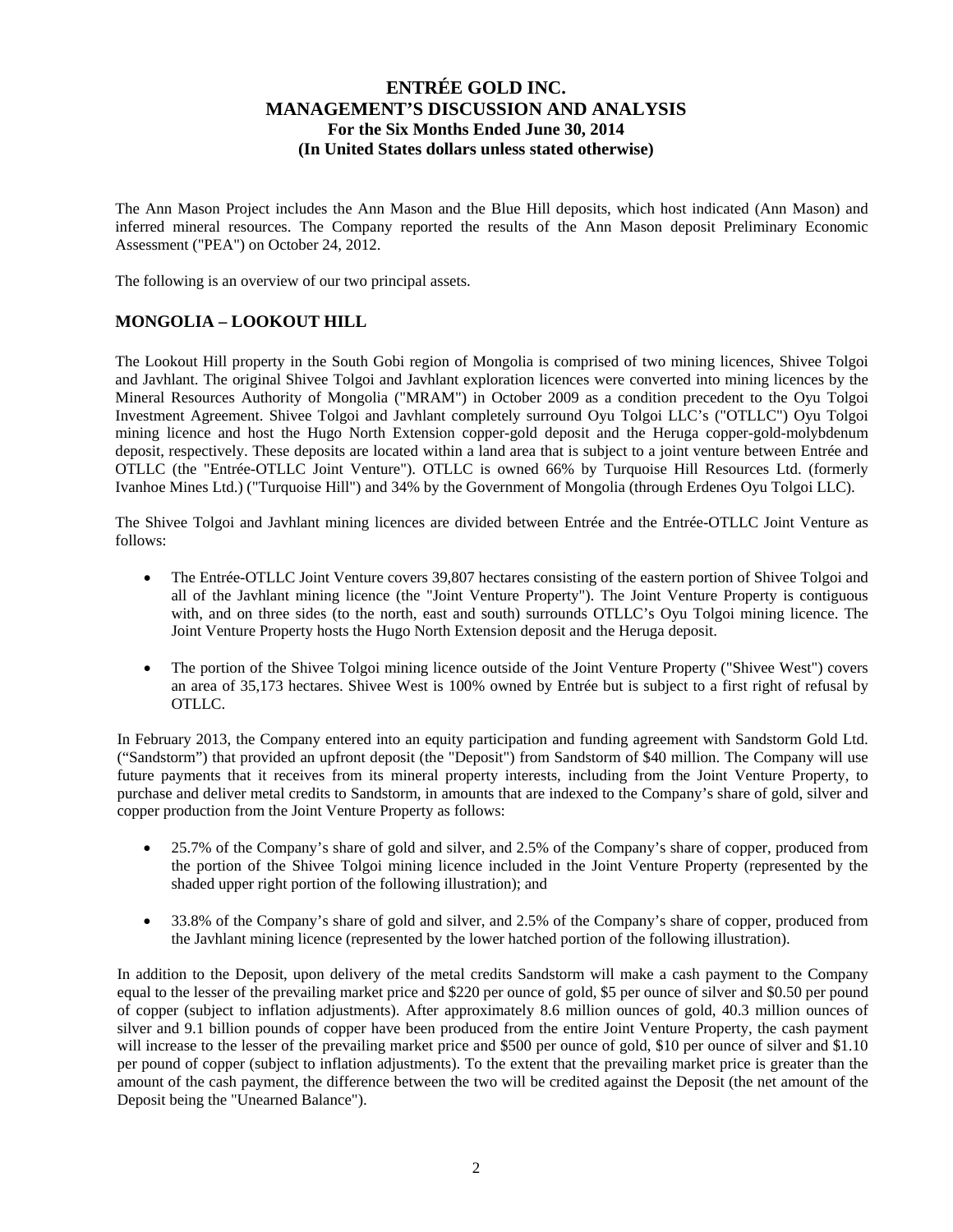In the event of a partial expropriation of Entrée's interest in the Joint Venture Property, which is not reversed during the abeyance period provided for in the equity participation and funding agreement, the Company will be required to return a pro rata portion of the Deposit (the amount of the repayment not to exceed the amount of the Unearned Balance) and the metal credits that the Company is required to deliver will be reduced proportionately. In the event of a full expropriation, the full amount of the Unearned Balance must be returned with interest.

The Company is not required to deliver actual metal, and the Company may use revenue from any of its assets to purchase the requisite amount of metal credits.



The illustration below depicts the different areas of Lookout Hill:

On February 27, 2013, notice (the "Notice") was delivered to Entrée by MRAM that by Order No. 43 dated February 22, 2013, the Ministry of Mining has cancelled the July 10, 2009 Order of the Ministry of Mineral Resources and Energy (the "2009 Order") registering the Hugo Dummett (including the Hugo North Extension) and Heruga reserves. The Notice states that the 2009 Order breached Clause 48.4 of the Minerals Law of Mongolia and Clause 9 of the Charter of the Minerals Resource Council. The Notice further advises that any transfer, sale or lease of the Shivee Tolgoi and Javhlant mining licences is temporarily restricted. On September 4, 2013, the Minister of Mining issued Order No. 179, advising the Minerals Professional Council to re-submit its previous conclusions regarding the reserves to MRAM for review and registration. On September 6, 2013, the head of MRAM ordered that the Hugo Dummett (including the Hugo North Extension) and Heruga reserves be registered. Entrée was also subsequently advised that the temporary transfer restriction on the joint venture mining licences will be lifted.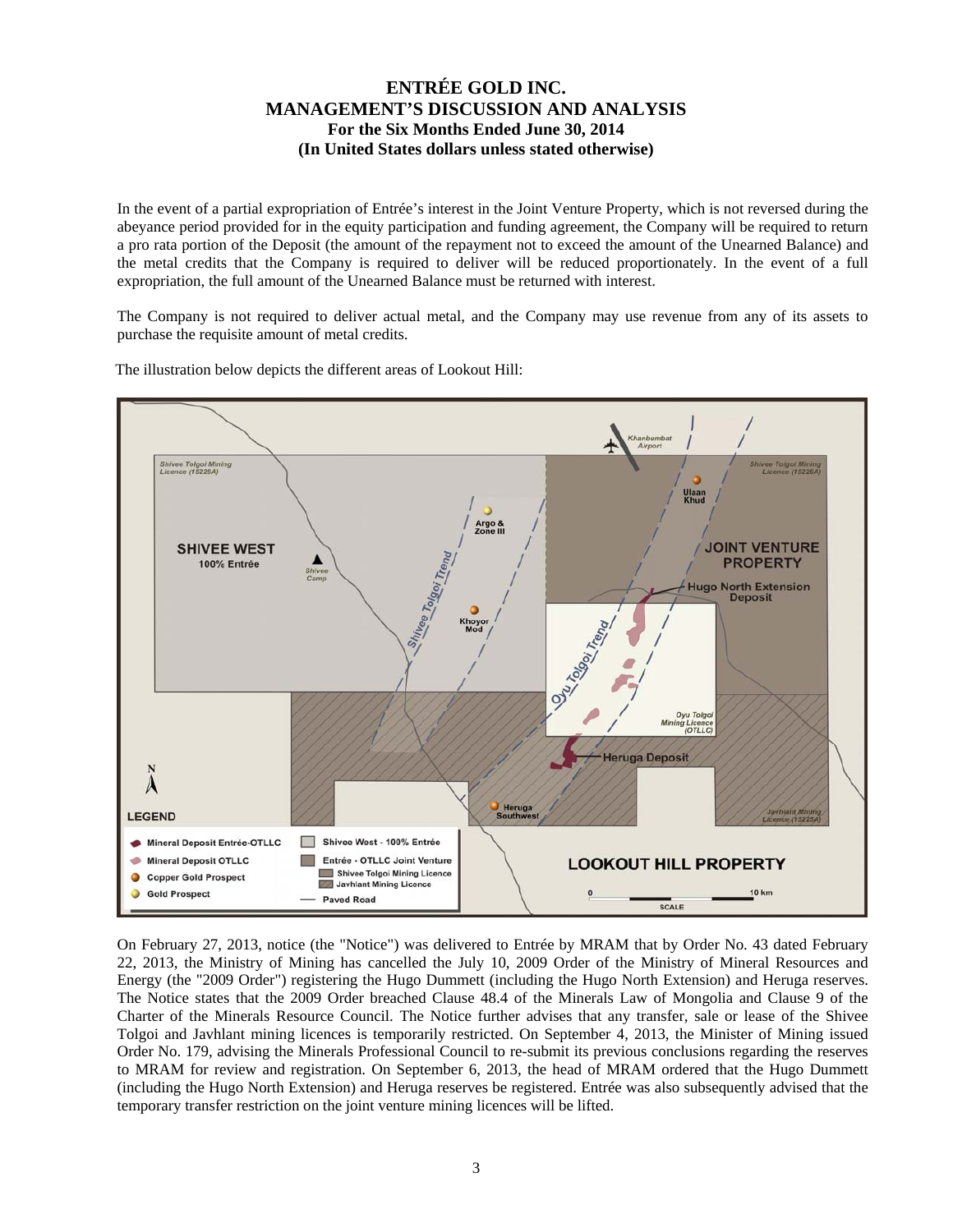Entrée has been in discussions with stakeholders of the Oyu Tolgoi project, including the Government of Mongolia, OTLLC, Erdenes Oyu Tolgoi LLC and Rio Tinto, since the Government of Mongolia temporarily restricted the joint venture licences from transfer in February 2013. The discussions to date have focussed on issues arising from Entrée's exclusion from the 2009 Oyu Tolgoi Investment Agreement, including the fact that the Government of Mongolia does not have a full 34% interest in the Joint Venture Property; the fact that the mining licences integral to future underground operations are held by more than one corporate entity; and the fact that Entrée does not benefit from the stability that it would otherwise have if it were a party to the Oyu Tolgoi Investment Agreement. No agreements have been finalized.

#### *Entrée-OTLLC Joint Venture*

In October 2004, the Company entered into an arm's-length Equity Participation and Earn-In Agreement (the "Earn-In Agreement") with Turquoise Hill. Under the Earn-In Agreement, Turquoise Hill agreed to purchase equity securities of the Company, and was granted the right to earn an interest in the Joint Venture Property. Most of Turquoise Hill's rights and obligations under the Earn-In Agreement, including its right of first refusal on Shivee West, were subsequently assigned by Turquoise Hill to what was then its wholly-owned subsidiary, OTLLC. The Government of Mongolia subsequently acquired from Turquoise Hill a 34% interest in OTLLC, which is also the title holder of the Oyu Tolgoi mining licence, illustrated in the map above.

OTLLC undertook an exploration program which established the presence of two significant resources on the Joint Venture Property: the Hugo North Extension deposit immediately to the north of the Oyu Tolgoi mining licence and the Heruga deposit immediately to the south of the Oyu Tolgoi mining licence.

On June 30, 2008, OTLLC gave notice to Entrée that it had completed its earn-in obligations by expending a total of \$35 million on exploration on the Joint Venture Property. OTLLC earned an 80% interest in all minerals extracted below a sub-surface depth of 560 metres from the Joint Venture Property and a 70% interest in all minerals extracted from surface to a depth of 560 metres from the Joint Venture Property. The Earn-In Agreement provides that at such time as OTLLC completes its earn-in obligations, the parties will enter into a joint venture agreement in the form attached to the Earn-In Agreement. While the parties have not formally executed the joint venture agreement, the Entrée-OTLLC Joint Venture is operating under those terms.

Under the terms of the Entrée-OTLLC Joint Venture, Entrée elected to have OTLLC debt finance Entrée's share of costs with interest accruing at OTLLC's actual cost of capital or prime plus 2%, whichever is less, at the date of the advance. Debt repayment may be made in whole or in part from (and only from) 90% of monthly available cash flow arising from sale of Entrée's share of products. Available cash flow means all net proceeds of sale of Entrée's share of products in a month less Entrée's share of costs of operations for the month.

#### *Investment by Rio Tinto in Entrée and Turquoise Hill*

In June 2005, following the announcement in May 2005 of the discovery of high grade mineralization at Hugo North Extension, Rio Tinto Exploration Canada Inc. (formerly Kennecott Canada Exploration Inc.), a subsidiary of Rio Tinto plc (together with its subsidiaries, "Rio Tinto") took part in a private placement in the Company and became its then largest shareholder. The terms of the private placement agreement provide that in the event the Company undertakes an equity financing, Rio Tinto has pre-emptive rights to maintain its ownership percentage in the Company (unless and until such time as its proportionate share falls below 10% of the issued and outstanding common shares or it fails to exercise its pre-emptive rights in full). On August 2, 2012, Rio Tinto Exploration Canada Inc. assigned its shares and its pre-emptive rights to Rio Tinto International Holdings Limited. Rio Tinto elected not to exercise its pre-emptive rights in connection with a private placement that the Company completed on March 1, 2013. Accordingly, as at March 1, 2013, Rio Tinto's pre-emptive rights terminated. At June 30, 2014, Rio Tinto owned approximately 11.3% of the Company's issued and outstanding shares.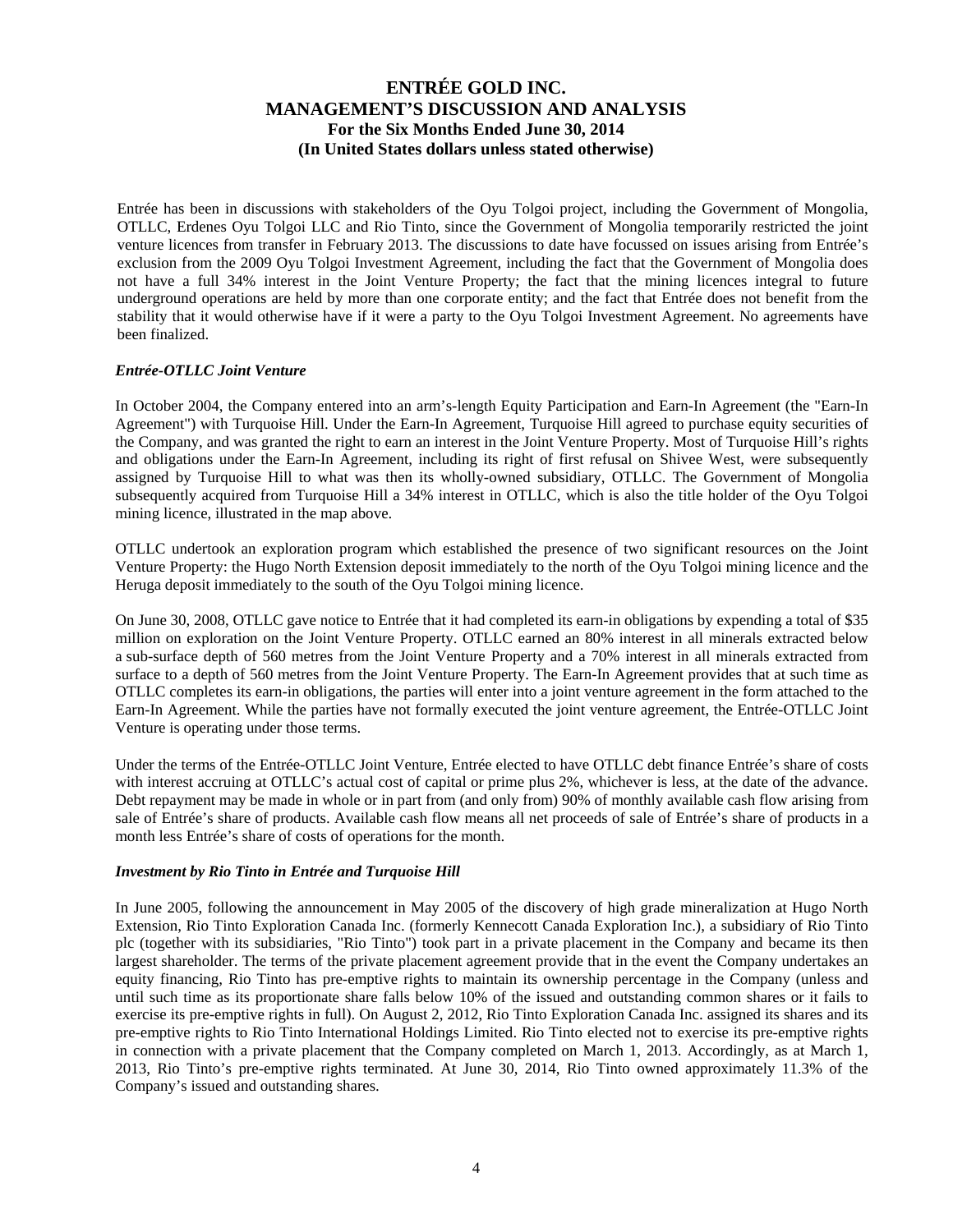Following Rio Tinto's investment in the Company in June 2005, Rio Tinto acquired, through a series of transactions, approximately 49% of Turquoise Hill's issued and outstanding shares. On January 24, 2012, Rio Tinto announced that it had increased its ownership interest in Turquoise Hill to 51%. At that time, Rio Tinto was deemed to have acquired beneficial ownership over the common shares of the Company held by Turquoise Hill. At June 30, 2014, Turquoise Hill owned approximately 9.4% of the Company's issued and outstanding common shares, which it acquired pursuant to the Earn-In Agreement. When combined with the common shares of the Company held by Rio Tinto, at June 30, 2014, Rio Tinto beneficially owned approximately 20.7% of the Company's issued and outstanding shares.

#### *Heads of Agreement and Memorandum of Agreement*

On December 8, 2010, Rio Tinto and Turquoise Hill entered into a Heads of Agreement (the "Heads of Agreement") which provides for the management structure of OTLLC and the project management structure of the Oyu Tolgoi project, among other things. Under the Heads of Agreement, Rio Tinto is entitled to appoint three of the nine directors of OTLLC (with Turquoise Hill appointing three and the Government of Mongolia appointing three (as directed within the Amended and Restated Shareholders Agreement among the parties (the "Shareholders' Agreement") dated June 8, 2011)) and Rio Tinto assumes management of the building and operation of the Oyu Tolgoi project, which includes the Heruga and Hugo North Extension deposits on the Joint Venture Property.

On April 18, 2012, Rio Tinto announced that it had signed a Memorandum of Agreement (the "MOA") with Turquoise Hill under which Rio Tinto agrees to support and provide certain elements of a comprehensive funding package that will underpin the development of the Oyu Tolgoi project. In accordance with the MOA, Rio Tinto assumed responsibility for all exploration operations on behalf of OTLLC, including exploration on the Joint Venture Property.

#### *Oyu Tolgoi Development and Funding*

As reported by Turquoise Hill, overall construction of the first phase of the Oyu Tolgoi project (the Southern Oyu open pits) was essentially complete at the end of 2012. First ore was processed through the concentrator on January 2, 2013 and production of the first copper-gold concentrate followed on January 31, 2013. The first shipment of copper concentrate was sent to customers in China on July 9, 2013. On October 14, 2013, Turquoise Hill reported that the concentrator was operating at name-plate capacity of approximately 100,000 tonnes of ore processed per day. On March 26, 2014, Turquoise Hill announced that Oyu Tolgoi had produced 76,700 tonnes of copper in concentrates in 2013 and that it expects to produce between 135,000 and 160,000 tonnes of copper in concentrates and 600,000 to 700,000 ounces of gold in concentrates in 2014. On July 15, 2014, Turquoise Hill announced it had produced 61,500 tonnes of copper and 179,000 ounces of gold in the first half of 2014.

As reported by Turquoise Hill, on April 17, 2013, Rio Tinto signed commitment letters with 15 global banks that locked in pricing and terms for long-term project financing for Oyu Tolgoi. On July 28, 2013, following receipt of notification from the Government of Mongolia that project financing for the Oyu Tolgoi underground mine would require approval by the Mongolian Parliament, Turquoise Hill announced that funding and all work on the underground development of Oyu Tolgoi would be delayed. On August 13, 2013, development of the underground mine, including Lift 1 of the Entrée-OTLLC Joint Venture's Hugo North Extension deposit, was suspended. The expiry date for the commitment letters was subsequently extended from the original expiry date of December 12, 2013, to March 31, 2014.

On May 12, 2014, Turquoise Hill stated that further development of the underground mine is expected to commence once the following conditions are met: (1) successful resolution of the mine's outstanding shareholder issues; (2) agreement of a comprehensive funding plan including project finance; (3) completion and approval of the Oyu Tolgoi feasibility study by the Oyu Tolgoi shareholders; and (4) obtaining all necessary permits for the mine's expansion. On June 23, 2014, Turquoise Hill announced that OTLLC had received an audit report from the Mongolian Tax Authority claiming unpaid taxes, penalties and disallowed entitlements associated with the initial development of the Oyu Tolgoi mine. Turquoise Hill stated that it strongly disagrees with the claims in the audit report, and advised that outstanding shareholder issues, including tax claims, must be resolved before further investment in the underground can proceed.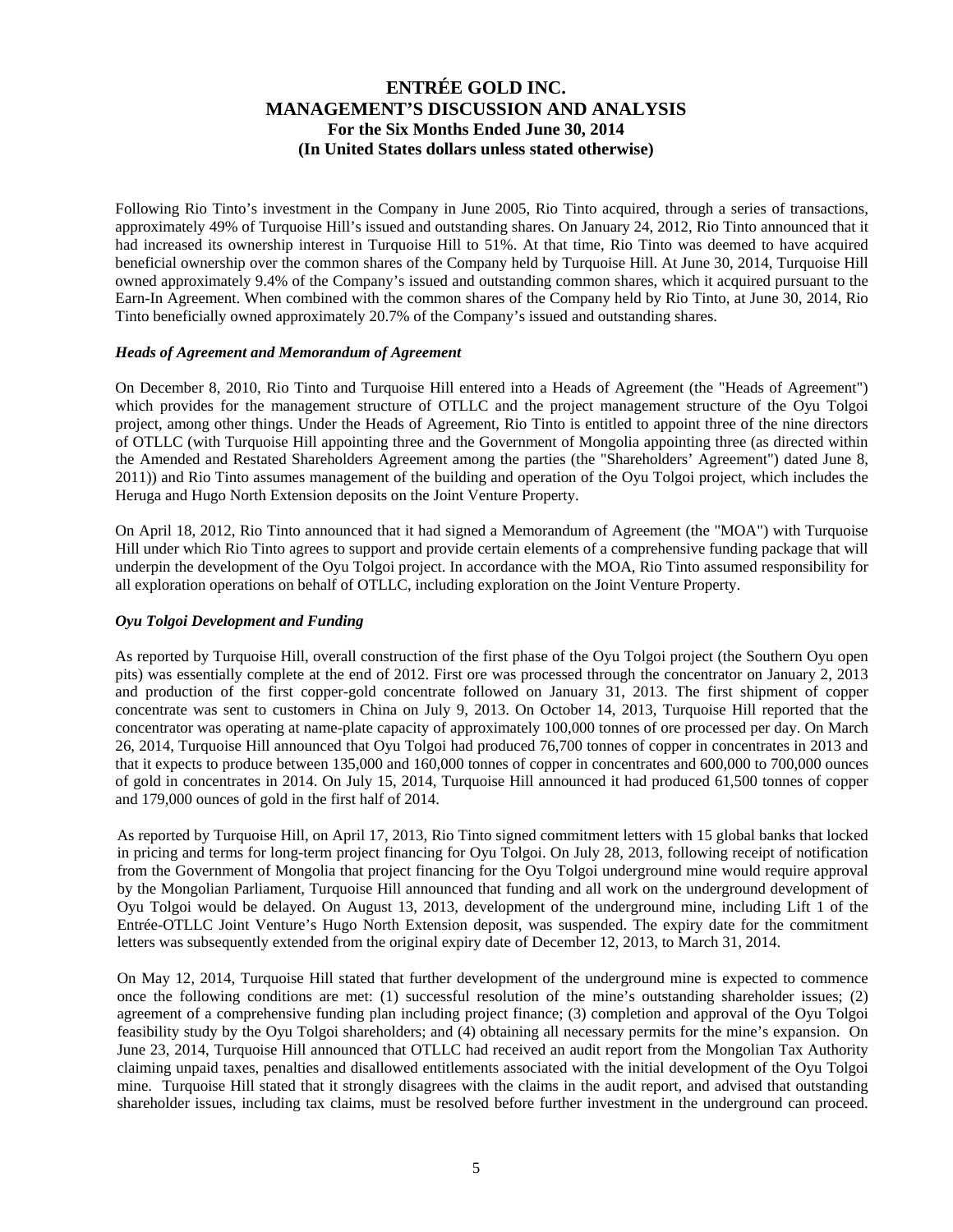As a result, distribution of the underground feasibility study, which was originally expected to be completed in the first half of 2014, will be delayed.

On March 31, 2014, the lender commitments for project financing for the Oyu Tolgoi underground mine expired. On May 12, 2014, Turquoise Hill announced that 14 of the 15 global banks participating in the Oyu Tolgoi project financing had agreed to extend their commitment letters to September 30, 2014.

#### *Investment Agreement and the Mongolian Government*

On October 6, 2009, Turquoise Hill, OTLLC and Rio Tinto signed an Investment Agreement (the "Investment Agreement") with the Mongolian Government, which regulates the relationship among the parties and stabilizes the long term tax, legal, fiscal, regulatory and operating environment to support the development of the Oyu Tolgoi project, which includes the Joint Venture Property. The Investment Agreement specifies that the Government of Mongolia will own 34% of the shares of OTLLC (and by extension, 34% of OTLLC's interest in the Joint Venture Property) through its subsidiary Erdenes Oyu Tolgoi LLC.

On October 15, 2012, Turquoise Hill announced that it, along with OTLLC and Rio Tinto, had rejected a request from the Mongolia Ministry of Mining to renegotiate the Investment Agreement. This followed re-affirmation by the Mongolian Government in October 2011 that the Investment Agreement was signed in full compliance with all laws and regulations of Mongolia.

In early 2013, Turquoise Hill announced that a number of substantive issues had been raised by the Government of Mongolia relating to implementation of the Investment Agreement and Shareholders' Agreement, including Oyu Tolgoi project development and costs, operating budget, project financing, management fees and governance. On August 13, 2013, development of the Oyu Tolgoi underground mine was suspended pending the resolution of outstanding shareholder issues.

On June 23, 2014, Turquoise Hill announced that OTLLC had received an audit report from the Mongolian Tax Authority claiming unpaid taxes, penalties and disallowed entitlements associated with the initial development of the Oyu Tolgoi mine. Turquoise Hill advised that any element of the claim that amounts to a breach of the tax stabilization provisions of the Investment Agreement will trigger the dispute resolution process outlined in the Investment Agreement. On June 25, 2014, Turquoise Hill announced that as OTLLC has paid all taxes and charges as required under the Investment Agreement, a notice of dispute with the Government of Mongolia had been filed. The Investment Agreement provides that if the parties are unable to reach a resolution during a 60-day negotiation period, the dispute can be referred to international arbitration.

#### *Investment Agreement and the Joint Venture Property*

The contract area defined in the Investment Agreement includes the Javhlant and Shivee Tolgoi mining licences, including Shivee West which is 100% owned by Entrée and not currently subject to the Entrée-OTLLC Joint Venture. The conversion of the original Shivee Tolgoi and Javhlant exploration licences into mining licences was a condition precedent to the Investment Agreement coming into effect. The Shivee Tolgoi and Javhlant mining licences were issued on October 27, 2009, and the Investment Agreement took legal effect on March 31, 2010.

Since Entrée itself is not a party to the Investment Agreement, Entrée does not have any direct rights or benefits under the Investment Agreement. OTLLC agreed, under the terms of the Earn-In Agreement, to use its best efforts to cause Entrée to be brought within the ambit of, made subject to and to be entitled to the benefits of the Investment Agreement or a separate stability agreement on substantially similar terms to the Investment Agreement. In order to receive the benefits of the Investment Agreement, the Government of Mongolia may require Entrée to agree to certain concessions, including with respect to the ownership of the Entrée-OTLLC Joint Venture, Entrée LLC or the economic benefit of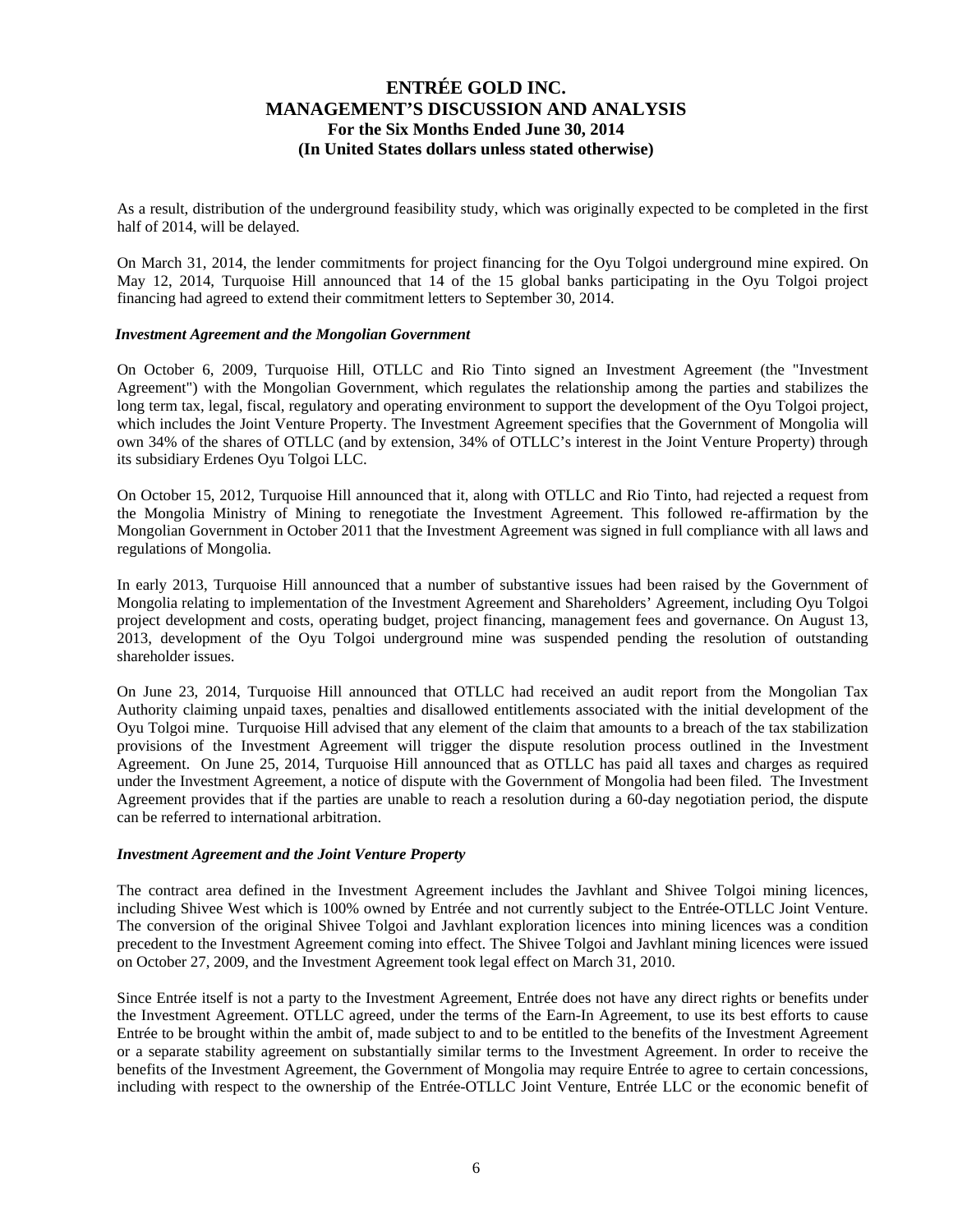Entrée's interest in the Joint Venture Property, or the scope of the lands to be covered by the Investment Agreement or similar type of agreement.

In June 2010, the Government of Mongolia passed Resolution 140, the purpose of which is to authorize the designation of certain land areas for "state special needs" within certain defined areas, some of which include or are in proximity to the Oyu Tolgoi project. These state special needs areas are to be used for Khanbogd village development and for infrastructure and plant facilities necessary in order to implement the development and operation of the Oyu Tolgoi project. A portion of the Shivee Tolgoi licence is included in the land area that is subject to Resolution 140.

In June 2011, the Government of Mongolia passed Resolution 175, the purpose of which is to authorize the designation of certain land areas for "state special needs" within certain defined areas in proximity to the Oyu Tolgoi project. These state special needs areas are to be used for infrastructure facilities necessary in order to implement the development and construction of the Oyu Tolgoi project. Portions of the Shivee Tolgoi and Javhlant licences are included in the land area that is subject to Resolution 175.

It is expected but not yet formally confirmed by the Government that to the extent that a consensual access agreement exists or is entered into between OTLLC and an affected licence holder, the application of Resolution 175 to the land area covered by the access agreement will be unnecessary. OTLLC has existing access and surface rights to the Joint Venture Property pursuant to the Earn-In Agreement. If Entrée is unable to reach a consensual arrangement with OTLLC with respect to Shivee West, Entrée's right to use and access a corridor of land included in the state special needs areas for a proposed power line may be adversely affected by the application of Resolution 175. While the Mongolian Government would be responsible for compensating Entrée in accordance with the mandate of Resolution 175, the amount of such compensation is not presently quantifiable.

The Investment Agreement contains provisions restricting the circumstances under which the Shivee Tolgoi and Javhlant licences may be expropriated. As a result, Entrée considers that the application of Resolution 140 and Resolution 175 to the Joint Venture Property will likely be considered unnecessary.

On February 27, 2013, Notice was delivered to Entrée by MRAM that by Order No. 43 dated February 22, 2013, the Ministry of Mining has cancelled the 2009 Order registering the Hugo Dummett (including the Hugo North Extension) and Heruga reserves. The Notice states that the 2009 Order breached Clause 48.4 of the Minerals Law of Mongolia and Clause 9 of the Charter of the Minerals Resource Council. The Notice further advises that any transfer, sale or lease of the Shivee Tolgoi and Javhlant mining licences is temporarily restricted. On September 4, 2013, the Minister of Mining issued Order No. 179, advising the Minerals Professional Council to re-submit its previous conclusions regarding the reserves to MRAM for review and registration. On September 6, 2013, the head of MRAM ordered that the Hugo Dummett (including the Hugo North Extension) and Heruga reserves be registered. Entrée was also subsequently advised that the temporary transfer restriction on the joint venture mining licences will be lifted.

Entrée has been in discussions with stakeholders of the Oyu Tolgoi project, including the Government of Mongolia, OTLLC, Erdenes Oyu Tolgoi LLC, and Rio Tinto, since the Government of Mongolia temporarily restricted the joint venture licences from transfer in February 2013. The discussions to date have focussed on issues arising from Entrée's exclusion from the Investment Agreement, including the fact that the Government of Mongolia does not have a full 34% interest in the Joint Venture Property; the fact that the mining licences integral to future underground operations are held by more than one corporate entity; and the fact that Entrée does not benefit from the stability that it would otherwise have if it were a party to the Investment Agreement. No agreements have been finalized.

#### *Legislation*

On January 16, 2014, the Mongolian Parliament adopted a new State Minerals Policy. The main focus of the policy is to establish a stable investment environment; improve the quality of mineral exploration, mining and processing; encourage the use of environmentally friendly and modern technology; and strengthen the competitiveness of the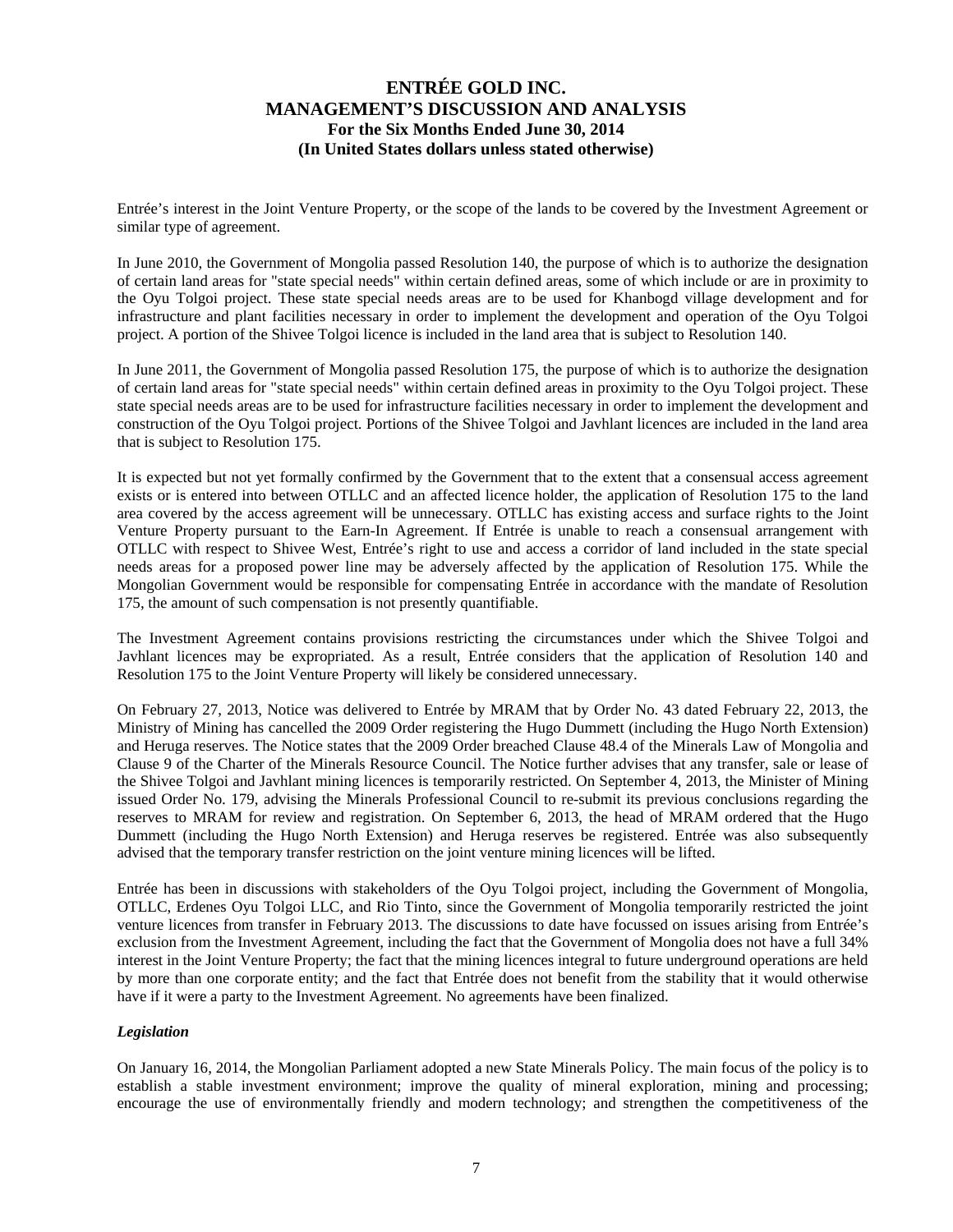Mongolian mining sector on the international market. The State Minerals Policy is also intended to serve as the basis for amendments to the existing Minerals Law and other laws relating to the mining sector.

The State Minerals Policy contemplates the establishment of a "Policy Council" with representatives of the State, investors, professional associations and the public, to make recommendations and support the implementation of the State Minerals Policy. The State Minerals Policy sets out a broad timetable for implementation of its objectives, with legislative reform to be implemented in 2014 and 2015, implementation of the principles of the State Minerals Policy to take place between 2014 and 2025, and assessment of the implementation of the State Minerals Policy to occur between 2020 and 2025.

The Ministry of Finance and Ministry of Economic Development have also released drafts of new tax laws and amendments which include provisions related to taxation of foreign legal entities in Mongolia and more detailed rules for taxation of mining companies.

On November 1, 2013, a new Investment Law came into effect in Mongolia. The new law is aimed at reviving foreign investment by easing restrictions on investors in key sectors such as mining and by providing greater certainty on the taxes they must pay. The new law replaces two previous laws, including the Law of Mongolia on the Regulation of Foreign Investment in Business Entities Operating in Sectors of Strategic Importance ("SEFIL"). The full impact of the new Investment Law is not yet known.

On July 1, 2014, the Mongolian Parliament passed the Law on the Amendments to the Minerals Law which amends the 2006 Minerals Law. In addition, the Mongolian Parliament also passed a separate law which repeals the 2010 statute which imposed a moratorium on the granting of new exploration licenses and the transfer of existing licenses. The Amendments to the Minerals Law extends the maximum period for an exploration license from 9 years to 12 years, extends the requirement for holders of mining licenses to ensure that 90% of their workforce is comprised of Mongolian nationals to the mining license holder's subcontractors as well, and makes clearer the roles and responsibilities of government ministries and departments with respect to mineral matters, among other changes.

#### *Mineral Resource and Reserve Estimates*

In March 2013, Turquoise Hill released a technical report ("2013 OTTR") based on the technical, production and cost information contained in the study prepared by OTLLC for international financial institutions for project financing of the Oyu Tolgoi project. The 2013 OTTR updates the current path of development for the initial phases of the Oyu Tolgoi project (Southern Oyu open pits and Hugo North underground Lift 1, which includes a portion of the Hugo North Extension deposit).

On April 2, 2013, the Company filed an updated technical report titled "Technical Report 2013 on the Lookout Hill Property" ("LHTR13"), dated March 28, 2013. Bernard Peters, B.Eng. (Mining), FAusIMM, was responsible for the overall report preparation and mineral reserves, and Scott Jackson, B.Sc. (Hons), FAusIMM, of QG Pty Ltd., Perth, Australia (formerly Quantitative Geoscience Pty Ltd) ("QG"), was responsible for mineral resources. The following information is summarized, derived or extracted from LHTR13. For a complete description of the assumptions, qualifications and procedures associated with the information in LHTR13, reference should be made to the full text of LHTR13, which is available for review on SEDAR located at www.sedar.com or on www.entreegold.com.

LHTR13 discusses the impact of the updated mine plan on the Joint Venture Property as well as future development options for the Entrée-OTLLC Joint Venture assets.

LHTR13 analyses a reserve case only. The underground mineral reserves for Lift 1 of the Hugo North deposit, including Lift 1 of the Entrée-OTLLC Joint Venture's Hugo North Extension deposit, were updated in LHTR13. The probable reserve for Hugo North Extension – Lift 1 effective as of March 25, 2013 totals 31 million tonnes ("Mt") grading 1.73% copper and 0.62 grams per tonne ("g/t") gold (Table 1).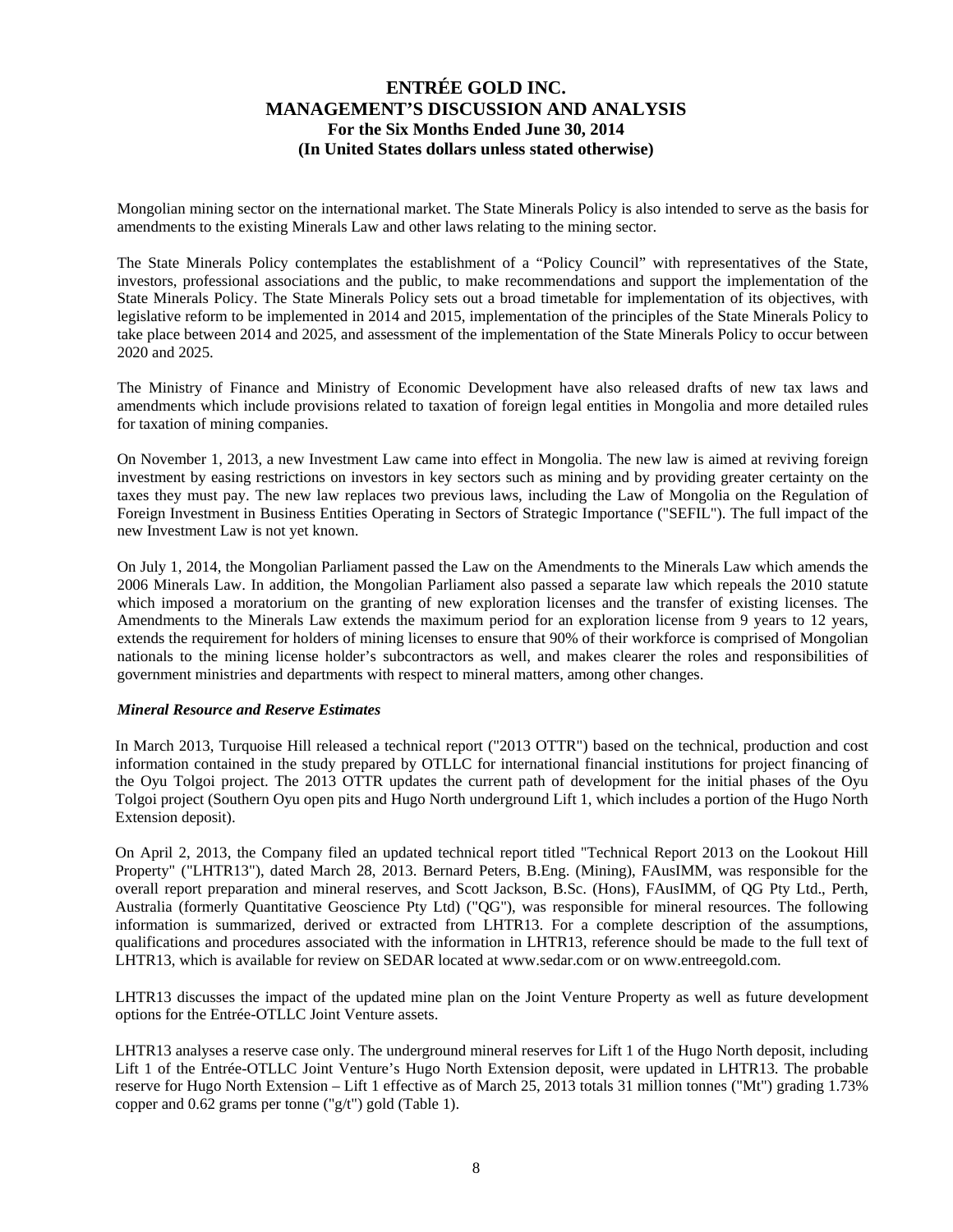| Entrée-OTLLC Joint Venture Mineral Reserve, March 25, 2013<br>Table 1. |            |                        |                          |       |       |                    |       |       |  |  |  |
|------------------------------------------------------------------------|------------|------------------------|--------------------------|-------|-------|--------------------|-------|-------|--|--|--|
|                                                                        | <b>Ore</b> | <b>NSR</b><br>Cu<br>Au |                          | Ag    | Cu    | Au                 | Ag    |       |  |  |  |
| <b>Classification</b>                                                  | (Mt)       | (5/t)                  | (%)                      | (g/t) | (g/t) | (M <sub>lb</sub> ) | (Moz) | (koz) |  |  |  |
| Proven                                                                 |            | $\sim$                 | $\overline{\phantom{a}}$ |       |       |                    |       |       |  |  |  |
| Probable                                                               | 31         | 95.21                  | 1.73                     | 0.62  | 3.74  | 1.090              | 521   | 3,229 |  |  |  |
| <b>Total Entrée-OTLLC Joint Venture</b>                                | 31         | 95.21                  | 1.73                     | 0.62  | 3.74  | 1,090              | 521   | 3,229 |  |  |  |

#### **Notes**:

- Table shows only the part of the mineral reserve on the Entrée-OTLLC Joint Venture portion of the Shivee Tolgoi licence.
- Metal prices used for calculating the Hugo North underground net smelter returns ("NSR") are copper \$2.81/lb, gold \$970/oz, and silver \$15.50/oz based on long term metal price forecasts at the beginning of the mineral reserve work. The analysis indicates that the mineral reserve is still valid at these metal prices.
- The NSR has been calculated with assumptions for smelter refining and treatment charges, deductions and payment terms, concentrate transport, metallurgical recoveries and royalties.
- For the underground block cave all material within the shell has been converted to mineral reserve; this includes low grade indicated material and inferred material assigned zero grade treated as dilution.
- Only measured resources were used to report proven reserves and only indicated resources were used to report probable reserves.
- The Joint Venture Property comprises the eastern portion of the Shivee Tolgoi licence and all of the Javhlant licence. Title to both licences is held by Entrée. The Joint Venture Property is managed by Rio Tinto on behalf of OTLLC. Entrée will receive 20% of cash flows after capital and operating costs for material originating below 560 metres, and 30% above this depth.
- The base case financial analysis has been prepared using current long term metal price estimates of copper \$2.87/lb, gold \$1,350/oz, and silver \$23.50/oz. Metal prices are assumed to fall from current prices to the long term average over five years.
- The mineral reserves are not additive to the mineral resources.

|                                       | Table 2. 2013 Summary Production and Financial Results |                        |  |  |  |  |  |  |  |  |
|---------------------------------------|--------------------------------------------------------|------------------------|--|--|--|--|--|--|--|--|
| <b>Description</b>                    | <b>Units</b>                                           | 2013 Reserve Case      |  |  |  |  |  |  |  |  |
| Inventory                             |                                                        | <b>Mineral Reserve</b> |  |  |  |  |  |  |  |  |
| <b>Total OT Reserve</b>               | bt                                                     | 1.5                    |  |  |  |  |  |  |  |  |
|                                       | <b>Metal Prices</b>                                    |                        |  |  |  |  |  |  |  |  |
| Copper                                | \$/lb                                                  | 2.87                   |  |  |  |  |  |  |  |  |
| Gold                                  | $\frac{1}{2}$ /0z                                      | 1,350                  |  |  |  |  |  |  |  |  |
| Silver                                | $\frac{1}{2}$ /oz                                      | 23.50                  |  |  |  |  |  |  |  |  |
| <b>Joint Venture Property Results</b> |                                                        |                        |  |  |  |  |  |  |  |  |
| Joint Venture Property Reserve        | Mt                                                     | 31                     |  |  |  |  |  |  |  |  |
| <b>NSR</b>                            | $\frac{2}{3}$ /t                                       | 95.21                  |  |  |  |  |  |  |  |  |
| Cu Grade                              | %                                                      | 1.73                   |  |  |  |  |  |  |  |  |
| Au Grade                              | g/t                                                    | 0.62                   |  |  |  |  |  |  |  |  |
| Ag Grade                              | g/t                                                    | 3.74                   |  |  |  |  |  |  |  |  |
| Cu Recovered                          | billion lb                                             | 1.1                    |  |  |  |  |  |  |  |  |
| Au Recovered                          | Moz                                                    | 0.5                    |  |  |  |  |  |  |  |  |
| Ag Recovered                          | Moz                                                    | 3.2                    |  |  |  |  |  |  |  |  |
| NPV (8%) After Tax (Entrée)           | \$M                                                    | 110                    |  |  |  |  |  |  |  |  |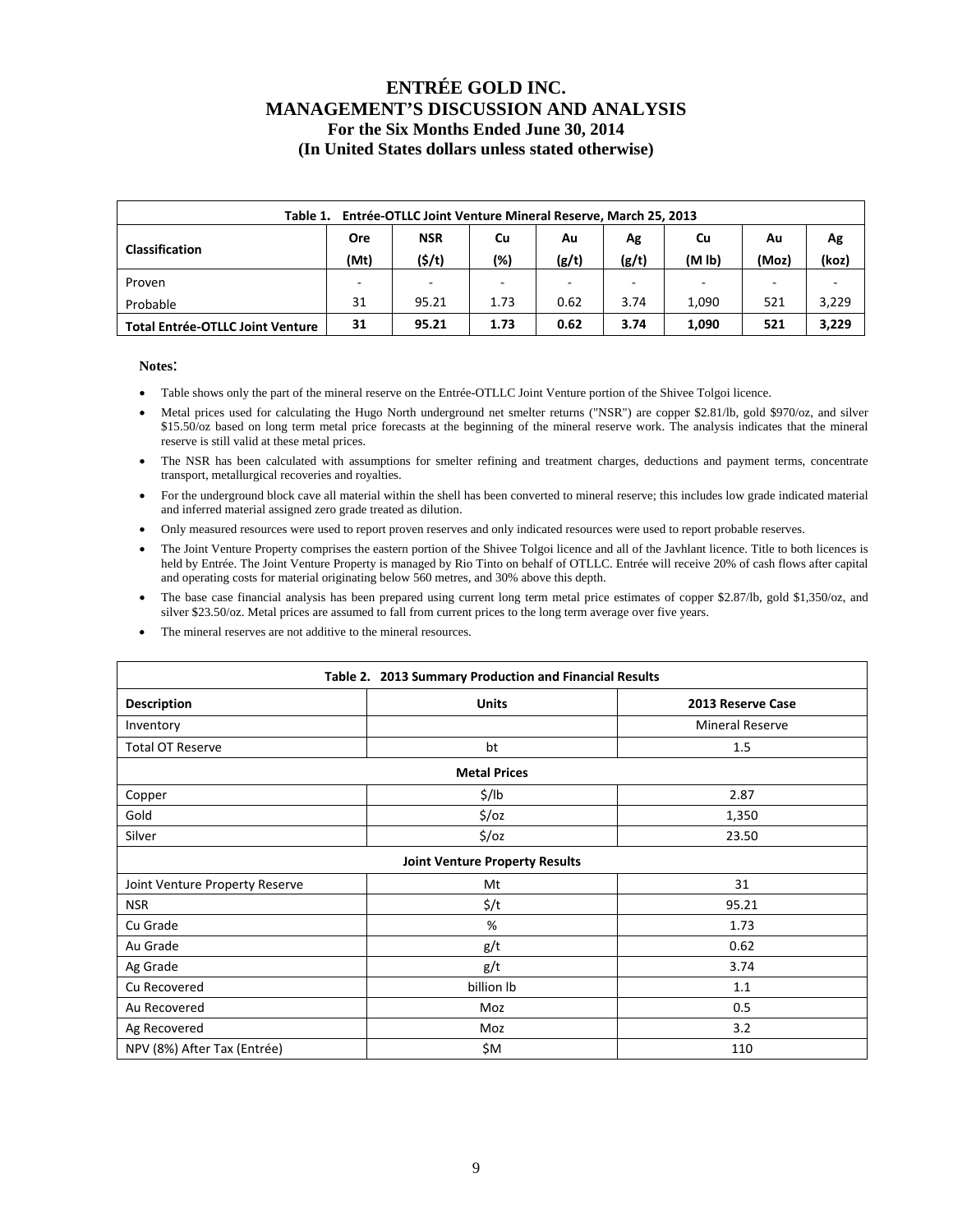Of significance to Entrée:

- NSR value of the Hugo North Extension Lift 1 reserve increased to \$95.21/tonne from the \$79.40/tonne reported by the Company in March 2012. The NSR calculation reflects the net value per tonne received for the ore by the mine (after all treatment and transport costs and charges).
- While the mineral reserve tonnage on the Joint Venture Property increased compared to the amount as previously reported by the Company in March 2012, the copper grade decreased from 1.91% to 1.73% and the gold grade decreased from 0.74 g/t to 0.62 g/t.
- After factoring in projected increases to capital expenditures and operating costs, the net present value (at an 8% discount rate) of Entrée's 20% interest in the Hugo North Extension – Lift 1 decreased to \$110 million from the \$129 million reported by the Company in March 2012.
- A significant portion of the mineralization on the Joint Venture Property has not been included in the updated mining plan and remains in the mineral resource category, including Hugo North Extension – Lift 2 and the Heruga deposit.

The 2013 OTTR uses the same mineral resource estimates previously reported in the Company's March 2012 technical report. However, the base case cut-off has been lowered from 0.6% copper equivalent ("CuEq") to 0.37% CuEq resulting in new base case tonnages and grades. Full details are contained in LHTR13, which is available at www.sedar.com and on www.entreegold.com.

The base case CuEq grade assumptions for each deposit were determined using operating cost estimates from the mineral reserves and using cut-off grades applicable to mining operations exploiting similar deposits. The CuEq cut-off applied for the underground was 0.37%.

The following table summarizes the mineral resources for the Hugo North Extension deposit and the Heruga deposit as reproduced in LHTR13. The resource estimate for the Hugo North Extension deposit is effective as of February 20, 2007 and is based on drilling completed to November 1, 2006. The Heruga mineral resource estimate is effective as of March 30, 2010 and is based on drilling completed to June 21, 2009.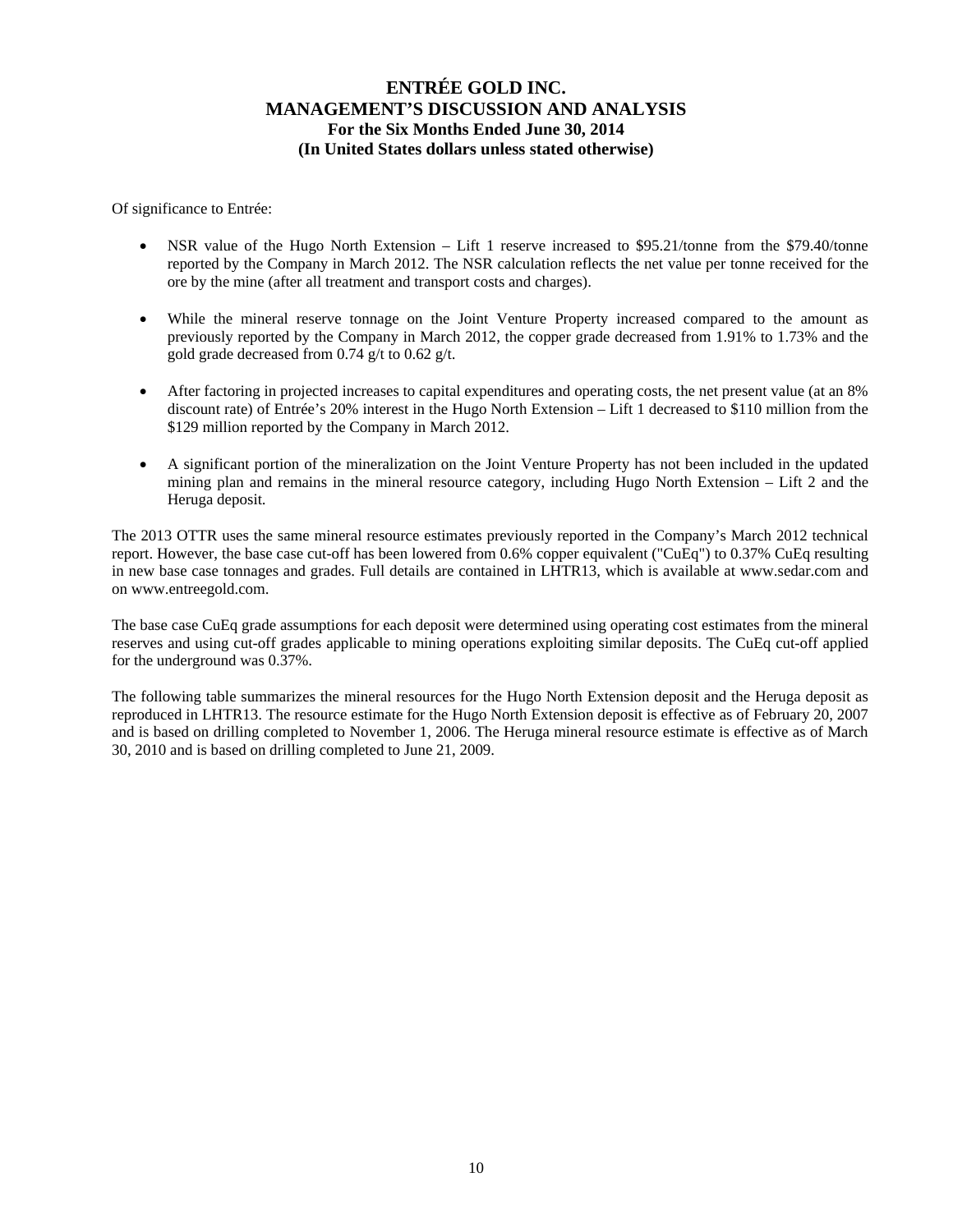|                                                          |                        | Table 3. Entrée-OTLLC Joint Venture Mineral Resources |      | (0.37% CuEq cut-off) |                        |  |                     |  |                    |
|----------------------------------------------------------|------------------------|-------------------------------------------------------|------|----------------------|------------------------|--|---------------------|--|--------------------|
| <b>Deposit</b>                                           | <b>Tonnage</b><br>(Mt) | Copper<br>$(\%)$                                      |      | Gold<br>(g/t)        | <b>Silver</b><br>(g/t) |  | Molybdenum<br>(ppm) |  | <b>CuEq</b><br>(%) |
| <b>Hugo North Extension Deposit</b>                      |                        |                                                       |      |                      |                        |  |                     |  |                    |
| <b>Indicated Shivee Tolgoi</b><br>(Hugo North Extension) | 132                    | 1.65                                                  |      | 0.55                 | 4.09                   |  | 35.7                |  | 2.00               |
| <b>Inferred Shivee Tolgoi</b><br>(Hugo North Extension)  | 134                    | 0.93                                                  |      | 0.25<br>2.44         |                        |  | 23.6                |  | 1.09               |
| <b>Heruga Deposit</b>                                    |                        |                                                       |      |                      |                        |  |                     |  |                    |
| <b>Inferred Javhlant</b><br>(Heruga)                     | 1,824                  | 0.38                                                  | 0.36 |                      | 1.35                   |  | 110                 |  | 0.67               |
|                                                          |                        |                                                       |      |                      | <b>Contained Metal</b> |  |                     |  |                    |
| <b>Deposit</b>                                           | Copper<br>(MIb)        | Gold<br>(Moz)                                         |      |                      | Silver<br>(Moz)        |  | Molybdenum<br>(MIb) |  | CuEq<br>(MIb)      |
| <b>Hugo North Extension Deposit</b>                      |                        |                                                       |      |                      |                        |  |                     |  |                    |
| <b>Indicated Shivee Tolgoi</b><br>(Hugo North Extension) | 4,800                  | 2.32                                                  |      |                      | 17.4                   |  | 10.4                |  | 5,810              |
| <b>Inferred Shivee Tolgoi</b><br>(Hugo North Extension)  | 2,760                  | 1.08                                                  |      |                      | 10.5                   |  | 7.0                 |  | 3,230              |
| <b>Heruga Deposit</b>                                    |                        |                                                       |      |                      |                        |  |                     |  |                    |
| <b>Inferred Javhlant</b><br>(Heruga)                     | 15,190                 | 21.2                                                  |      |                      | 79.4                   |  | 444                 |  | 26,850             |

#### **Notes:**

- CuEq has been calculated using assumed metal prices of \$1.35/lb for copper, \$650/oz for gold, and \$10.00 for molybdenum. The equivalence formula was calculated assuming that gold and molybdenum recovery was 91% and 72% of copper recovery respectively. CuEq was calculated using the formula: CuEq% = Cu% + ((Au g/t\*18.98)+(Mo g/t\*.01586))/29.76. Silver is not included in the CuEq calculations. Molybdenum is not included in the CuEq calculations for Hugo North Extension.
- Molybdenum content in the Heruga deposit is 110 parts per million ("ppm") and is included in the calculation of CuEq for Heruga.
- The contained copper, gold, silver and molybdenum in the tables have not been adjusted for metallurgical recovery.
- The 0.37% CuEq cut-off is highlighted as the base case resource for underground bulk mining.
- Mineral resources that are not mineral reserves do not have demonstrated economic viability.
- The Joint Venture Property comprises the eastern portion of the Shivee Tolgoi licence and all of the Javhlant licence. Title to both licences is held by Entrée. The Joint Venture Property is managed by Rio Tinto on behalf of OTLLC. Entrée will receive 20% of cash flows after capital and operating costs for material originating below 560 metres, and 30% above this depth.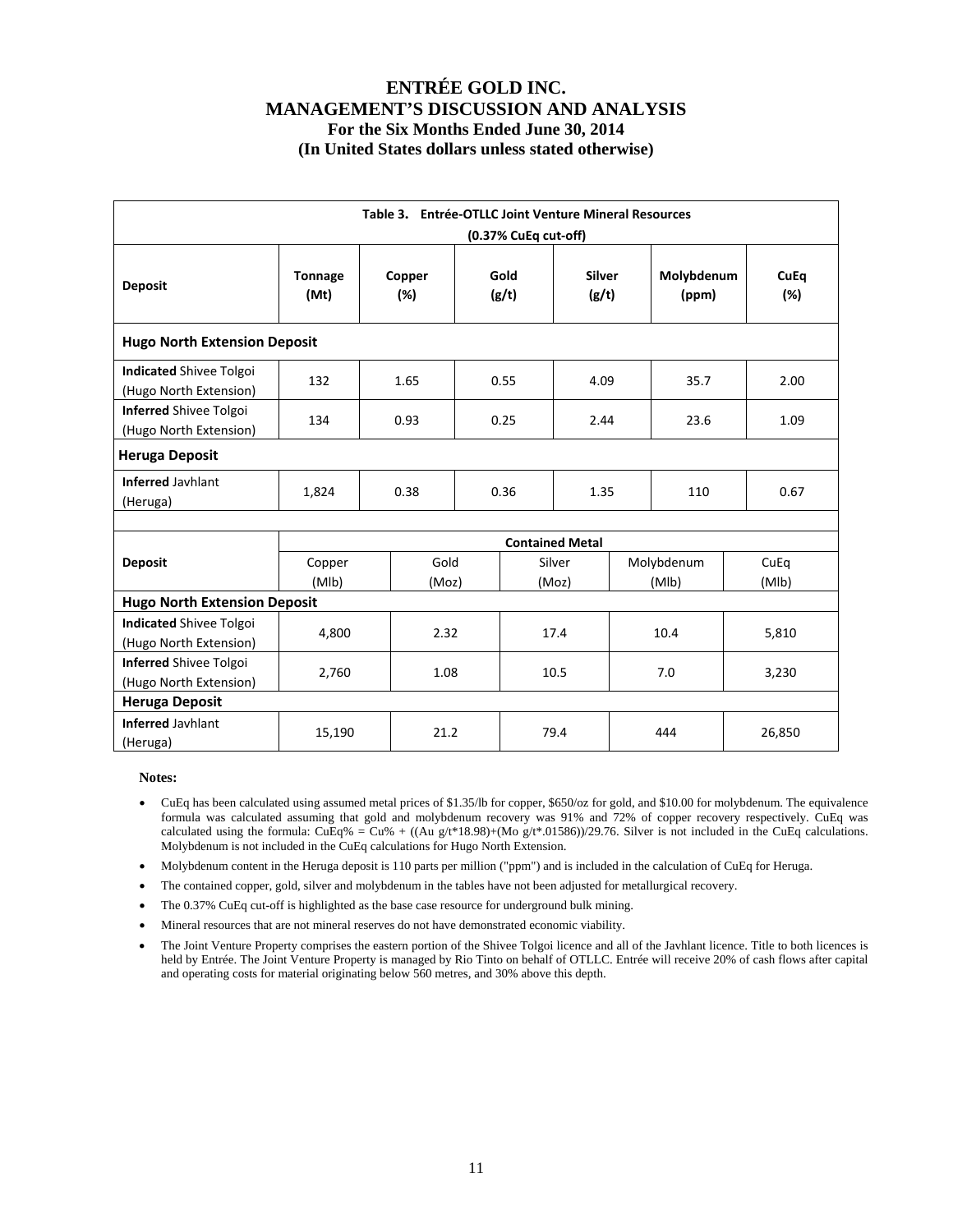### **UNITED STATES – ANN MASON**

Entrée's other principal asset is the Ann Mason Project in the Yerington District of Nevada.

The Ann Mason Project is currently defined by the mineral rights to 1081 unpatented lode claims on public land administered by the Bureau of Land Management ("BLM"), and title to 20 patented lode claims. Together, these cover an area of approximately 8,181 hectares (20,215 acres). Entrée assembled this package of claims through a combination of staking and a series of transactions undertaken since August 2009, including the acquisition of PacMag Metals Limited ("PacMag"). The Roulette and Blackjack properties have been folded into the Ann Mason Project, which now includes the Ann Mason copper-molybdenum porphyry deposit, the Blue Hill copper deposit, and the Blackjack IP, Blackjack Oxide, Roulette and Minnesota targets. Unless otherwise described below, Entrée has or has an option to acquire a 100% interest in the claims comprising the Ann Mason Project.

A total of 226 of the unpatented lode claims (formerly part of the Blackjack property) are subject to a mining lease and option to purchase agreement (the "MLOPA") with two individuals. The MLOPA provides for an option to purchase the claims for \$500,000, a 3% net smelter returns ("NSR") royalty (which may be bought down to a 1% NSR royalty for \$2 million) and annual advance minimum royalty payments of \$27,500 which commenced in June 2011 and will continue until the commencement of sustained commercial production. The advance payments will be credited against future NSR royalty payments or the buy down of the royalty.

In September 2009, Entrée entered into an agreement with a third party whereby Entrée may acquire an 80% interest in 216 unpatented lode claims formerly known as the Roulette property. In order to acquire its interest, Entrée must: (a) incur expenditures of \$1,000,000, make cash payments of \$140,000 and issue 85,000 common shares of the Company within three years (completed); (b) make aggregate advance royalty payments totaling \$375,000 between the fifth and tenth anniversaries of the agreement; and (c) deliver a bankable feasibility study before the tenth anniversary of the agreement.

Seventeen of the patented lode claims are subject to a 2% NSR royalty granted to a third party. In addition, 235 of the unpatented lode claims, including the claims covering the Ann Mason and Blue Hill deposits, are subject to a 0.4% NSR royalty.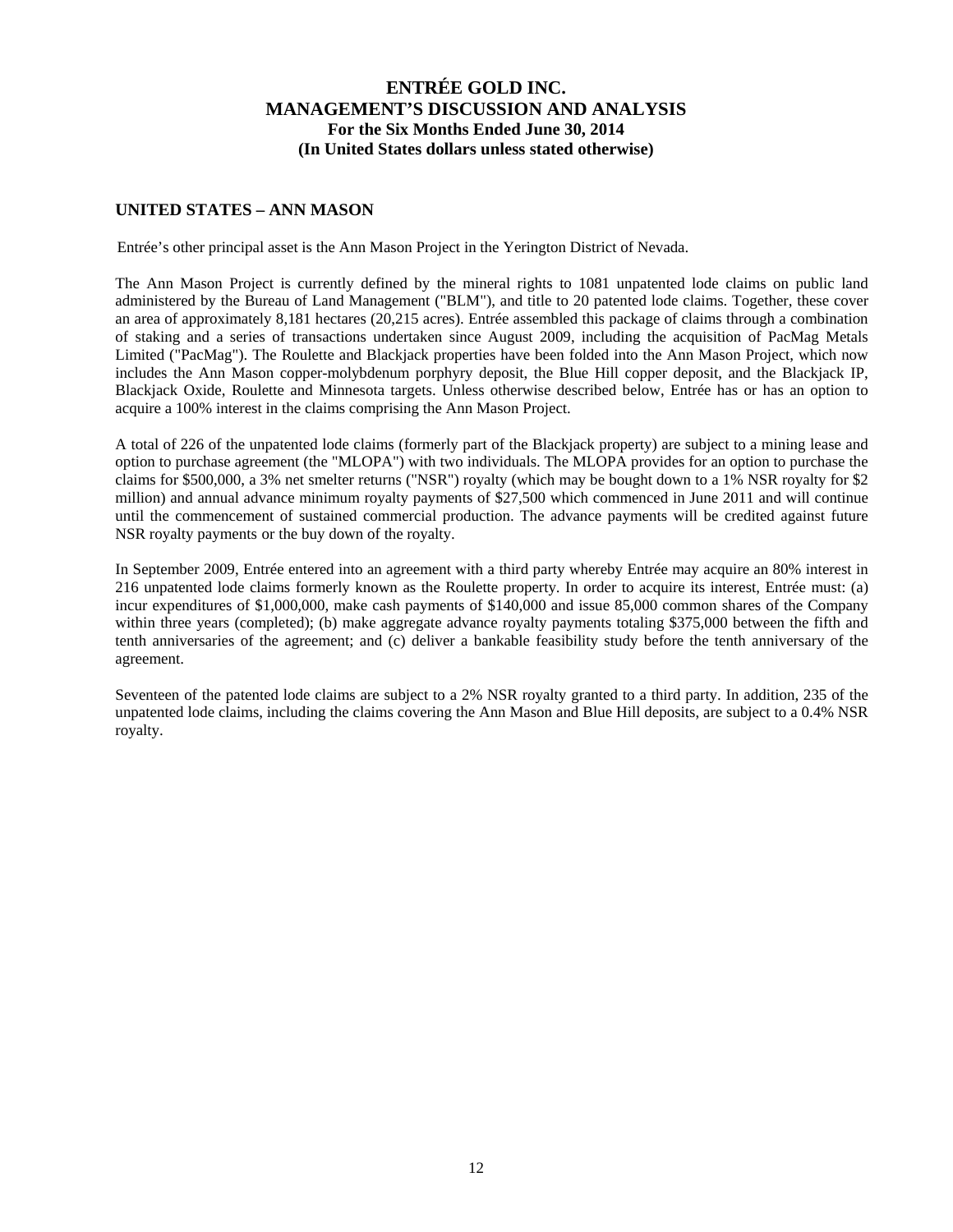

The illustration below depicts the target locations and current land status of the Ann Mason Project.

On April 30, 2014, Entrée entered into an option agreement to purchase 21 unpatented placer claims within the boundaries of the Ann Mason Project. Entrée was also granted access over the placer claims for the purpose of locating its own unpatented lode claims. Pursuant to the grant of the option and the grant of access, Entrée paid \$35,000 and issued 250,000 common shares of the Company. Entrée may extend the option period to a maximum of five years, by making additional payments of \$35,000 each on the six-month, first, second, third and fourth anniversaries of the effective date of the agreement. Entrée may exercise the option at any time by paying a purchase price of \$500,000. All cash option payments made by Entrée will be credited towards the purchase price.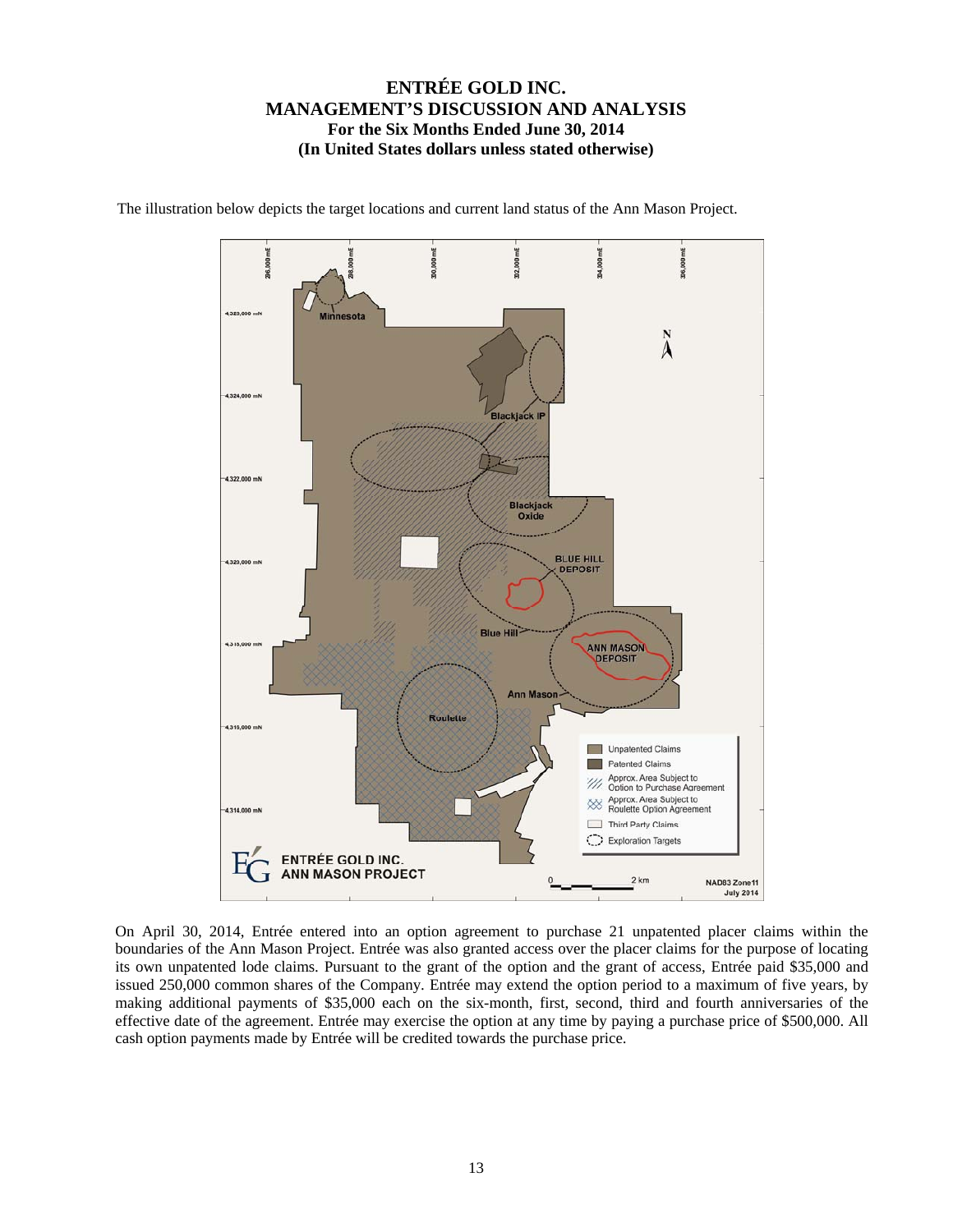#### *Preliminary Economic Assessment*

On October 24, 2012, the Company announced the results of its PEA on the Ann Mason deposit. The Company subsequently filed a technical report titled "Preliminary Economic Assessment on the Ann Mason Project Nevada, U.S.A." with an effective date of October 24, 2012 ("AMTR12"). AMTR12 was prepared by AGP Mining Consultants Inc. ("AGP"). The following information is summarized, derived or extracted from AMTR12. For a complete description of the assumptions, qualifications and procedures associated with the information in AMTR12, reference should be made to the full text of AMTR12, which is available for review on SEDAR located at www.sedar.com or on www.entreegold.com.

Key results from the PEA can be summarized as follows:

- Base case, pre-tax net present value (using a 7.5% discount rate) ("NPV7.5") of \$1.11 billion, internal rate of return ("IRR") of 14.8%, and payback of 6.4 years, based on long term metal prices of \$3.00/lb copper, \$13.50/lb molybdenum, \$1,200/oz gold and \$22/oz silver (the "Base Case").
- Development (pre-production plus year 1) capital costs of approximately \$1.28 billion, including contingency.
- Average cash costs (net of by-product credits) of \$1.46/lb copper (see "Non-US GAAP Performance Measurement" below).
- Net annual undiscounted cash flow over the life of mine ("LOM") is approximately \$227 million per year.
- 100,000 tonnes per day ("tpd") conventional open pit mine utilizing a conventional sulphide flotation mill with a 24 year mine life.
- LOM production of 5.14 billion pounds of copper and 36.4 million pounds of molybdenum.
- LOM strip ratio of 2.16:1 waste to mineralized material.
- LOM average copper recovery of 93.5%.
- Copper concentrate grading 30%.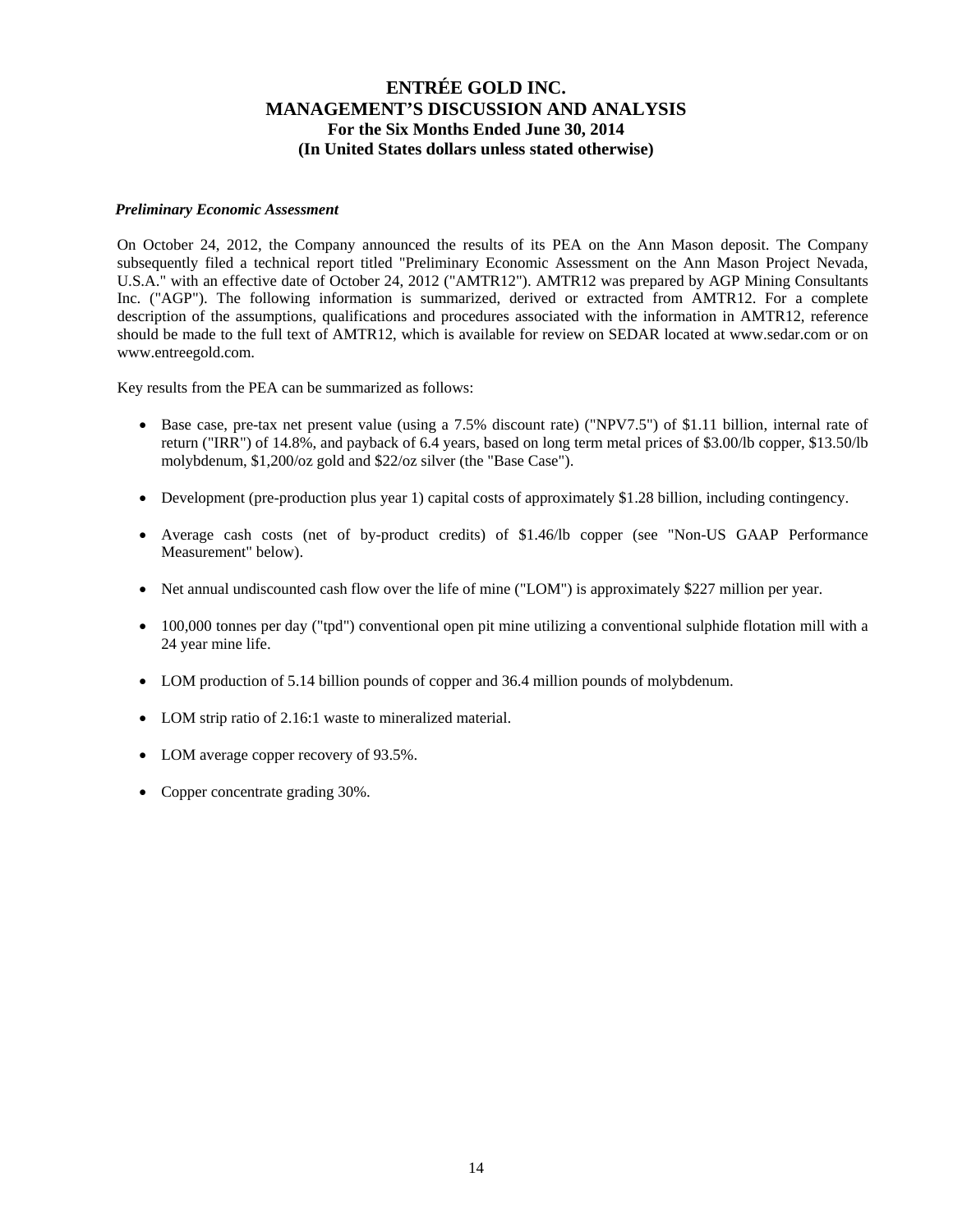The following table summarizes the main economic parameters and outputs of the pre-tax discounted cash flow, without taking into account the 0.4% NSR royalty granted to Sandstorm.

|                                                                          |                   | Table 4. Summary of Ann Mason PEA key financial outputs. |                  |                  |
|--------------------------------------------------------------------------|-------------------|----------------------------------------------------------|------------------|------------------|
|                                                                          |                   | <b>Low Case</b>                                          | <b>Base Case</b> | <b>High Case</b> |
| Copper                                                                   | $\frac{1}{2}$ /lb | \$2.75                                                   | \$3.00           | \$3.25           |
| Molybdenum                                                               | $\frac{1}{2}$ /lb | \$13.50                                                  | \$13.50          | \$13.50          |
| <b>Silver</b>                                                            | $\frac{2}{3}$ /0z | \$15.00                                                  | \$22.00          | \$26.00          |
| Gold                                                                     | $\frac{2}{3}$ /0z | \$1,100                                                  | \$1,200          | \$1,300          |
| <b>NPV (5%)</b>                                                          | \$ Million        | \$1,223                                                  | \$1,918          | \$2,602          |
| <b>NPV (7.5%)</b>                                                        | \$ Million        | \$589                                                    | \$1,106          | \$1,614          |
| <b>NPV (10%)</b>                                                         | \$ Million        | \$182                                                    | \$576            | \$964            |
| <b>IRR</b>                                                               |                   | 11.6%                                                    | 14.8%            | 17.8%            |
| Payback Period <sup>(1)</sup>                                            | Years             | 7.9                                                      | 6.4              | 5.3              |
| <b>Metal Revenue</b><br>(after smelting, refining,<br>roasting, payable) | \$ Million        | \$14,200                                                 | \$15,600         | \$17,000         |

(1) The payback periods for the various cases have increased from those reported in AMTR12 following the correction of a spreadsheet error. For the Base Case, the payback period increased from 5.6 to 6.4 years. These changes have no effect on the NPV or IRR and in Entrée's opinion are not material differences.

The PEA is preliminary in nature and includes inferred mineral resources that are considered too speculative geologically to have the economic considerations applied to them that would enable them to be categorized as mineral reserves, and there is no certainty that the PEA will be realized. Mineral resources that are not mineral reserves do not have demonstrated economic viability.

#### *Mineral Resource Estimate*

Entrée contracted QG to prepare an updated mineral resource estimate for the Ann Mason deposit. The current resource estimate is contained within a constraining Lerchs-Grossmann ("LG") pit shell, generated by AGP, and is based on approximately 33,000 metres of recent drilling in 30 holes and approximately 49,000 metres of historic drilling in 116 holes. The resource database also includes re-assaying of 6,333 samples from 44 historical Anaconda core holes, to allow molybdenum, gold and silver values to be estimated. At a base case lower cut-off of 0.20% copper, the deposit is estimated to contain an indicated mineral resource of 1.14 billion tonnes ("Bt") at 0.33% copper and 0.006% molybdenum and an inferred mineral resource of 0.873 Bt at 0.29% copper and 0.004% molybdenum. By-product levels of gold and silver were also estimated, and are shown in Table 5. The following table summarizes the mineral resource for the Ann Mason deposit: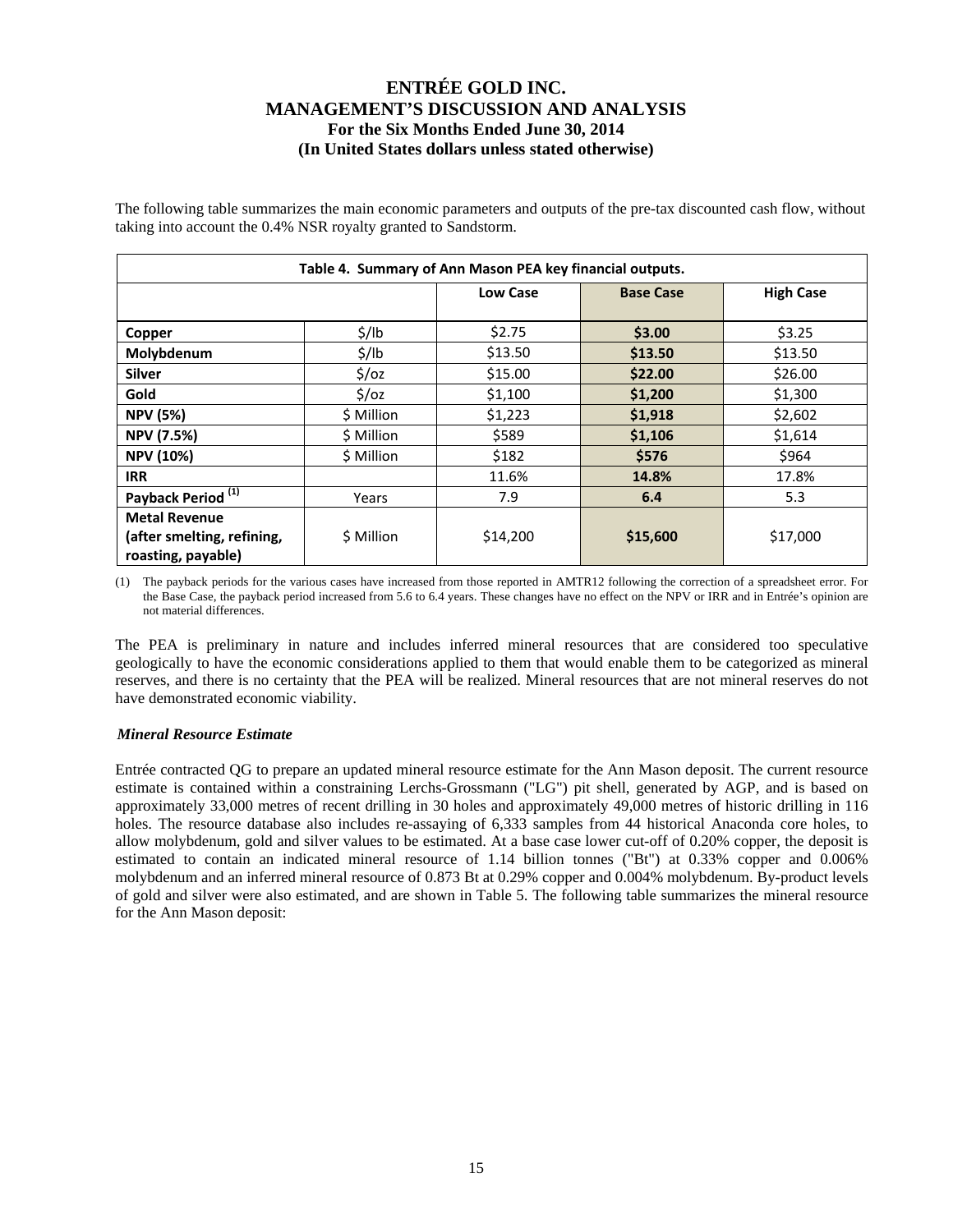|         | Table 5. Ann Mason Pit-Constrained Mineral Resource (Effective August 14, 2012) |        |        |                  |            |                    |                    |  |  |  |  |  |
|---------|---------------------------------------------------------------------------------|--------|--------|------------------|------------|--------------------|--------------------|--|--|--|--|--|
| Cut-off |                                                                                 |        |        | <b>Indicated</b> |            |                    |                    |  |  |  |  |  |
| (% Cu)  | Tonnes<br>(million)                                                             | Cu (%) | Mo (%) | Au $(g/t)$       | Ag $(g/t)$ | Ib Cu<br>(billion) | lb Mo<br>(billion) |  |  |  |  |  |
| 0.15    | 1,233                                                                           | 0.31   | 0.006  | 0.02             | 0.55       | 8.53               | 0.16               |  |  |  |  |  |
| 0.20    | 1,137                                                                           | 0.33   | 0.006  | 0.02             | 0.57       | 8.15               | 0.15               |  |  |  |  |  |
| 0.25    | 912                                                                             | 0.35   | 0.006  | 0.03             | 0.60       | 7.02               | 0.12               |  |  |  |  |  |
| 0.30    | 639                                                                             | 0.38   | 0.006  | 0.03             | 0.64       | 5.37               | 0.09               |  |  |  |  |  |
| 0.35    | 388                                                                             | 0.42   | 0.007  | 0.03             | 0.69       | 3.58               | 0.06               |  |  |  |  |  |

| Cut-off |                            | <b>Inferred</b> |        |            |      |                    |                    |  |  |  |  |  |
|---------|----------------------------|-----------------|--------|------------|------|--------------------|--------------------|--|--|--|--|--|
| (% Cu)  | <b>Tonnes</b><br>(million) | Cu (%)          | Mo (%) | Au $(g/t)$ |      | Ib Cu<br>(billion) | lb Mo<br>(billion) |  |  |  |  |  |
| 0.15    | 1,017                      | 0.27            | 0.004  | 0.03       | 0.61 | 6.16               | 0.10               |  |  |  |  |  |
| 0.20    | 873                        | 0.29            | 0.004  | 0.03       | 0.65 | 5.59               | 0.08               |  |  |  |  |  |
| 0.25    | 594                        | 0.32            | 0.004  | 0.04       | 0.73 | 4.20               | 0.05               |  |  |  |  |  |
| 0.30    | 330                        | 0.36            | 0.004  | 0.04       | 0.81 | 2.60               | 0.03               |  |  |  |  |  |
| 0.35    | 152                        | 0.40            | 0.004  | 0.04       | 0.86 | 1.34               | 0.01               |  |  |  |  |  |

Mineral resources that are not mineral reserves do not have demonstrated economic viability.

Although the mineral resources previously reported in March 2012 are not significantly different than the total mineralized inventory, which forms the basis of the current estimate, approximately 14% of the previously reported mineralization at the 0.20% copper cut-off now occurs outside of the resource constraining pit shell and therefore is not included in the current estimate. Further exploration may bring a portion of this additional mineralization into a resource category.

AGP has also prepared an initial resource estimate for the Blue Hill copper deposit, which is not included in the PEA. Blue Hill is located 1.5 kilometres northwest of the Ann Mason copper-molybdenum porphyry deposit. The resource estimate was prepared as a first step in determining if Blue Hill could serve to generate early cash flow for Ann Mason, should the Ann Mason deposit advance to production.

The resource is reported within a LG pit shell, generated by AGP, and is based on Entrée's drilling of 30 reverse circulation ("RC") and core holes totaling approximately 6,822 metres. In addition, the estimate incorporates approximately 2,381 metres of RC drilling (7 holes) and 1,057 metres of core drilling (2 holes) completed by PacMag, and 10 historic Anaconda RC and core holes totaling approximately 2,927 metres. The following table summarizes the pit-constrained mineral resource for the Blue Hill deposit (reported separately for oxide, mixed and sulphide copper mineralization):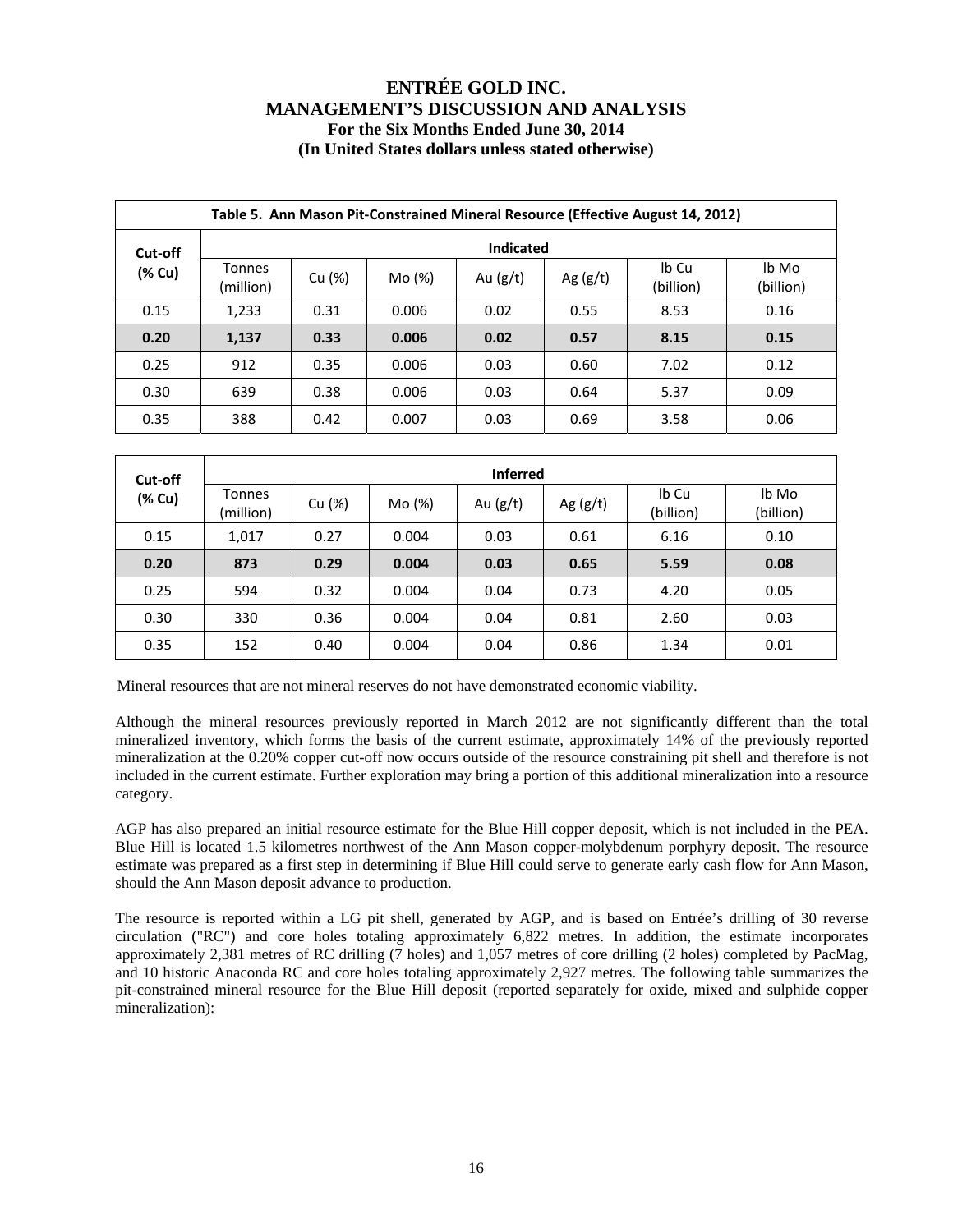|                                  | Table 6. Summary of Blue Hill Pit-Constrained Inferred Mineral Resource (Effective July 31, 2012) |                            |              |                    |              |             |             |  |  |  |  |  |  |
|----------------------------------|---------------------------------------------------------------------------------------------------|----------------------------|--------------|--------------------|--------------|-------------|-------------|--|--|--|--|--|--|
| Zone                             | <b>Base Case</b><br>Cut-off<br>(Cu %)                                                             | <b>Tonnes</b><br>(Million) | Cu<br>$(\%)$ | Cu<br>(Million lb) | Mo<br>$(\%)$ | Au<br>(g/t) | Ag<br>(g/t) |  |  |  |  |  |  |
| Oxide                            | 0.10                                                                                              | 47.44                      | 0.17         | 179.37             | ---          | ---         |             |  |  |  |  |  |  |
| Mixed                            | 0.10                                                                                              | 24.69                      | 0.18         | 98.12              | $---$        | ---         | ---         |  |  |  |  |  |  |
| <b>Oxide/Mixed Sub-</b><br>total | 0.10                                                                                              | 72.13                      | 0.17         | 277.49             | ---          | ---         |             |  |  |  |  |  |  |
| Sulphide                         | 0.15                                                                                              | 49.86                      | 0.23         | 253.46             | 0.005        | 0.01        | 0.3         |  |  |  |  |  |  |

**Notes:** 

- Molybdenum, gold and silver were estimated for the sulphide only.
- Contained metal values are in-situ and not in consideration of metallurgical recoveries.
- See the News Release dated October 29, 2012 for additional information.

The Blue Hill deposit underlies a 900 by 450 metre area. Combined oxide and mixed zones range up to 185 metres in thickness (thinning to the northwest) with the sulphide zone appearing at an average depth of 160 metres below surface. Mineralization remains open in several directions.

Preliminary metallurgy suggests the oxide and mixed copper mineralization is amenable to low-cost, heap leach and solvent extraction/electrowinning ("SX/EW") processing. Average copper recovery in the oxide mineralization in column leach testing is 86%, while the mixed material returned 83% recovery. The underlying sulphide-copper mineralization has only been tested with ten widely spaced holes and remains open in most directions.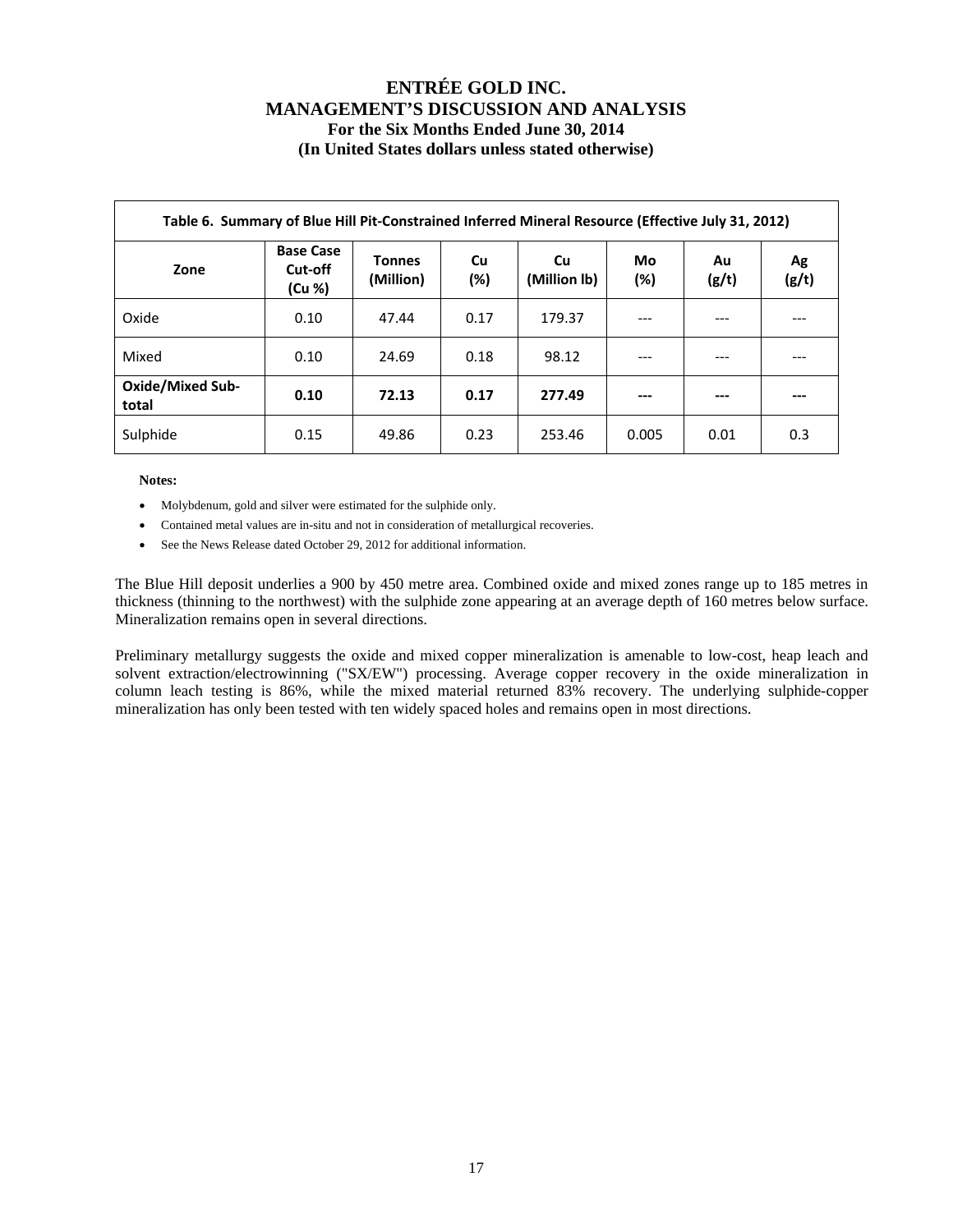|                                       | <b>Three Months</b> | <b>Three Months</b> | <b>Three Months</b> | <b>Three Months</b> |
|---------------------------------------|---------------------|---------------------|---------------------|---------------------|
|                                       | <b>Ended</b>        | <b>Ended</b>        | <b>Ended</b>        | <b>Ended</b>        |
|                                       | <b>June 30,</b>     | March 31,           | December 31,        | September 30,       |
|                                       | 2014                | 2014                | 2013                | 2013                |
| <b>Total Revenues</b>                 | \$                  | \$                  | \$                  | \$                  |
| Net Loss                              | (2,925,791)         | (1,279,985)         | (1,123,962)         | (2,930,602)         |
| Net loss per share, basic and diluted | (0.02)              | (0.01)              | (0.01)              | (0.02)              |
| Working capital                       | 41,706,121          | 43,278,927          | 46,394,496          | 49,394,845          |
| Total assets                          | 92,088,906          | 92,784,050          | 97,395,105          | 101,432,787         |
| Total long term liabilities           | 50,495,938          | 48,818,885          | 50,956,860          | 53,505,884          |
|                                       | <b>Three Months</b> | <b>Three Months</b> | <b>Three Months</b> | <b>Three Months</b> |
|                                       | <b>Ended</b>        | <b>Ended</b>        | <b>Ended</b>        | <b>Ended</b>        |
|                                       | <b>June 30,</b>     | March 31,           | December 31,        | September 30,       |
|                                       | 2013                | 2013                | 2012                | 2012                |
| <b>Total Revenues</b>                 | \$                  | \$                  | \$                  | \$                  |

### **SELECTED QUARTERLY FINANCIAL INFORMATION**

(1) Working Capital is defined as Current Assets less Current Liabilities.

For the three months ended June 30, 2014, net loss was \$2,925,791 compared to \$2,275,617 in the three months ended June 30, 2013. For the six months ended June 30, 2014, net loss was \$4,205,776 compared to \$7,367,461 in the six months ended June 30, 2013. During the three months ended June 30, 2014, Entrée incurred higher operating expenditures due to a combination of higher foreign exchange losses and deferred income tax expense, partially offset by lower exploration costs primarily due to reduced activity at Ann Mason. As at June 30, 2014, working capital was \$41,706,121 compared to \$51,637,492 as at June 30, 2013. The decrease in working capital is the result of cash used in operations during the period. As at June 30, 2014, total assets were \$92,088,906 compared to \$103,052,102 as at June 30, 2013. The decrease in total assets over the prior year is the net effect of a decrease in working capital described above. As at June 30, 2014, total long term liabilities were \$50,495,938 compared to \$52,725,045 as at June 30, 2013. The decrease in long term liabilities over the prior year is largely due to decreases in deferred income tax liabilities and deferred revenue resulting from unrealized foreign currency translation gains.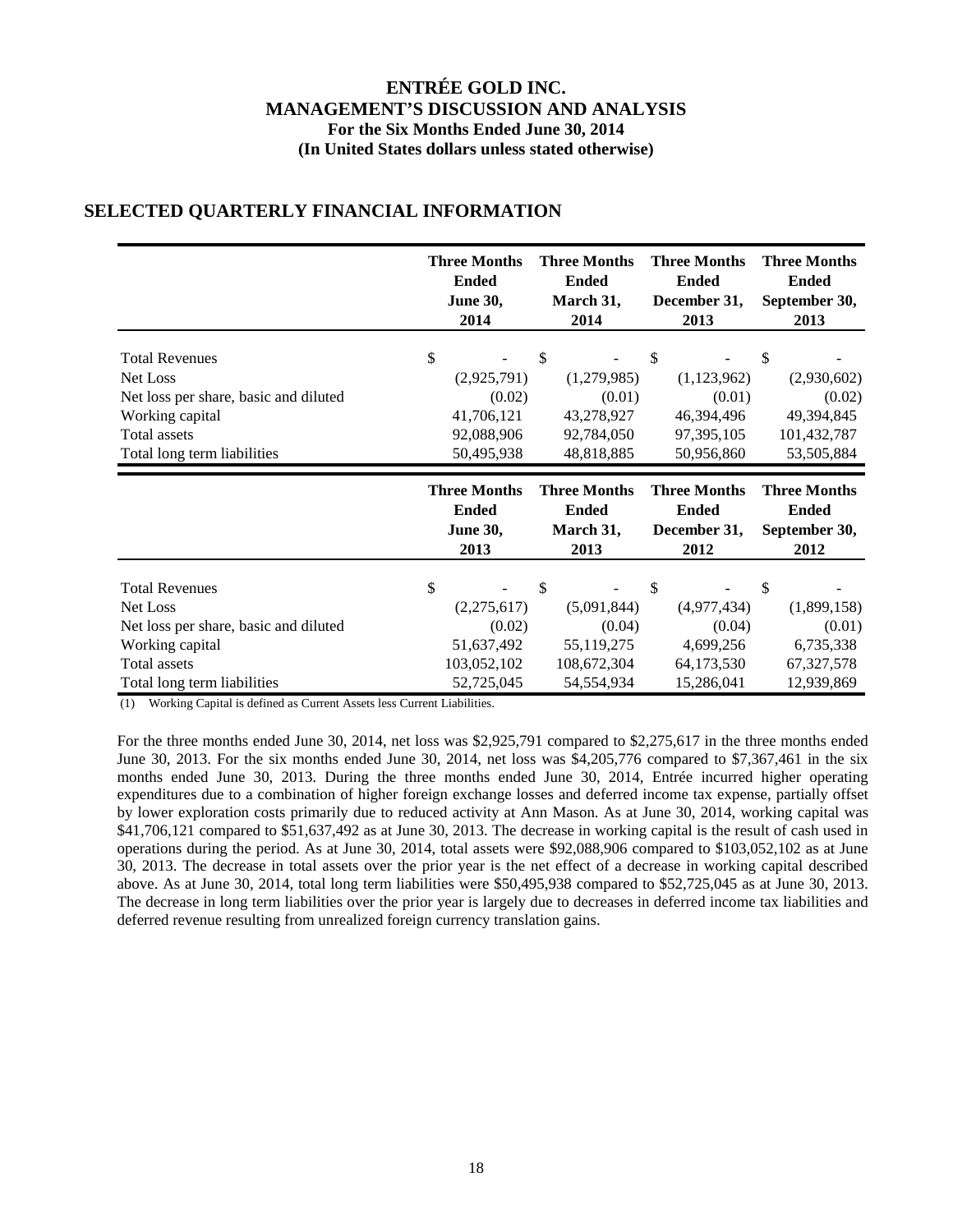### **REVIEW OF OPERATIONS**

Results of operations are summarized as follows:

|                                           | <b>Three Months</b><br><b>Ended</b><br><b>June 30,</b><br>2014 | <b>Three Months</b><br><b>Ended</b><br><b>June 30,</b><br>2013 |            |               | <b>Six Months</b><br><b>Ended</b><br><b>June 30,</b><br>2014 | <b>Six Months</b><br><b>Ended</b><br><b>June 30,</b><br>2013 |             |
|-------------------------------------------|----------------------------------------------------------------|----------------------------------------------------------------|------------|---------------|--------------------------------------------------------------|--------------------------------------------------------------|-------------|
| General and administrative                | \$<br>980,107                                                  | \$.                                                            | 1,148,594  | <sup>\$</sup> | 2,124,197                                                    | <sup>\$</sup>                                                | 3,059,835   |
| Foreign exchange loss (gain)              | 882,044                                                        |                                                                | (892, 725) |               | (189, 413)                                                   |                                                              | (1,010,409) |
| Exploration                               | 757,325                                                        |                                                                | 1,904,636  |               | 2,321,471                                                    |                                                              | 3,360,301   |
| Deferred income tax expense (recovery)    | 332,558                                                        |                                                                | (512, 114) |               | (443, 240)                                                   |                                                              | (809, 253)  |
| Consultancy and advisory fees             | 234,070                                                        |                                                                | 324,175    |               | 519,742                                                      |                                                              | 1,311,101   |
| Interest expense                          | 65,524                                                         |                                                                | 64,553     |               | 130,385                                                      |                                                              | 128,809     |
| Loss (gain) from equity investee          | 28,772                                                         |                                                                | (19,683)   |               | 49,564                                                       |                                                              | 93,246      |
| Depreciation                              | 17,160                                                         |                                                                | 26,704     |               | 34,835                                                       |                                                              | 55,540      |
| Stock-based compensation                  |                                                                |                                                                | 42,257     |               |                                                              |                                                              | 1,052,637   |
| Impairment of mineral property interests  |                                                                |                                                                | 437,732    |               |                                                              |                                                              | 437,732     |
| Fair value adjustment of asset backed     |                                                                |                                                                |            |               |                                                              |                                                              |             |
| commercial paper                          |                                                                |                                                                | (147, 564) |               |                                                              |                                                              | (147, 564)  |
| Gain on sale of mineral property interest | (28,096)                                                       |                                                                |            |               | (28,096)                                                     |                                                              |             |
| Interest income                           | (97,064)                                                       |                                                                | (100, 948) |               | (180, 290)                                                   |                                                              | (164, 514)  |
| Current income tax recovery               | (246, 609)                                                     |                                                                |            |               | (133, 379)                                                   |                                                              |             |
| Net loss                                  | \$<br>2,925,791                                                | \$                                                             | 2,275,617  | \$            | 4,205,776                                                    | \$.                                                          | 7,367,461   |

Mineral properties expenditures are summarized as follows:

|                                              | <b>Three Months</b><br><b>Ended</b><br><b>June 30,</b><br>2014 |                             | <b>Three Months</b><br><b>Ended</b><br><b>June 30,</b><br>2013 |                                |   | <b>Six Months</b><br><b>Ended</b><br><b>June 30,</b><br>2014 | <b>Six Months</b><br><b>Ended</b><br><b>June 30,</b><br>2013 |                                 |  |
|----------------------------------------------|----------------------------------------------------------------|-----------------------------|----------------------------------------------------------------|--------------------------------|---|--------------------------------------------------------------|--------------------------------------------------------------|---------------------------------|--|
| <b>US</b><br>Other<br>Mongolia               | \$                                                             | 599,677<br>155,064<br>2,584 | \$.                                                            | 1,571,377<br>89.481<br>243,778 | S | 1,132,705<br>239,872<br>948,894                              | -S                                                           | 2,512,408<br>222,406<br>773,612 |  |
| Total costs<br>Less stock-based compensation |                                                                | 757,325                     |                                                                | 1,904,636                      |   | 2,321,471                                                    |                                                              | 3,508,426<br>(148, 125)         |  |
| Total expenditures, cash                     | \$                                                             | 757,325                     | \$                                                             | 1,904,636                      |   | 2,321,471                                                    | \$                                                           | 3,360,301                       |  |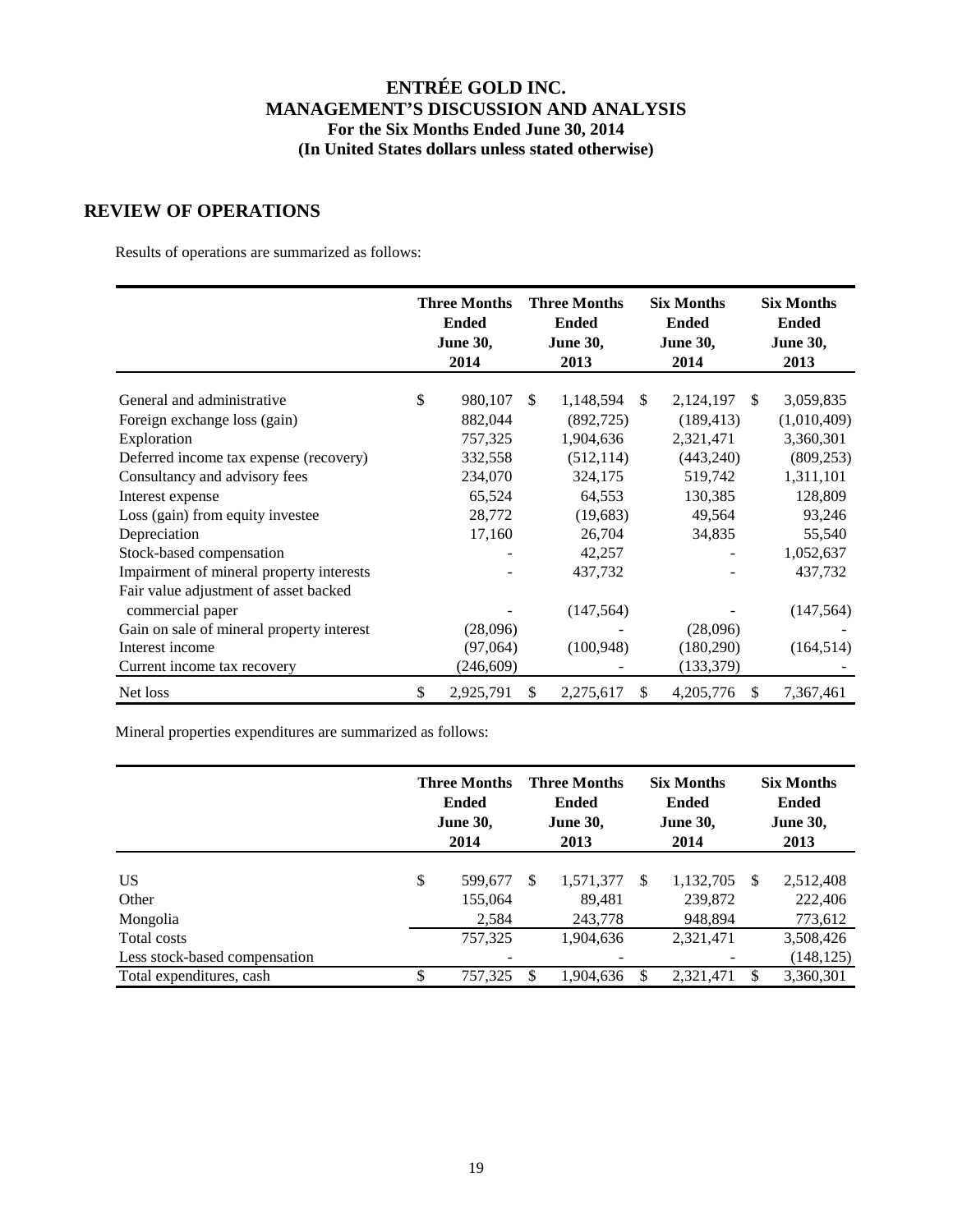#### **MONGOLIA**

#### **Lookout Hill – Joint Venture Property**

In mid-December 2012 a drill hole was collared at the north end of Heruga on the Javhlant licence but directed northwest onto the Oyu Tolgoi licence. In early February 2013, the hole passed onto the Oyu Tolgoi licence at a depth of approximately 1,500 metres and still above the mineralized zone. The hole terminated February 26, 2013 at a depth of 2,067 metres within the Oyu Tolgoi licence. No exploration has been completed by OTLLC on the Joint Venture Property since February 2013 and no work is currently planned for 2014.

Since formation, and as of June 30, 2014, the Entrée-OTLLC Joint Venture had expended \$26.3 million to advance the project. Under the terms of the Entrée-OTLLC Joint Venture, OTLLC contributed on Entrée's behalf the required cash participation amount of \$6.1 million, equal to 20% of the \$26.3 million incurred to date, plus interest at prime plus 2%.

#### **Lookout Hill - Shivee West**

Entrée has a 100% interest in the western portion of the Shivee Tolgoi mining licence.

No work has been completed on Shivee West in the six months ended June 30, 2014. The Company does not anticipate significant exploration and development on Shivee West until the current regulatory environment in Mongolia has been stabilized.

For the three months ended June 30, 2014, Shivee West expenses were \$2,584 compared to \$243,778 during the three months ended June 30, 2013. For the six months ended June 30, 2014, Shivee West expenses were \$948,894 compared to \$773,612 during the six months ended June 30, 2013. The higher expenses in 2014 compared to 2013 resulted from higher sales taxes, penalties and interest expenses partially offset by lower personnel expenses.

#### **UNITED STATES**

#### **Ann Mason Project, Nevada**

The Ann Mason Project is Entrée's most advanced project outside of Mongolia. In October 2012, the Company reported the results of a positive PEA study, and on July 16, 2014, the Company announced the commencement of pre-feasibility drilling. In addition, the Company continues to consider strategic partnerships, joint ventures and similar arrangements that would help facilitate the development of the project. To date, excluding any capitalized mineral property acquisition costs, Entrée has expended approximately \$27.1 million on the Ann Mason Project.

In April 2013, Entrée mobilized RC and core rigs onto the Ann Mason Project to test the Ann Mason and Blue Hill deposits and other nearby exploration targets. All drilling was completed by July 2013 and the rigs demobilized from site. On the Ann Mason deposit, 993 metres of RC pre-collar drilling and 2,159 metres of core drilling were completed in five holes which varied in depth from 502 to 811 metres. Two RC holes totalling 180 metres were drilled to test a new exploration target located 950 metres west of the Ann Mason deposit. The Blue Hill drilling included five RC holes totalling 669 metres and two previously drilled RC holes were deepened with core (162 metres and 171 metres) to test underlying sulphide mineralization. In addition, four RC holes, totalling 419 metres, tested near-surface oxide copper to the east of Blue Hill.

At the Ann Mason deposit, core drilling in 2013 was designed to test for extensions of mineralization within the current pit design, primarily along the northeast and northwest margins of the deposit. Drilling results from 2013 continued to enhance understanding of the geometry and potential of the Ann Mason deposit. Three of the five core holes drilled at Ann Mason extended copper mineralization 190 metres to 250 metres northwest and northeast of the deposit. In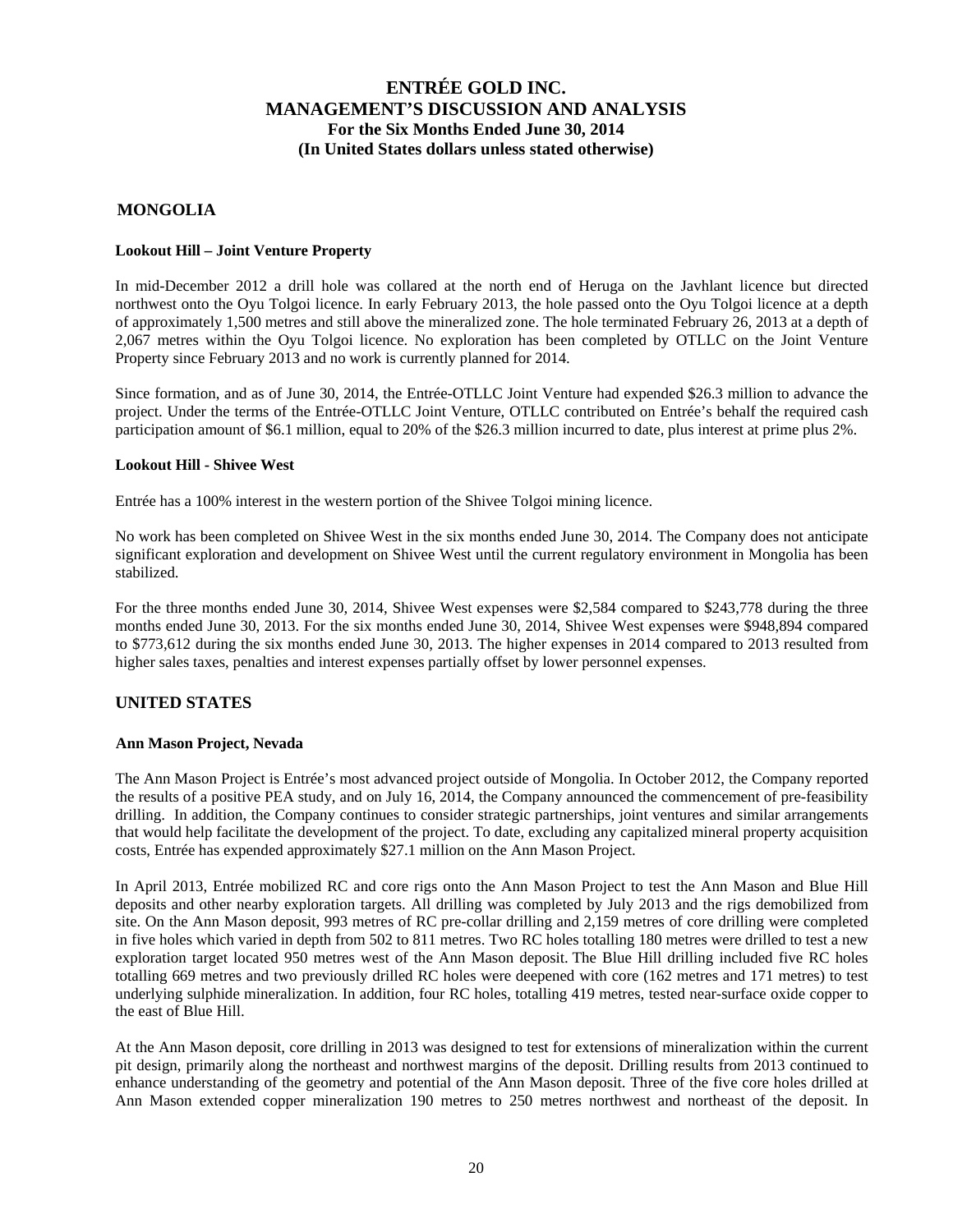addition, Ann Mason mineralization remains open in several directions and further drilling programs will be needed to test this potential.

Near the east end of the deposit, hole EG-AM-13-035 intersected 220 metres (from 262 metres depth) averaging 0.30% copper, 0.07 g/t gold and 1.70 g/t silver. Included within the intersection is a higher-grade interval of 100 metres grading 0.43% copper, 0.11 g/t gold and 2.75 g/t silver. Drill holes EG-AM-13-033 and 034, on the northeast side of the deposit, returned 310 metres of 0.21% copper and 46.0 metres of 0.27% copper, respectively and extend copper mineralization up to 250 metres northeast of the current mineral resource. The copper intercept in hole EG-AM-13-033 included 0.014% molybdenum, which is higher than typical values for the deposit.

Two shallow, widely-spaced RC holes (totalling 180 metres) were also completed about 500 to 900 metres to the west of Ann Mason to test a new, near-surface oxide copper target. Holes EG-AM-13-038 and 039 encountered narrow intervals of 0.16% to 0.20% oxide copper within strong, quartz-sericite-pyrite alteration. Deeper sulphide potential below these holes remains untested.

Limited 2013 drilling at Blue Hill tested for additional areas of copper oxide mineralization and for potential underlying sulphide mineralization. The drill program successfully located westward extensions of the current deposit; however, to the east, oxide and mixed mineralization is truncated by the low angle Blue Hill Fault. Although most recent drill holes mainly tested oxide mineralization, two diamond holes (EG-BH-11-019 and 021) were drilled east of the oxide copper zone to test deeper sulphide copper potential. Drilling of the underlying sulphide target remains very widely-spaced, but has identified a target area more than one kilometre in width, which remains open in most directions. Significant molybdenum mineralization was also intersected in two of the drill holes targeting the sulphide mineralization.

Hole EG-BH-11-031, located approximately one kilometre east of Blue Hill, intersected a near-surface zone of copperoxide mineralization assaying an average of 0.28% copper over 13.8 metres from a depth of 22.2 metres. Copper oxide and mixed oxide/sulphide mineralization remains open in several directions and further drilling will be required in this area.

The area between the Ann Mason and Blue Hill deposits has seen only wide-spaced, mostly shallow drilling to date and remains a high priority target for future exploration for both additional sulphide and oxide mineralization. South of Ann Mason, soil surveying and mapping suggests potential for near surface oxide copper mineralization which could have a positive impact on the Ann Mason Project.

Several other high-priority targets on the Ann Mason Project property require further exploration. These include the Roulette, Blackjack IP and Blackjack Oxide targets and the Minnesota copper skarn target. In the Blackjack area, induced polarization ("IP") and surface copper oxide exploration targets have been identified for drill testing. The Minnesota skarn target requires further drilling to test deeper IP and magnetic anomalies.

Baseline environmental studies commenced in the second quarter of 2013 and included wildlife, biology, archaeology and cultural surveys and waters of the US/wetland delineation. These studies were largely complete at the end of 2013 except for minor additional cultural and raptor field surveys, final report writing, and a follow-up waters of the US/wetlands submission to the US Corps of Engineers. Portions of the studies were used to expand the area covered under the existing Plan of Operations. In late 2013, Entrée submitted an amendment to expand its existing Plan of Operations and minor modification of its Nevada Reclamation Permit, which have been accepted by the Nevada Division of Environmental Protection and the BLM. An additional bond, in the amount of \$31,276, was posted by Entrée.

On July 16, 2014, the Company announced the commencement of a pre-feasibility drill program, designed to upgrade the mineral resources contained in the PEA Phase 5 pit from indicated and inferred to a mix of measured and indicated categories. This critical first step towards completion of a pre-feasibility study will entail infill drilling in the Ann Mason deposit and consist of approximately 14,000 metres of pre-collar RC and diamond drilling in 31 holes. The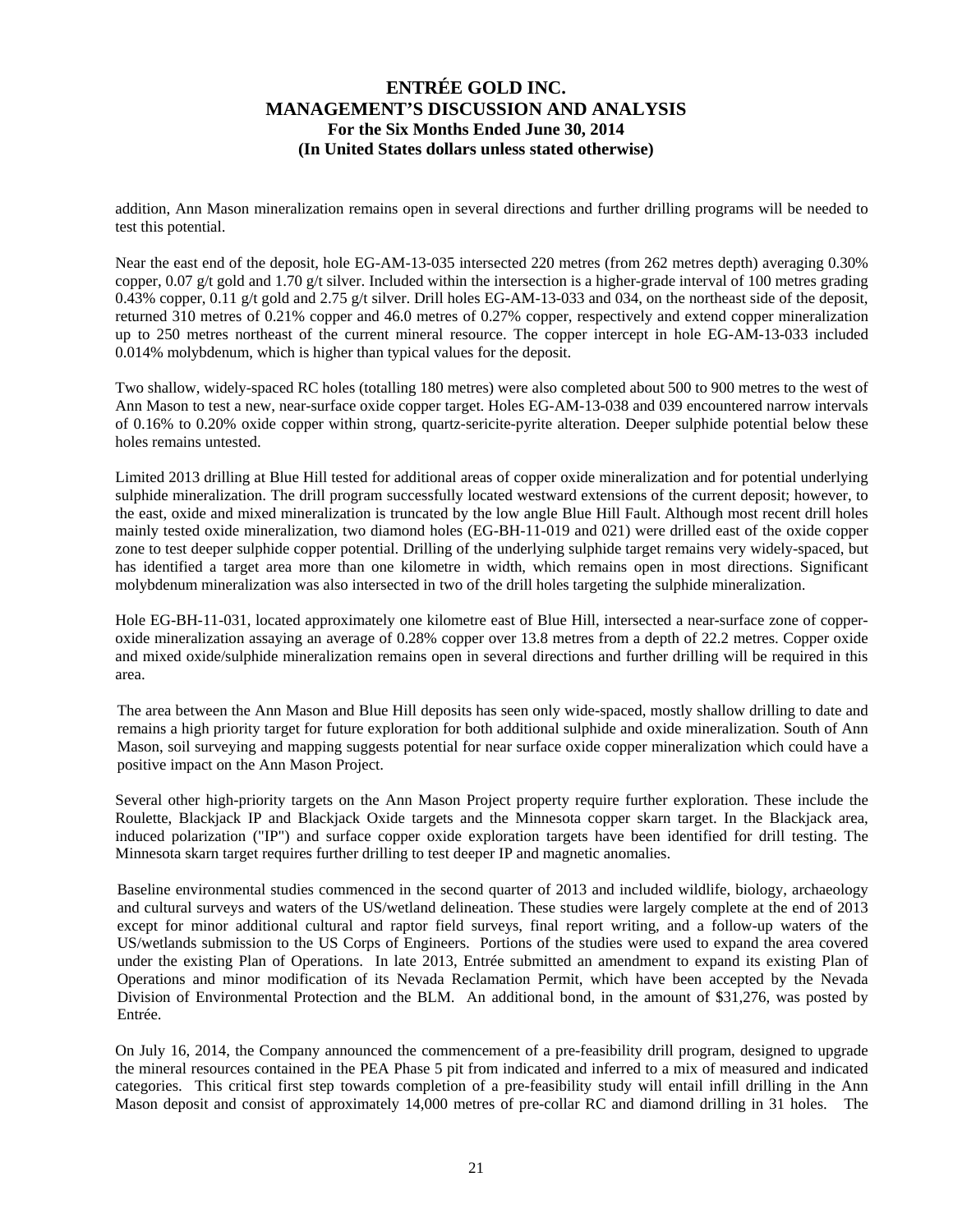program has an estimated budget of approximately \$5 million and is expected to be completed by the end of 2014. The Company then expects to issue an updated resource estimate in the first quarter of 2015. For the three months ended June 30, 2014, Ann Mason Project expenditures were \$548,145 compared to \$1,538,859 during the three months ended June 30, 2013. For the six months ended June 30, 2014, Ann Mason Project expenditures were \$1,072,690 compared to \$2,443,535 during the six months ended June 30, 2013. The lower expenses in 2014 resulted primarily from a decrease in salary and stock-based compensation expenses.

#### **Lordsburg and Oak Grove, New Mexico**

In June 2007, Entrée entered into an agreement with Empirical Discovery LLC ("Empirical") to explore for and develop porphyry copper targets in southeastern Arizona and southwestern New Mexico.

On May 2, 2012, Entrée entered into an agreement (the "Purchase Agreement") with Empirical to purchase a 100% interest in two targets - the Lordsburg property in New Mexico, and the Oak Grove property. In September 2013 Entrée abandoned the Oak Grove property and recorded an impairment of mineral property interests of \$437,732.

Pursuant to the Purchase Agreement, Entrée paid \$100,000 and issued 500,000 common shares of the Company. The Lordsburg property is subject to a 2% NSR royalty granted to Empirical, which may be bought down to 1% for \$1 million if the buydown option is exercised on or before January 1, 2015. The buydown option may be extended to January 1, 2016 or January 1, 2017, in which case the buydown price will be \$2 million and \$200,000 will be payable for each 12 month extension. The buydown price and extension payments are payable in cash or a combination of cash and common shares at Entrée's election.

The Lordsburg claims cover 2,013 hectares adjacent to the historic Lordsburg copper-gold-silver district in New Mexico. Drilling at Lordsburg has been successful in discovering a porphyry copper-gold occurrence in an area previously known only for vein-style gold mineralization. Future drilling will be directed towards expanding the existing drill defined copper and gold zone. No exploration work was completed in 2013 or in the first half of 2014.

The proposed Plan of Operations for Lordsburg has been approved by the BLM and an Application to Conduct Mineral Exploration has been approved by the New Mexico Division of Mining and Minerals. The Lordsburg Plan of Operations/Environmental Assessment and Application to Conduct Mineral Exploration provides for drilling on 65 additional sites and 28.2 acres of surface disturbance.

#### **Shamrock, Nevada**

The Shamrock property is a copper skarn exploration target located in the Yerington copper porphyry district in western Nevada. Entrée has a 100% interest in 41 unpatented and 13 patented lode mining claims covering approximately 362 hectares (895 acres). The Company does not anticipate any field work in 2014 on the property.

#### **Eagle Flat, Nevada**

In March 2011, Entrée entered into a mining lease and option to purchase agreement with respect to 58 unpatented lode claims, 65 kilometres east of Yerington, in Mineral County, Nevada. Under the agreement, as amended, Entrée leases the claims for combined payments of \$125,000 over five years. Entrée has an option to purchase the claims for \$500,000, subject to a 2% NSR royalty which may be bought down to a 1% NSR royalty for \$500,000. After the fifth anniversary, Entrée must pay \$40,000 per year, either as a lease payment or an advanced royalty payment, depending on whether the option has been exercised. Advanced royalty payments will be credited against future NSR royalty payments. The Company completed a small soil geochemical and geological mapping program in May 2014 and compilation of results is pending.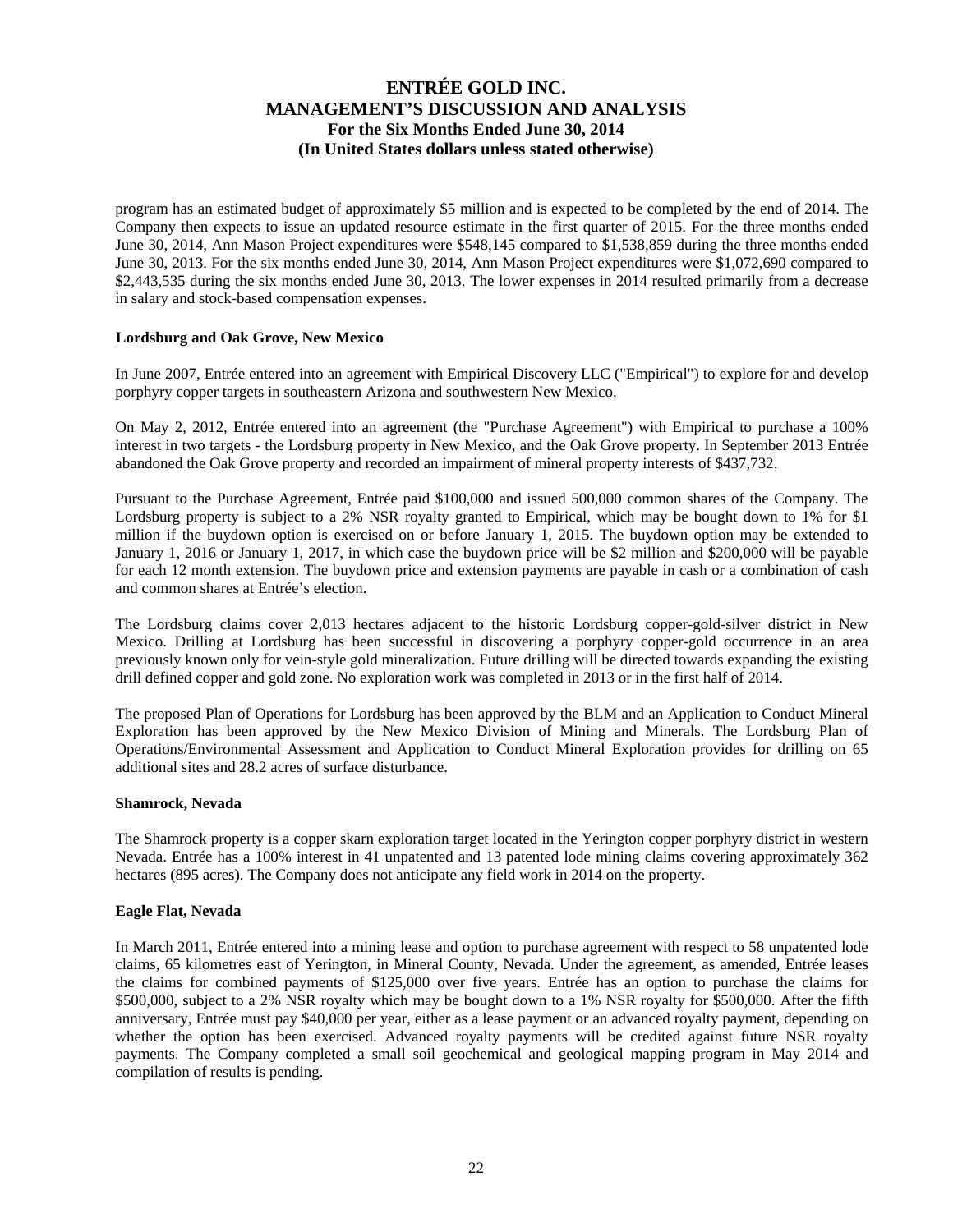#### **AUSTRALIA**

#### **Blue Rose Joint Venture**

Entrée has a 54.71% interest in the Blue Rose copper-iron-gold-molybdenum joint venture property, with Giralia Resources Pty Ltd, now a subsidiary of Atlas Iron Limited (ASX:AGO) ("Atlas"), retaining a 45.29% interest. The property is located in the Olary Region of South Australia, 300 kilometres north-northeast of Adelaide. Magnetite iron formations occur in the southern portion of this 1,000 square kilometre tenement, and a zone of copper oxide mineralization and a gold target (Golden Sophia) are located in the north-central area of the tenement. The joint venture covers tenement EL5129, which was granted on July 19, 2012, for a 3-year term.

In September 2010, the joint venture entered into an agreement with Bonython Metals Group Pty Ltd ("BMG"), a private Australian resource company. BMG purchased 100% of the iron ore rights on the joint venture property in exchange for 6% of BMG's future issued capital. On February 27, 2012, the Federal Court of Australia ordered that BMG be wound up; a liquidator has been appointed. In October 2013, pursuant to an agreement whereby a third party acquired the Blue Rose joint venture's iron ore rights from BMG, Entrée received the first of two cash payments of A\$475,778 plus GST.

Soil sampling was completed by the joint venture in August 2011 over the Golden Sophia shallow gold target. The survey confirmed the historic Battle Mountain gold in soil anomaly and defined a new, linear gold anomaly located approximately 700 metres to the northeast.

On October 23, 2013, the Blue Rose joint venture filed a Part 9B native title application under the South Australia Mining Act and the Wilyakali and Ngadjuri groups registered as native title claimants. Native title agreements must be concluded with claimants prior to any exploration on the joint venture licence. A native title agreement was signed with the Wilyakali group in December 2013 and an agreement with the Ngadjuri group was signed in late March 2014.

#### **PERU**

In September 2010, Entrée entered into a conditional agreement with a private Peruvian company whereby Entrée may acquire an initial 70% interest in the Lukkacha property located in Tacna Province of southeastern Peru. The property is situated within 50 kilometres of the international border with Chile, and initiation of work is subject to Entrée obtaining a Supreme Decree allowing it to work on the property. Subject to obtaining the Supreme Decree, Entrée may earn a 70% interest by making cash payments totaling \$215,000 and expending a minimum of \$1.5 million on exploration, to include a minimum 6,000 metres of diamond drilling, within 24 months. Once Entrée has earned a 70% interest, it may acquire a further 30% interest by paying the vendors \$2 million within 24 months. The vendors would retain a 2% NSR royalty, half of which may be purchased at any time for \$1 million.

The property consists of seven concessions totaling 4,400 hectares which cover two large areas of surface alteration, iron oxides and quartz veining approximately 50 kilometres along the structural trend southeast from the giant Toquepala mining operation of Grupo Mexico. The property has never been drilled and represents a unique opportunity for early stage exploration within an under-explored major copper district. Further exploration is dependent on receipt of the Supreme Decree. As a first step in obtaining the Supreme Decree, a joint military inspection of the property took place on September 12, 2013. The military submitted a favourable written opinion to the General Secretary of the Ministry of Defense on September 15, 2013. During the first half of 2104, the Company held several meetings with the local village to discuss completion of a community economic and land use agreement.

For the three months ended June 30, 2014, Lukkacha expenses were \$48,681 compared to \$25,338 during the three months ended June 30, 2013. For the six months ended June 30, 2014, Lukkacha expenses were \$81,617 compared to \$28,522 during the six months ended June 30, 2013.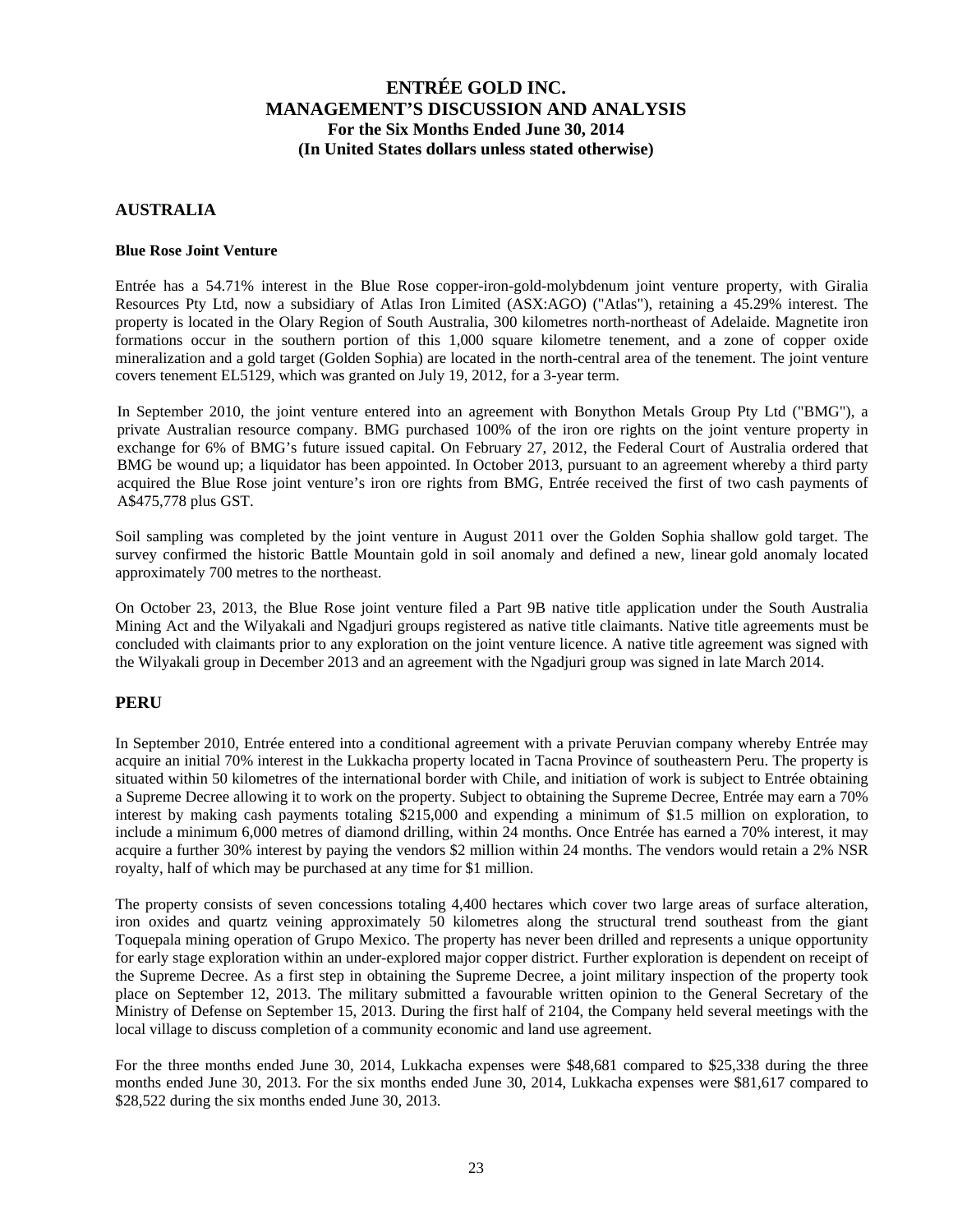#### **GENERAL AND ADMINISTRATIVE**

For the three months ended June 30, 2014, general and administrative expense, excluding foreign exchange gains and losses and before stock-based compensation, was \$980,107 compared to \$1,148,594 during the three months ended June 30, 2013. For the six months ended June 30, 2014, general and administrative expense, excluding foreign exchange gains and losses and before stock-based compensation, was \$2,124,197 compared to \$3,059,835 during the six months ended June 30, 2013. The decrease in 2014 was due primarily to decreases in consulting and personnel expenses compared to 2013.

#### **STOCK-BASED COMPENSATION**

For the three months ended June 30, 2014, stock-based compensation expense was \$Nil compared to \$42,257 during the three months ended June 30, 2013. For the six months ended June 30, 2014, stock-based compensation expense was \$Nil compared to \$1,052,637 during the six months ended June 30, 2013. During the six months ended June 30, 2014, no options were granted, compared to 5,185,000 options that were granted with a fair value of \$1,051,712 during the six months ended June 30, 2013.

#### **INTEREST INCOME AND EXPENSE**

For the three months ended June 30, 2014, interest expense was \$65,524 compared to \$64,553 during the three months ended June 30, 2013. For the six months ended June 30, 2014, interest expense was \$130,385 compared to \$128,809 during the six months ended June 30, 2013. Interest expense is due to accrued interest on the OTLLC loan payable. For the three months ended June 30, 2014, interest income was \$97,064 compared to \$100,948 during the three months ended June 30, 2013. For the six months ended June 30, 2014, interest income was \$180,290 compared to \$164,514 for the six months ended June 30, 2013. The Company earns interest income on its invested cash.

#### **VALUATION OF LONG-TERM INVESTMENT**

#### **Equity Method Investment**

As further described in the notes to the Unaudited Financial Statements, Entrée accounts for its interest in a joint venture with OTLLC as a 20% equity investment. As at June 30, 2014, the Company's investment in the Entrée-OTLLC Joint Venture was \$37,888 (December 31, 2013 - \$96,367). The Company's share of the loss of the Entrée-OTLLC Joint Venture was \$49,564 for the six months ended June 30, 2014 (June 30, 2013 - \$93,246) plus accrued interest expense of \$130,385 for the six months ended June 30, 2014 (June 30, 2013 - \$128,809). The decrease in the loss from equity investee for the six months ended June 30, 2014 compared to the same period last year was due to decreased exploration expenses incurred by the Entrée-OTLLC Joint Venture in the period.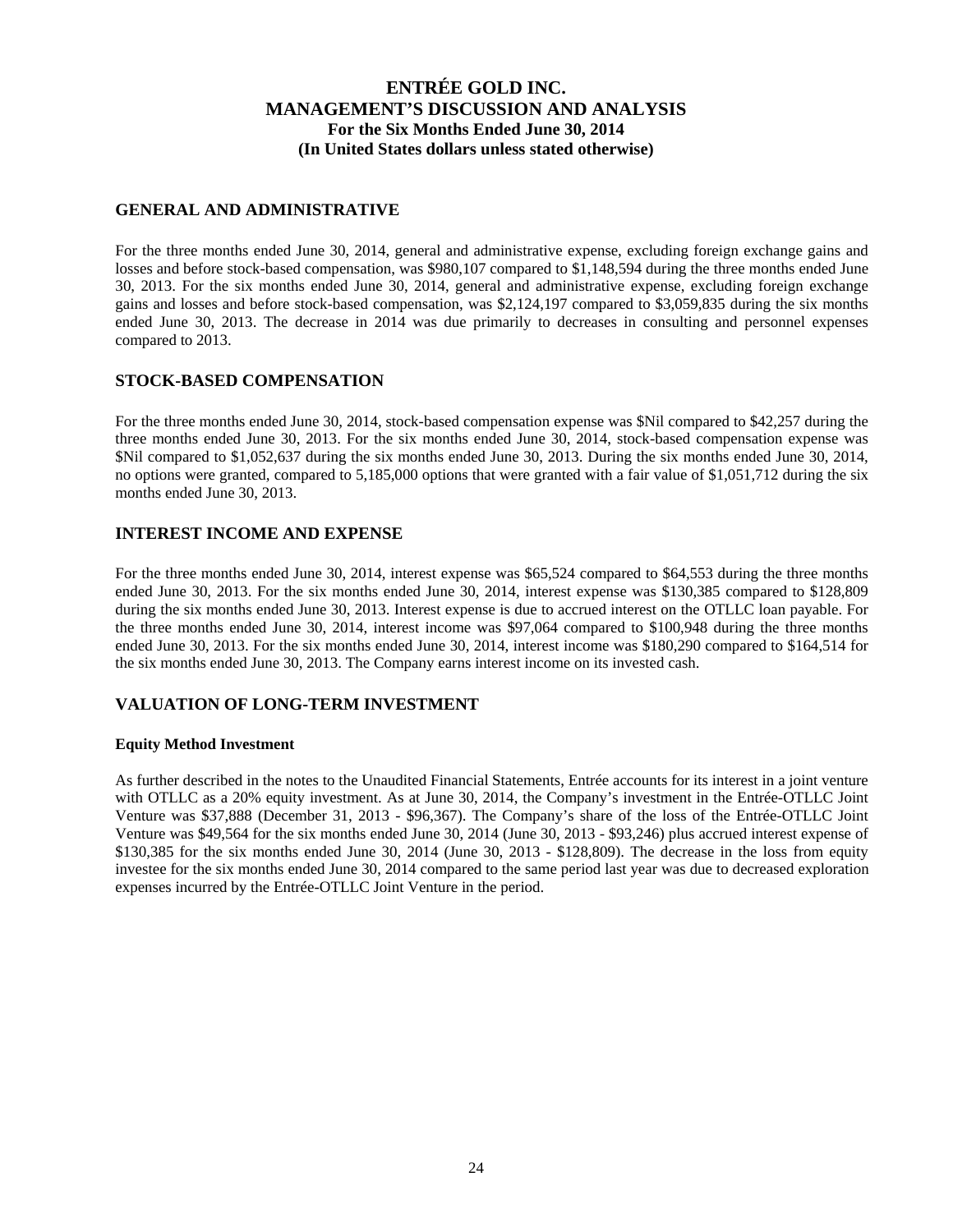### **OUTLOOK**

Entrée is primarily focused on exploring its principal properties in Nevada and Mongolia. In addition, Entrée is engaged in evaluating acquisition opportunities which are complementary to its existing projects, particularly large tonnage base and precious metal targets in mining friendly jurisdictions. These efforts have resulted in the consolidation of the Ann Mason Project in Nevada and the acquisition of the Lordsburg property in New Mexico. The commodities Entrée is most likely to pursue include copper, gold and molybdenum, which are often associated with large tonnage, porphyry related environments. Smaller, higher grade systems will be considered by Entrée if they demonstrate potential for nearterm production and cash-flow.

Entrée has not generated any revenue from operations since its incorporation and Entrée anticipates that it will continue to incur operating expenses without revenues until the Joint Venture Property in Mongolia is brought into production or it builds and operates a mine on one or more of its other mineral properties. As at June 30, 2014, Entrée had working capital of approximately \$42 million. Entrée's average monthly operating expenses for the six months ended June 30, 2014, were approximately \$797,000, including exploration, general and administrative expenses and investor relations expenses.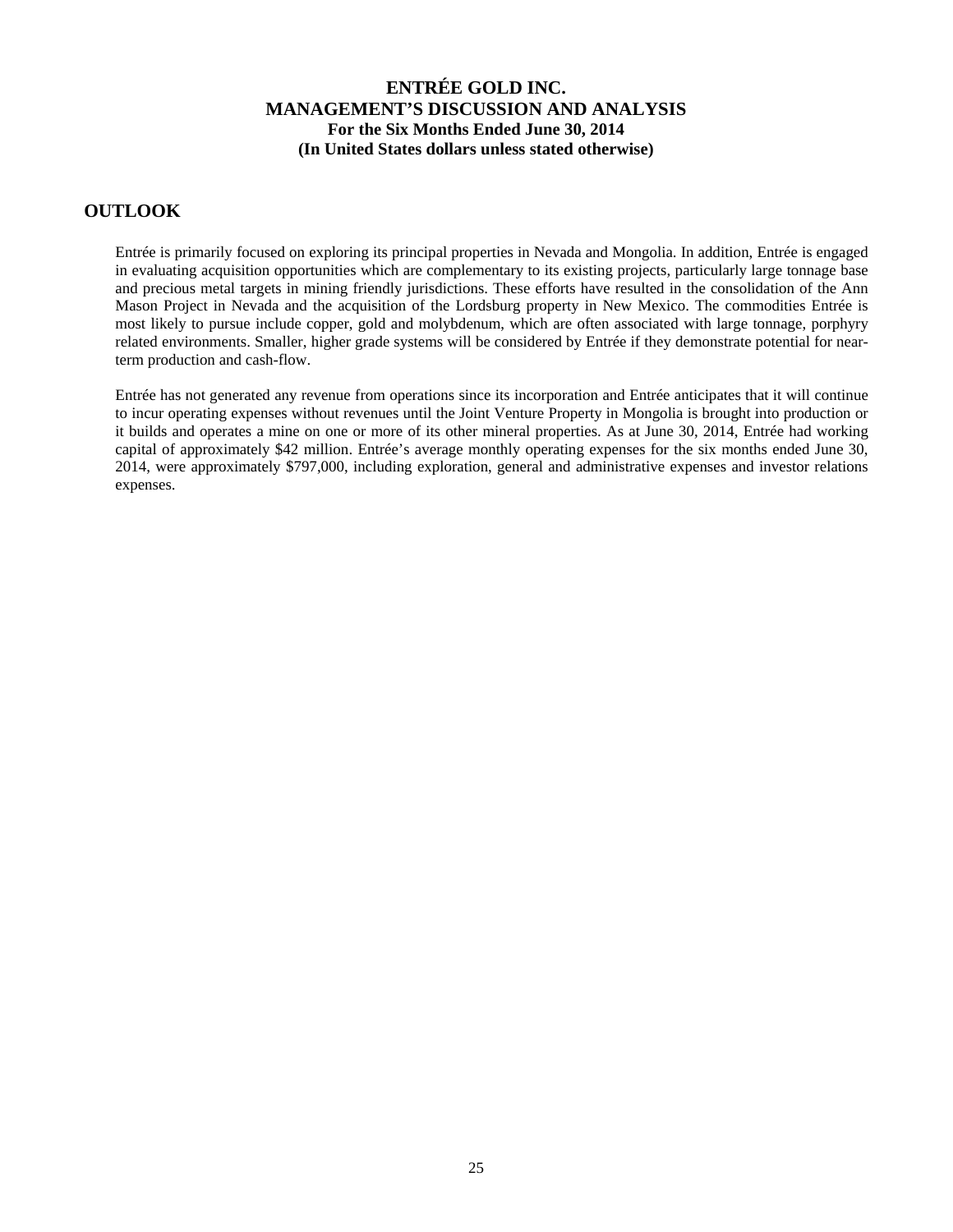# **SELECTED QUARTERLY DATA**

|                                           | <b>Three Months</b><br><b>Ended</b><br><b>June 30,</b><br>2014 |     | <b>Three Months</b><br><b>Ended</b><br>March 31,<br>2014 |               | <b>Three Months</b><br><b>Ended</b><br>December 31,<br>2013 |               | <b>Three Months</b><br><b>Ended</b><br>September 30,<br>2013 |
|-------------------------------------------|----------------------------------------------------------------|-----|----------------------------------------------------------|---------------|-------------------------------------------------------------|---------------|--------------------------------------------------------------|
| Exploration                               | \$<br>757,325                                                  | \$. | 1,564,146                                                | <sup>\$</sup> | 1,426,239                                                   | \$            | 1,168,327                                                    |
| General and administrative                | 997,267                                                        |     | 1,161,765                                                |               | 1,648,610                                                   |               | 1,072,706                                                    |
| Foreign exchange loss (gain)              | 882,044                                                        |     | (1,071,457)                                              |               | (765, 656)                                                  |               | 662,337                                                      |
| Consultancy and advisory fees             | 234,070                                                        |     | 285,672                                                  |               | 309,462                                                     |               | 320,567                                                      |
| Gain on sale of mineral property interest | (28,096)                                                       |     |                                                          |               | (451, 892)                                                  |               |                                                              |
| Loss from operations                      | (2,842,610)                                                    |     | (1,940,126)                                              |               | (2,166,763)                                                 |               | (3,223,937)                                                  |
| Interest income                           | 97,064                                                         |     | 83,226                                                   |               | 126,664                                                     |               | 140,418                                                      |
| Interest expense                          | (65, 524)                                                      |     | (64, 861)                                                |               | (66, 331)                                                   |               | (65,313)                                                     |
| Loss from equity investee                 | (28, 772)                                                      |     | (20,792)                                                 |               | (29,756)                                                    |               | (23,049)                                                     |
| Current income tax recovery (expense)     | 246,609                                                        |     | (113,230)                                                |               | (319, 112)                                                  |               |                                                              |
| Deferred income tax recovery (expense)    | (332, 558)                                                     |     | 775,798                                                  |               | 1,331,336                                                   |               | 241,279                                                      |
| Net loss                                  | \$<br>(2,925,791)                                              | S   | (1,279,985)                                              | <sup>\$</sup> | (1, 123, 962)                                               | <sup>\$</sup> | (2,930,602)                                                  |
| Loss per share, basic and diluted         | \$<br>$(0.02)$ \$                                              |     | $(0.01)$ \$                                              |               | (0.01)                                                      | -S            | (0.02)                                                       |

|                                          | <b>Three Months</b><br><b>Ended</b><br><b>June 30,</b><br>2013 |     | <b>Three Months</b><br><b>Ended</b><br>March 31,<br>2013 |               | <b>Three Months</b><br><b>Ended</b><br>December 31,<br>2012 |               | <b>Three Months</b><br><b>Ended</b><br>September 30,<br>2012 |
|------------------------------------------|----------------------------------------------------------------|-----|----------------------------------------------------------|---------------|-------------------------------------------------------------|---------------|--------------------------------------------------------------|
| Exploration                              | \$<br>1,904,636                                                | \$. | 1,603,790                                                | <sup>\$</sup> | 987,942                                                     | \$.           | 1,228,341                                                    |
| General and administrative               | 1,217,555                                                      |     | 2,802,332                                                |               | 1,206,757                                                   |               | 961,429                                                      |
| Foreign exchange loss (gain)             | (892, 725)                                                     |     | (117,684)                                                |               | 61,536                                                      |               | (354, 197)                                                   |
| Consultancy and advisory fees            | 324,175                                                        |     | 986,926                                                  |               |                                                             |               |                                                              |
| Impairment of mineral property interests | 437,732                                                        |     |                                                          |               | 486,746                                                     |               |                                                              |
| Loss from operations                     | (2,991,373)                                                    |     | (5,275,364)                                              |               | (2,742,981)                                                 |               | (1,835,573)                                                  |
| Interest income                          | 100,948                                                        |     | 63,566                                                   |               | 22,293                                                      |               | 29,328                                                       |
| Interest expense                         | (64, 553)                                                      |     | (64,256)                                                 |               | (63, 134)                                                   |               | (58, 705)                                                    |
| Gain (loss) from equity investee         | 19,683                                                         |     | (112,929)                                                |               | (281, 055)                                                  |               | (238,988)                                                    |
| Fair value adjustment of asset backed    |                                                                |     |                                                          |               |                                                             |               |                                                              |
| commercial papers                        | 147,564                                                        |     |                                                          |               |                                                             |               |                                                              |
| Deferred income tax recovery (expense)   | 512,114                                                        |     | 297,139                                                  |               | (1,912,557)                                                 |               | 204,780                                                      |
| Net loss                                 | \$<br>(2,275,617)                                              | \$  | (5,091,844)                                              | <sup>\$</sup> | (4,977,434)                                                 | <sup>\$</sup> | (1,899,158)                                                  |
| Loss per share, basic and diluted        | \$<br>(0.02)                                                   |     | (0.04)                                                   | -S            | (0.04)                                                      |               | (0.01)                                                       |

Exploration costs were lower in the six months ended June 30, 2014 compared to the six months ended June 30, 2013, primarily due to lower drilling and personnel expenses in the first half of 2014. General and administrative costs, excluding stock-based compensation changes, were approximately 46% lower in the first half of 2014 compared to 2013. This decrease is primarily attributable to decreased personnel expenses and consulting fees. During the six months ended June 30, 2014, Entrée sold its interest in the Mystique property for proceeds of \$28,096, net of taxes. During the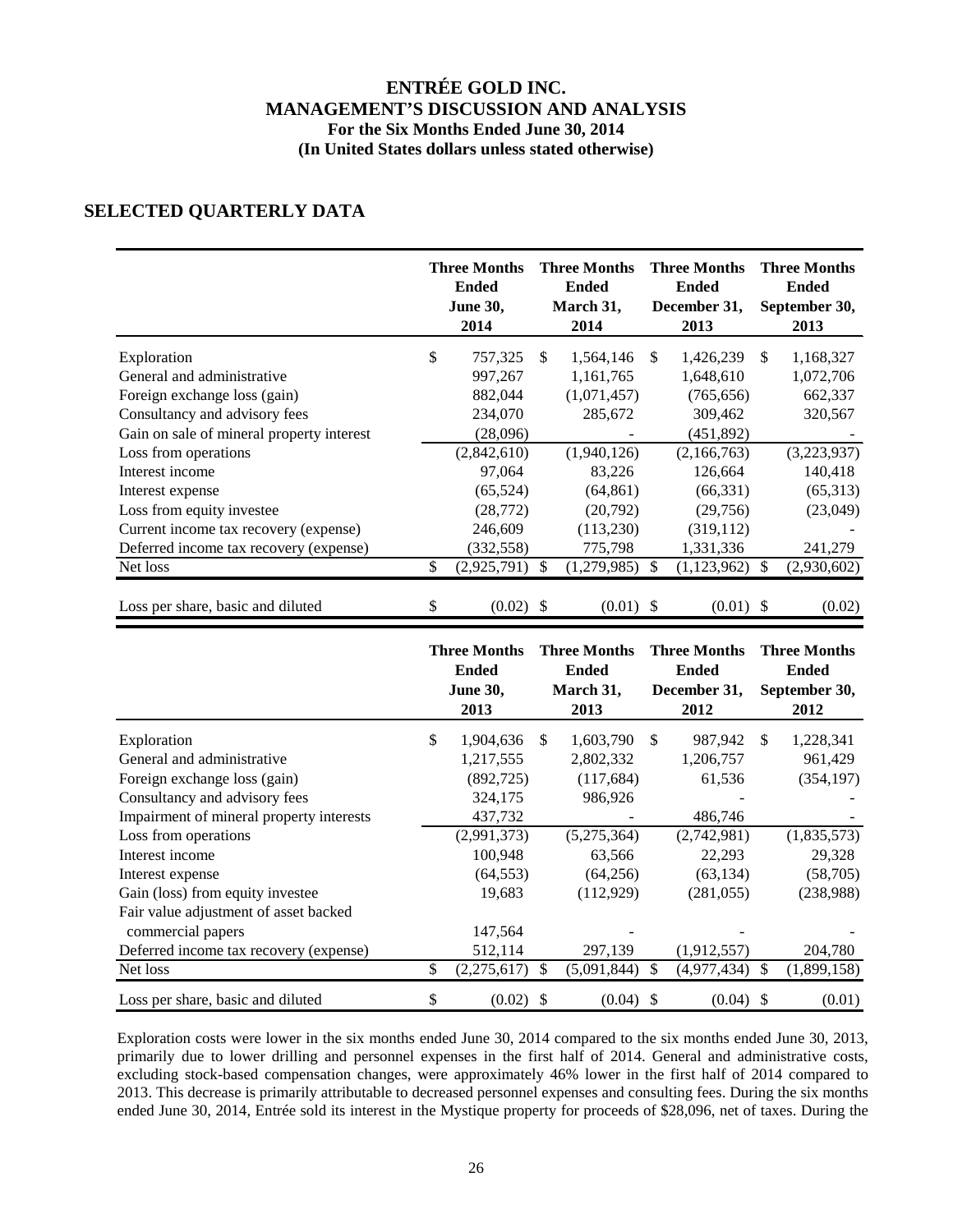three months ended March 31, 2013, the Company incurred consultancy and advisory fees of \$936,926 related to the Sandstorm financing agreement. During the three months ended December 31, 2013, Entrée received the first of two cash payments of \$451,892 pertaining to an agreement whereby a third party acquired the Blue Rose joint venture iron ore rights. Loss from equity investee was lower in the first half of 2014 compared to 2013 due to decreased expenditures on the Joint Venture Property.

# **LIQUIDITY**

To date, Entrée has not generated revenues from its operations, has been dependent on equity and production-based financings for additional funding and is considered to be in the exploration stage. Working capital on hand at June 30, 2014 was \$41,706,121. Cash was \$42,011,899 at June 30, 2014. On February 15, 2013, the Company closed the approximately \$55 million financing package with Sandstorm which will be used to support operations in Mongolia, advance the Ann Mason Project and for general working capital requirements. In the event of a partial expropriation of Entrée's interest in the Joint Venture Property, which is not reversed during the abeyance period provided for in the equity participation and funding agreement, the Company will be required to return a pro rata portion of the Deposit (the amount of the repayment not to exceed the amount of the Unearned Balance).

Under the terms of the Entrée-OTLLC Joint Venture, Entrée elected to have OTLLC debt finance Entrée's share of costs on the Joint Venture Property, with interest accruing at OTLLC's actual cost of capital or prime +2%, whichever is less, at the date of the advance. As at June 30, 2014, the total amount that OTLLC has contributed to costs on the Company's behalf, including interest, is \$6.1 million.

#### **Operating activities**

Cash used in operations was \$4,639,498 for the six months ended June 30, 2014 compared to the cash provided by operations of \$33,724,583 for the six months ended June 30, 2013. This decrease is primarily due to cash proceeds of \$40 million received from the funding agreement with Sandstorm during the six months ended June 30, 2013 and lower personnel and consulting expenses in the six months ended June 30, 2014.

#### **Financing activities**

|                                           |                          | <b>Six Months</b><br><b>Ended</b><br><b>June 30,</b><br>2014 |                                                      |               | <b>Six Months</b><br><b>Ended</b><br><b>June 30,</b><br>2013 |                        |  |
|-------------------------------------------|--------------------------|--------------------------------------------------------------|------------------------------------------------------|---------------|--------------------------------------------------------------|------------------------|--|
|                                           | <b>Shares</b>            |                                                              | Amount                                               | <b>Shares</b> |                                                              | Amount                 |  |
| Private placement<br>Share issuance costs | $\overline{\phantom{a}}$ | \$                                                           | $\overline{\phantom{a}}$<br>$\overline{\phantom{a}}$ | 17,857,142    | - \$                                                         | 9,722,897<br>(86, 636) |  |
|                                           | $\overline{\phantom{a}}$ | \$                                                           |                                                      | 17,857,142    | <sup>\$</sup>                                                | 9,636,261              |  |

Cash provided by financing activities during the six months ended June 30, 2014 and 2013 and common shares issued for cash were as follows:

The 2013 private placement was part of the Sandstorm financing package.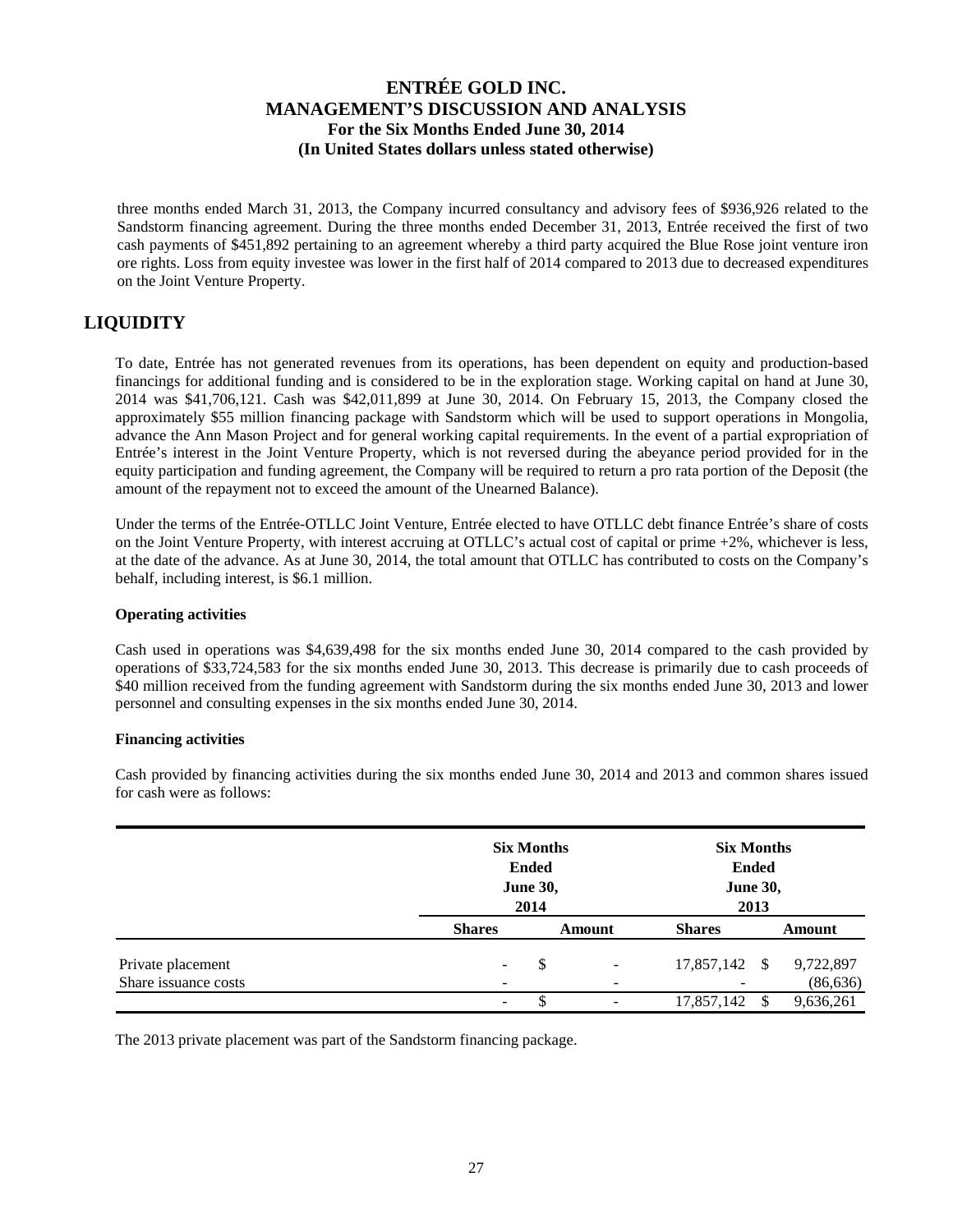#### **Investing activities**

During the six months ended June 30, 2014, Entrée made payments of \$100,000 related to mineral property acquisitions (June 30, 2013 – \$50,000). During the six months ended June 30, 2014, Entrée received cash proceeds of \$83,428 on the release of reclamation deposits (June 30, 2013 – \$115,180) and made payments of \$31,276 related to reclamation deposits (June 30, 2013 – \$Nil). During the six months ended June 30, 2014, Entrée expended \$6,292 on equipment, primarily for exploration activities (June 30, 2013 – \$2,453). During the six months ended June 30, 2014, Entrée sold its interest in the Mystique property for proceeds of \$28,096, net of taxes. During the six months ended June 30, 2013, Entrée received cash proceeds of \$5 million from Sandstorm in return for a 0.4% NSR royalty on the Ann Mason and Blue Hill deposits.

#### **Contingencies and Contractual Commitments**

The following table lists, as at June 30, 2014, the Company's contractual obligations. Entrée is committed to make lease payments totaling \$657,050 over its four year office lease in Vancouver, Canada and two office, three warehouse and four accommodation leases in the United States.

|               |    | <b>Less than</b><br>1 Year | 1-3 Years       | 3-5 Years      | <b>Total</b> |
|---------------|----|----------------------------|-----------------|----------------|--------------|
| Office leases | S  | 149.295<br><sup>\$</sup>   | 420,100<br>- \$ | 87,655<br>- \$ | 657,050      |
| Total         | \$ | -S<br>149,295              | 420,100<br>- \$ | 87,655 \$      | 657,050      |

#### **Outstanding share data**

As at June 30, 2014 and August 7, 2014, there were 146,984,385 common shares outstanding. In addition, as at June 30, 2014 and August 7, 2014, there were 13,026,500 stock options outstanding with exercise prices ranging from C\$0.30 to C\$3.47 per share. There were no warrants outstanding at June 30, 2014 or at August 7, 2014.

## **CAPITAL RESOURCES**

Entrée had no commitments for capital assets at June 30, 2014.

At June 30, 2014, Entrée had working capital of \$41,706,121 compared to \$46,394,496 as at December 31, 2013.

#### **OFF-BALANCE SHEET TRANSACTIONS**

Entrée has no off-balance sheet arrangements except for the contractual obligation noted above.

#### **TRANSACTIONS WITH RELATED PARTIES**

The Company did not enter into any transactions with related parties during the six months ended June 30, 2014.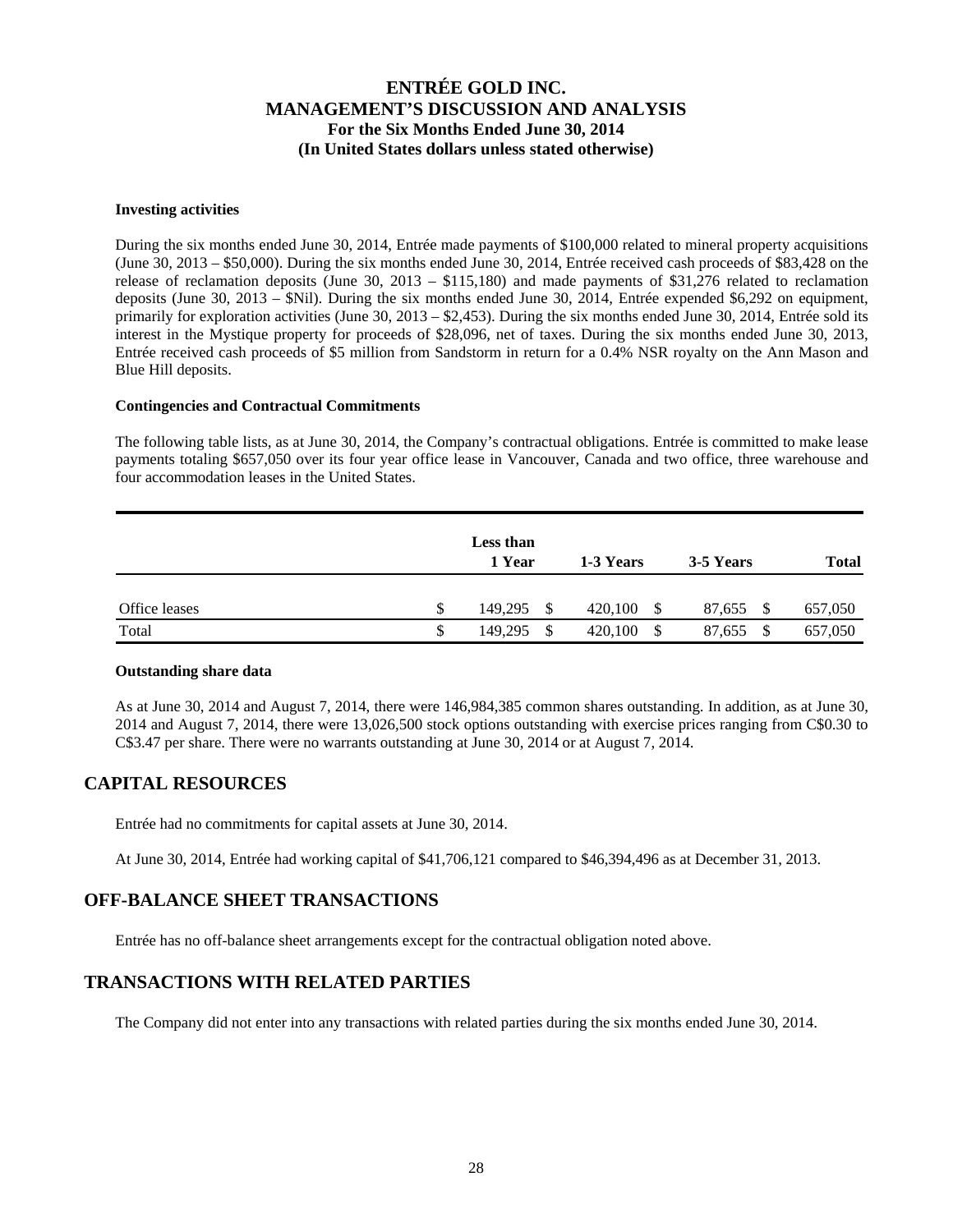### **CRITICAL ACCOUNTING ESTIMATES**

The preparation of consolidated financial statements in conformity with generally accepted accounting principles in the United States requires management to make estimates and assumptions that affect the reported amount of assets and liabilities and the disclosure of contingent assets and liabilities at the date of the financial statements and the reported amount of revenues and expenses during the period. Actual results could differ from these estimates.

The Company must make estimates and judgments in determining income tax expense for financial statement purposes. These estimates and judgments occur in the calculation of tax credits, benefits, and deductions, and in the calculation of certain tax assets and liabilities that arise from differences in the timing of recognition of revenue and expense for tax and financial statement purposes. Significant changes in these estimates may result in an increase or decrease to the tax provision in a subsequent period. The Company must assess the likelihood that we will be able to recover any deferred tax assets. If recovery is not likely, the provision for taxes must be increased by recording a valuation allowance against the deferred tax assets. However, should there be a change in the ability to recover any deferred tax assets, the tax provision would increase in the period in which it is determined that the recovery was not likely. Recovery of a portion of the deferred tax assets is impacted by Company plans with respect to holding or disposing of certain assets. Changes in economic conditions, exploration results, metal prices and other factors could result in changes to the estimates and judgements used in determining the income tax expense.

The Company capitalizes the cost of acquiring mineral property interests, including undeveloped mineral property interests, until the viability of the mineral interest is determined. Capitalized acquisition costs are expensed if it is determined that the mineral property has no future economic value. The Company must make estimates and judgments in determining if any capitalized amounts should be written down by assessing if future cash flows, including potential sales proceeds, related to the mineral property are estimated to be less than the property's total carrying value. The carrying value of each mineral property is reviewed periodically, and whenever events or changes in circumstances indicate that the carrying value may not be recoverable. Reductions in the carrying value of a property would be recorded to the extent that the total carrying value of the mineral property exceeds its estimated fair value.

The Company follows accounting guidelines in determining the value of stock option compensation, as disclosed in Note 9 to the Annual Financial Statements. Unlike other numbers in the accounts, this is a calculated amount not based on historical cost, but on subjective assumptions introduced to an option pricing model, in particular: (1) an estimate for the average future hold period of issued stock options before exercise, expiry or cancellation; and (2) future volatility of the Company's share price in the expected hold period (using historical volatility as a reference). Given that there is no market for the options and they are not transferable, the resulting value calculated is not necessarily the value the holder of the option could receive in an arm's-length transaction.

The Company's accounting policy is to expense exploration costs on a project by project basis consistent with US GAAP. The policy is consistent with that of other exploration companies that have not established mineral reserves. When a mineral reserve has been objectively established further exploration costs would be deferred. Management is of the view that its current policy is appropriate for the Company.

## **CHANGES IN ACCOUNTING POLICIES**

The accounting pronouncements issued by the Financial Accounting Standards Board during the year ended December 31, 2013 were not applicable to the Company.

A detailed summary of all of the Company's significant accounting policies and the estimates derived therefrom is included in Note 2 to the Annual Financial Statements for the year ended December 31, 2013.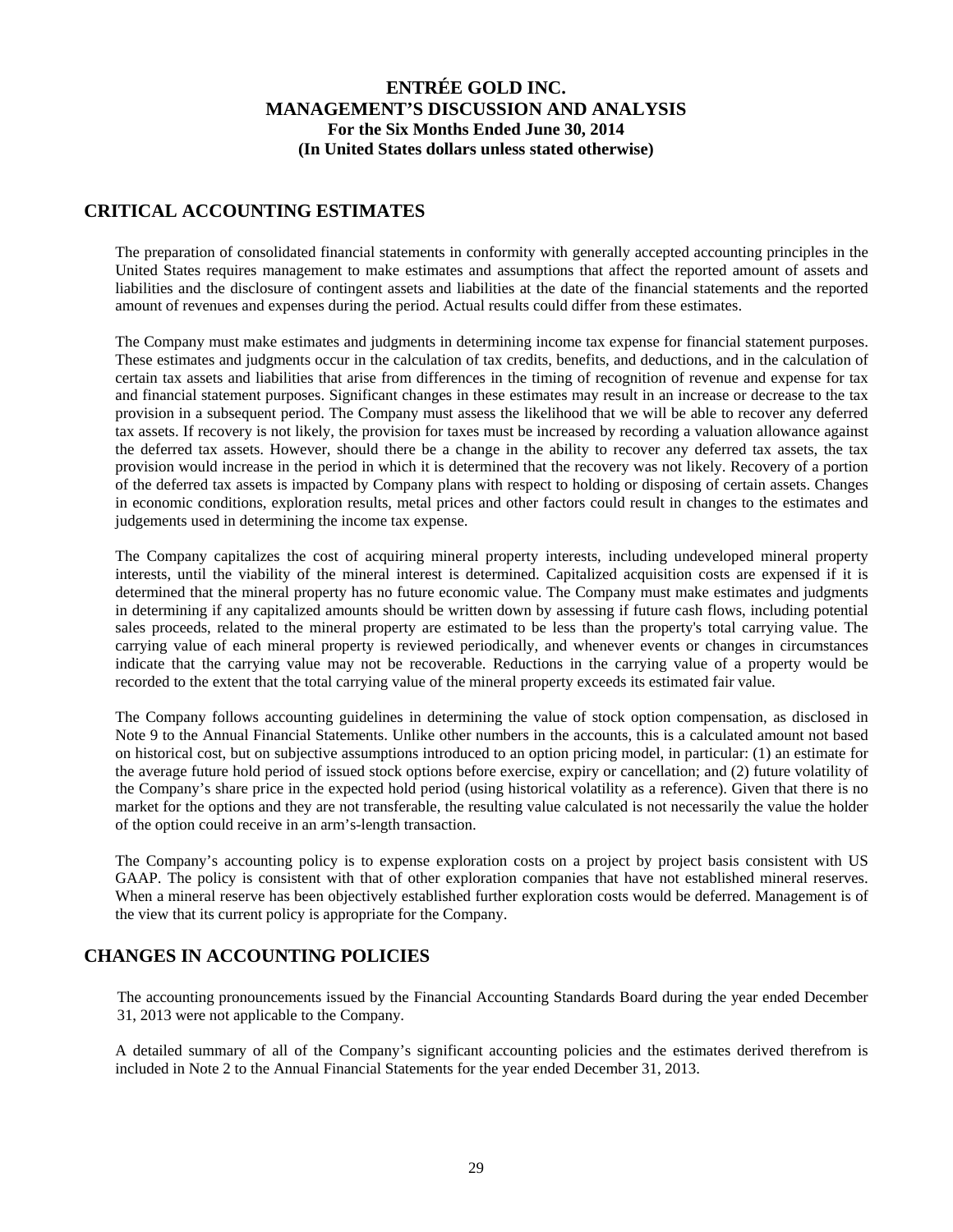#### **FINANCIAL INSTRUMENTS AND OTHER INSTRUMENTS**

The Company's financial assets and liabilities generally consist of cash and cash equivalents, receivables, deposits, accounts payable and accrued liabilities and loans payable, some of which are denominated in foreign currencies including United States dollars, Mongolian Tugriks and Australian dollars. The Company is at risk to financial gain or loss as a result of foreign exchange movements against the Canadian dollar. The Company does not currently have major commitments to acquire assets in foreign currencies; but historically it has incurred the majority of its exploration costs in foreign currencies.

## **OTHER MD&A REQUIREMENTS**

#### **Forward-Looking Statements**

This MD&A contains forward-looking statements within the meaning of the United States Private Securities Litigation Reform Act of 1995 and forward-looking information within the meaning of applicable Canadian securities laws.

Forward-looking statements include, but are not limited to, statements with respect to the future prices of copper, gold, molybdenum and silver; the estimation of mineral reserves and resources; the realization of mineral reserve and resource estimates; anticipated future production, cash flows and mine life; the initiation of a pre-feasibility study on the Ann Mason deposit; the preparation and release of an updated resource estimate for the Ann Mason deposit; the potential development of the Ann Mason Project; the potential impact of future exploration results on Ann Mason mine design and economics; anticipated capital and operating costs; the potential funding and development of the Oyu Tolgoi underground mine; the expected timing of initial production from Lift 1 of the Oyu Tolgoi underground mine; discussions with the Government of Mongolia, Rio Tinto, OTLLC and Turquoise Hill on a range of issues including Entrée's interest in the Joint Venture Property, the Shivee Tolgoi and Javhlant mining licences and certain material agreements; potential actions by the Government of Mongolia with respect to the Shivee Tolgoi and Javhlant mining licences and Entrée's interest in the Joint Venture Property, including the filing of legal proceedings against Entrée; the potential for Entrée to be included in or otherwise receive the benefits of the Investment Agreement or another similar agreement; the potential for the Government of Mongolia to seek to directly or indirectly invest in Entrée's interest in the Hugo North Extension and Heruga deposits; the potential impact of amendments and proposed amendments to the laws of Mongolia; statements regarding the expected release date of the feasibility study for the Oyu Tolgoi project; potential size of a mineralized zone; potential expansion of mineralization; potential discovery of new mineralized zones; potential types of mining operations; government regulation of exploration and mining operations; the potential application of the Government of Mongolia's Resolution 140 and Resolution 175 to the Shivee Tolgoi and Javhlant licences; potential metallurgical recoveries and grades; plans for future exploration and/or development programs and budgets; permitting timelines; anticipated business activities; corporate strategies; requirements for additional capital; uses of funds; proposed acquisitions and dispositions of assets; and future financial performance.

In certain cases, forward-looking statements and information can be identified by the use of words such as "plans", "expects" or "does not expect", "is expected", "budgeted", "scheduled", "estimates", "forecasts", "intends", "anticipates", or "does not anticipate" or "believes" or variations of such words and phrases or statements that certain actions, events or results "may", "could", "would", "might", "will be taken", "occur" or "be achieved". While the Company has based these forward-looking statements on its expectations about future events as at the date that such statements were prepared, the statements are not a guarantee of Entrée's future performance and are subject to risks, uncertainties, assumptions and other factors which could cause actual results to differ materially from future results expressed or implied by such forward-looking statements and information. Such factors and assumptions include, amongst others, that the size, grade and continuity of deposits and resource and reserve estimates have been interpreted correctly from exploration results; that the results of preliminary test work are indicative of what the results of future test work will be; that the prices of copper, gold, molybdenum and silver will remain relatively stable; the effects of general economic conditions, changing foreign exchange rates and actions by Rio Tinto, Turquoise Hill and OTLLC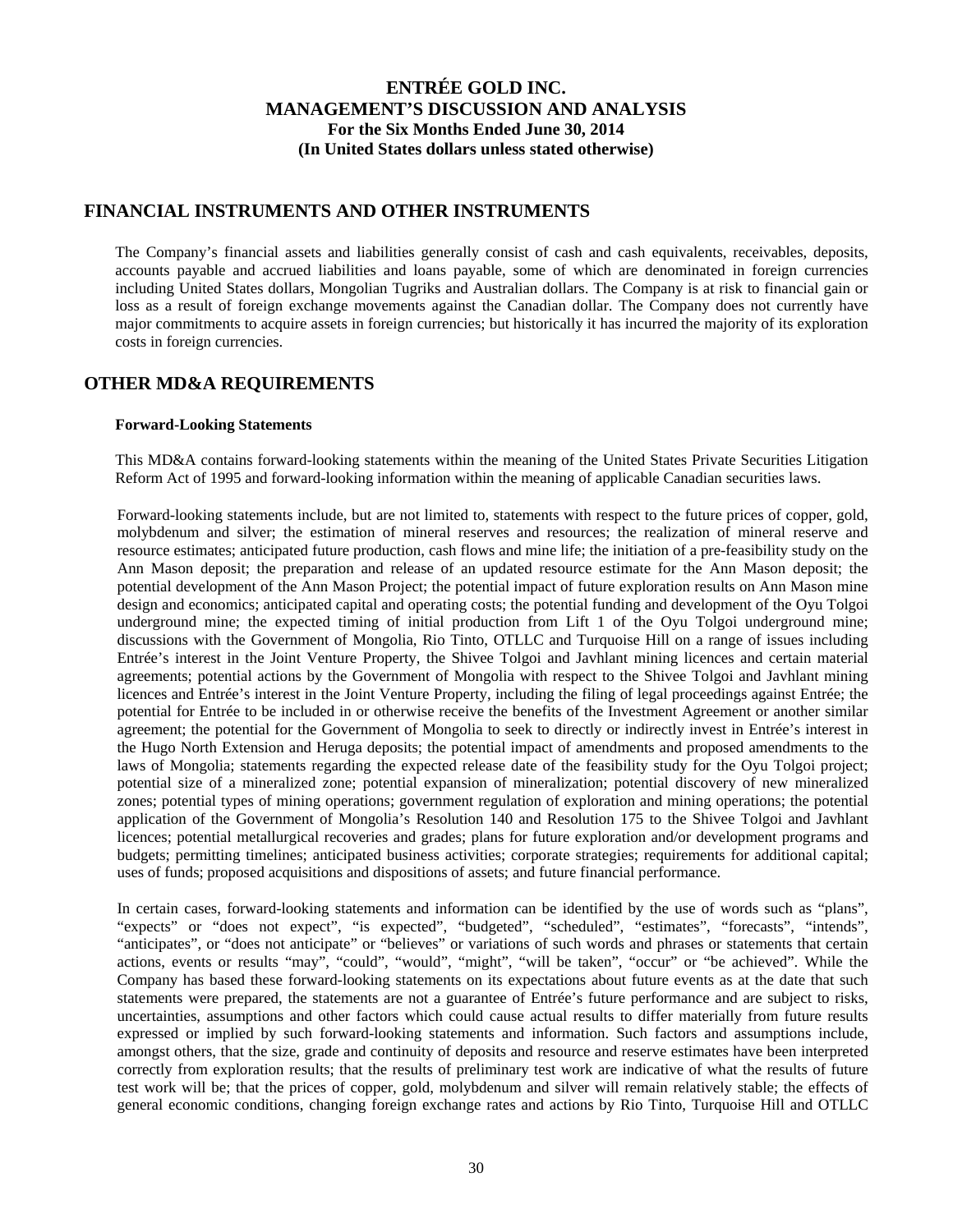and by government authorities including the Government of Mongolia; the availability of funding on reasonable terms; the impact of the decision announced by Turquoise Hill to delay the funding and development of the Oyu Tolgoi underground mine pending resolution of outstanding issues with the Government of Mongolia associated with the development and operation of the Oyu Tolgoi mine and to satisfy all conditions precedent to the availability of Oyu Tolgoi project financing, and the costs which could result from delays; the time required to complete the underground feasibility study for the Oyu Tolgoi project and the approval of such study by OTLLC's shareholders; the impact of changes in interpretation to or changes in enforcement of laws, regulation and government practices, including laws, regulation and government practices with respect to mining, foreign investment, royalties and taxation; the terms and timing of obtaining necessary environmental and other government approvals, consents and permits; the availability and cost of necessary items such as skilled labour, transportation, power, water, and appropriate smelting and refining arrangements; uncertainties associated with legal proceedings and negotiations; and misjudgements in the course of preparing forward-looking statements. In addition, there are also known and unknown risk factors which may cause the actual results, performances or achievements of Entrée to be materially different from any future results, performance or achievements expressed or implied by the forward-looking statements and information. Such factors include, among others, risks related to international operations, including legal and political risk in Mongolia; risks associated with changes in the attitudes of governments to foreign investment; risks associated with the conduct of joint ventures; discrepancies between actual and anticipated production, mineral reserves and resources and metallurgical recoveries; global financial conditions; changes in project parameters as plans continue to be refined; inability to upgrade inferred mineral resources to indicated or measured mineral resources; inability to convert mineral resources to mineral reserves; conclusions of economic evaluations; future prices of copper, gold, silver and molybdenum; failure of plant, equipment or processes to operate as anticipated; accidents, labour disputes and other risks of the mining industry; delays in obtaining government approvals, permits or licences or financing or in the completion of development or construction activities; environmental risks; title disputes; limitations on insurance coverage; as well as those factors discussed in the section entitled "Risk" in this MD&A and in the section entitled "Risk Factors" in the AIF. Although the Company has attempted to identify important factors that could cause actual actions, events or results to differ materially from those described in forward-looking statements, there may be other factors that cause actions, events or results not to be as anticipated, estimated or intended. There can be no assurance that forward-looking statements will prove to be accurate, as actual results and future events could differ materially from those anticipated in such statements. Except as required under applicable securities legislation, the Company undertakes no obligation to publicly update or revise forwardlooking statements, whether as a result of new information, future events, or otherwise. Accordingly, readers should not place undue reliance on forward-looking statements.

#### **Risk**

Entrée is a mineral exploration company and is exposed to a number of risks and uncertainties; some of these risks and uncertainties have been discussed elsewhere in this MD&A. For a more extensive discussion of risks and uncertainties to which Entrée is exposed, the reader should refer to the section titled "Risk Factors" contained in the Company's AIF available on SEDAR at www.sedar.com.

#### *Legal and Political Risk*

The Minerals Law of Mongolia, which became effective on August 26, 2006 and was amended on July 1, 2014, defines a mineral deposit of strategic importance (a *"*Strategic Deposit*"*) as a mineral resource that may have the potential to impact national security, or the economic and social development of the country, or that is generating or has the potential to generate more than five percent (5%) of Mongolia's gross domestic product in any given year.

The 15 Strategic Deposits that have to date been specified as such by Parliament have no defined coordinates. They each consist of concentrations of mineralization in a general area that is identified only by a name. Licence areas, on the other hand, are precisely defined by coordinates. Thus it is not feasible to definitively determine whether or not any given licence area is within, or overlaps, a Strategic Deposit.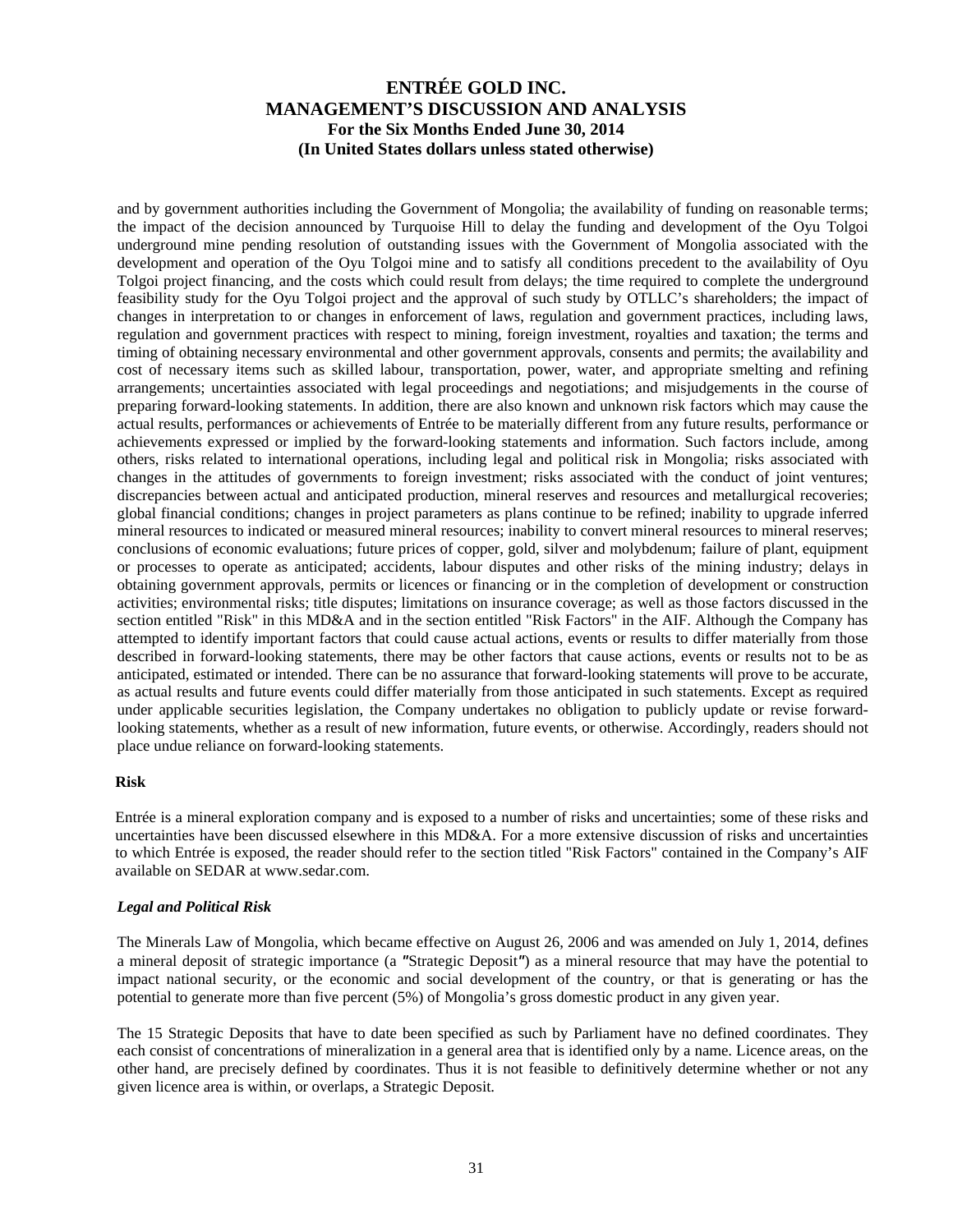The Minerals Law of Mongolia provides that the State may be an equity participant with any private legal entity, up to a 34% equity interest, in the exploitation of any Strategic Deposit where the quantity and grade of the deposit have been defined by exploration that has not been funded from the State budget.

The Ministry of Mining has advised Entrée that it considers the deposits on the Joint Venture Property to be part of the series of Oyu Tolgoi deposits, which were declared to be Strategic Deposits under Resolution No. 57 dated July 16, 2009 of the State Great Khural. Entrée has been in discussions with stakeholders of the Oyu Tolgoi project, including the Government of Mongolia, OTLLC, Erdenes Oyu Tolgoi LLC and Rio Tinto, since the Government of Mongolia temporarily restricted the joint venture licences from transfer in February 2013. The discussions to date have focussed on issues arising from Entrée's exclusion from the Investment Agreement, including the fact that the Government of Mongolia does not have a full 34% interest in the Joint Venture Property; the fact that the mining licences integral to future underground operations are held by more than one corporate entity; and the fact that Entrée does not benefit from the stability that it would otherwise have if it were a party to the Oyu Tolgoi Investment Agreement. No agreements have been finalized. If the parties fail to reach mutually acceptable agreements in a timely manner, there is a risk that the Government of Mongolia may resort to measures which, whether legitimate or not, could have an adverse effect on the business, assets and financial condition of Entrée as well as the Company's share price. Such measures could include suspending, revoking, cancelling or withdrawing the Shivee Tolgoi and Javhlant mining licences; attempting to invalidate, confiscate, expropriate or rescind the Entrée-OTLLC Joint Venture or Entrée's interest in the Joint Venture Property; and filing legal proceedings against Entrée.

Entrée is not presently a party to the Investment Agreement. Although OTLLC agreed under the terms of the Earn-In Agreement to use its best efforts to cause Entrée to be brought within the ambit of, made subject to and be entitled to the benefits of the Investment Agreement or a separate stability agreement on substantially similar terms to the Investment Agreement, unless and until Entrée finalizes agreements with the Government of Mongolia and other Oyu Tolgoi stakeholders, there can be no assurance that Entrée will be entitled to all of the benefits of the Investment Agreement, including stability with respect to taxes payable. If Entrée is not entitled to all of the benefits of the Investment Agreement, it could be subject to the surtax royalty which came into effect in Mongolia on January 1, 2011. The rates of the surtax royalty vary from 1% to 5% for minerals other than copper. For copper, the surtax royalty rates range between 22% and 30% for ore, between 11% and 15% for concentrates, and between 1% and 5% for final products. No surtax royalty is charged on any minerals below a certain threshold market price, which varies depending on the type of minerals. This is in addition to the standard royalty rates of 2.5% for coal sold in Mongolia and commonly occurring minerals sold in Mongolia, and 5% for all other minerals.

Even if Entrée does finalize agreements with the Government of Mongolia and other Oyu Tolgoi stakeholders, there can be no assurance that the present or future Parliament will refrain from enacting legislation that undermines such agreements or the Investment Agreement or that the present or a future government will refrain from adopting government policies or seeking to renegotiate the terms of such agreements or the Investment Agreement (which was threatened in both 2011 and 2012) in ways that are adverse to Entrée's interests or that impair Entrée's ability to develop Shivee West or OTLLC's ability to develop and operate the Oyu Tolgoi project on the basis currently contemplated, which may have a material adverse impact on Entrée and the Company's share price.

The Government of Mongolia has put in place a framework and environment for foreign direct investment. However, there are political constituencies within Mongolia that have espoused ideas that would not be regarded by the international mining community as conducive to foreign investment if they were to become law or official government policy. This was evidenced by revisions to the Minerals Law in 2006 as well as by the recent passage of legislation to control foreign direct investment in strategic sectors of the Mongolian economy, including mining. In October 2011, Prime Minister Batbold stated in his 2012 budget speech that the Government of Mongolia is revisiting all treaties for the avoidance of double taxation, including the 2002 convention between Canada and Mongolia for the avoidance of double taxation and the prevention of fiscal evasion with respect to taxes on income and on capital (the "Canadian Double Tax Treaty").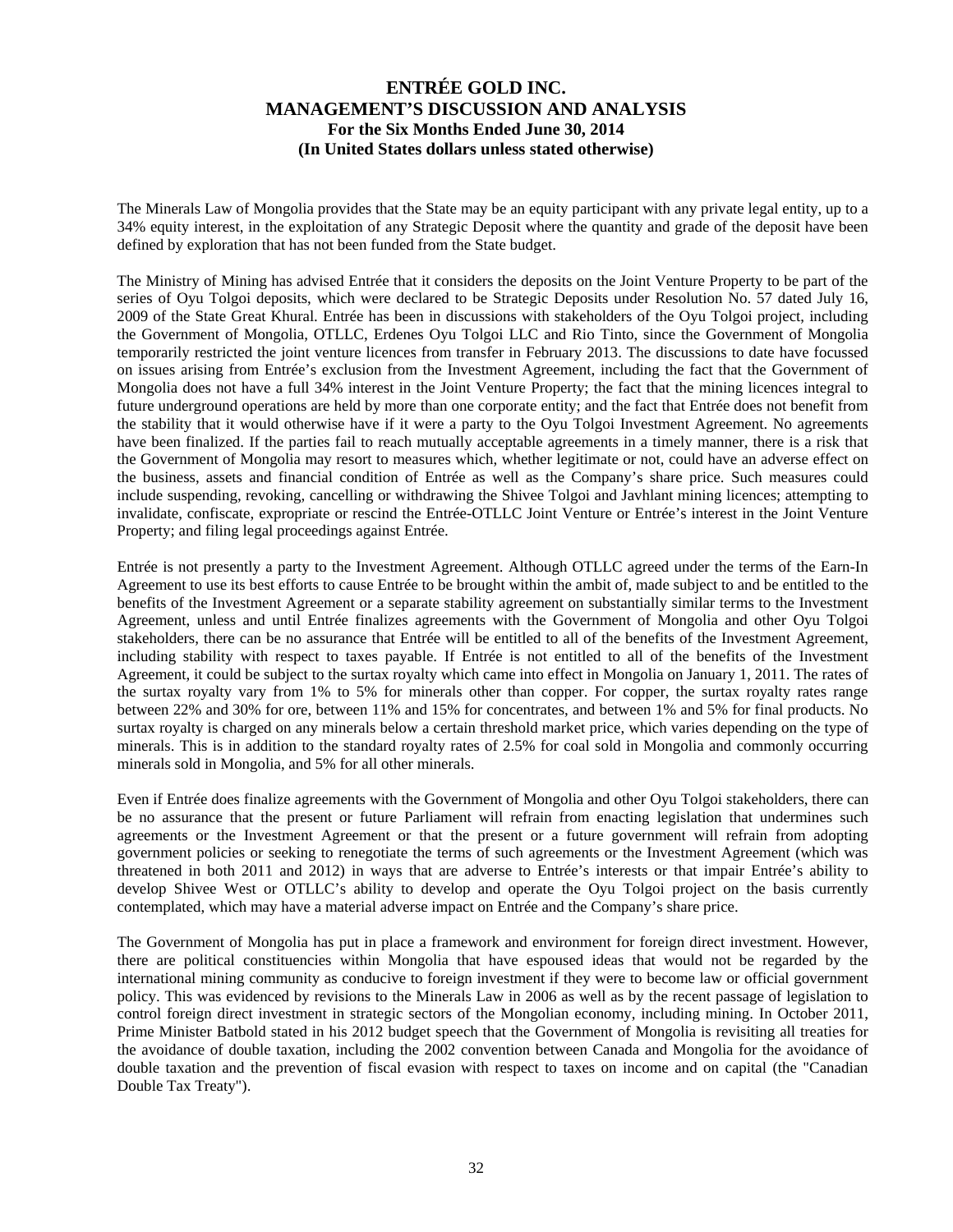On January 16, 2014, the Mongolian Parliament adopted a new State Minerals Policy. The main focus of the policy is to establish a stable investment environment; improve the quality of mineral exploration, mining and processing; encourage the use of environmentally friendly and modern technology; and strengthen the competitiveness of the Mongolian mining sector on the international market. The State Minerals Policy is also intended to serve as the basis for amendments to the existing Minerals Law and other laws relating to the mining sector. On July 1, 2014, the Mongolian Parliament passed the Law on the Amendments to the Minerals Law, which amends the 2006 Minerals Law. In addition, the Mongolian Parliament also passed a separate law which repeals the 2010 statute which imposed a moratorium on the granting of new exploration licenses and the transfer of existing licenses. The Amendments to the Minerals Law extends the maximum period for an exploration license from 9 years to 12 years, extends the requirement for holders of mining licenses to ensure that 90% of their workforce is comprised of Mongolian nationals to the mining license holder's subcontractors as well, and made clearer the roles and responsibilities of government ministries and departments with respect to mineral matters, among other changes.

The Ministry of Finance and Ministry of Economic Development have also released drafts of new tax laws and amendments which include provisions related to taxation of foreign legal entities in Mongolia and more detailed rules for taxation of mining companies.

On November 1, 2013, a new Investment Law came into effect in Mongolia. The new law is aimed at reviving foreign investment by easing restrictions on investors in key sectors such as mining and by providing greater certainty on the taxes they must pay. The new law replaces two previous laws, including the Law of Mongolia on the Regulation of Foreign Investment in Business Entities Operating in Sectors of Strategic Importance ("SEFIL"). The full impact of the new Investment Law is not yet known.

If the Government of Mongolia revises, amends or cancels the Canadian Double Tax Treaty; if the new Investment Law, State Minerals Policy or Amendments to the Minerals Law are implemented or interpreted in a manner that is not favourable to foreign investment; or if amendments to the new tax laws are adopted that are not favourable to foreign investment, it could have an adverse effect on Entrée's operations in Mongolia and future cash flow, earnings, results of operations and financial condition as well as the Company's share price.

On February 27, 2013, Notice was delivered to Entrée by MRAM that by Order No. 43 dated February 22, 2013, the Ministry of Mining has cancelled the 2009 Order of the Ministry of Mineral Resources and Energy registering the Hugo Dummett (including the Hugo North Extension) and Heruga reserves, and has requested that the Minerals Resource Council go over its previous conclusion that the reserves should be submitted to MRAM. The registration of reserves is a pre-condition to applying for the conversion of an exploration licence into a mining licence. The Notice states that the 2009 Order breached Clause 48.4 of the Minerals Law of Mongolia and Clause 9 of the Charter of the Minerals Resource Council because it was not within the authority of the Ministry of Mineral Resources and Energy to order that the reserves be registered. The Notice, which is not explicitly concerned with the issuance of the mining licences, further advises that any transfer, sale or lease of the Shivee Tolgoi and Javhlant mining licences is temporarily restricted. On September 4, 2013, the Minister of Mining issued Order No. 179, advising the Minerals Professional Council to re-submit its previous conclusions regarding the reserves to MRAM for review and registration. On September 6, 2013, the head of MRAM ordered that the Hugo Dummett (including the Hugo North Extension) and Heruga reserves be registered. While Entrée was also subsequently advised that the temporary transfer restriction on the joint venture mining licences will be lifted, it has not received official notification of the lifting of the restriction. Any future action by the Government of Mongolia to suspend, revoke, withdraw or cancel the Shivee Tolgoi and Javhlant mining licences, whether legitimate or not, would have an adverse effect on the business, assets and financial condition of Entrée as well as the Company's share price.

The Earn-In Agreement requires OTLLC to enter into a form of joint venture agreement that bestows upon it certain powers and duties as manager of the Entrée-OTLLC Joint Venture, including the duty to cure title defects, the duty to prosecute and defend all litigation or administrative proceedings arising out of operations, and the duty to do all acts reasonably necessary to maintain the Joint Venture Property assets, including the mining licences. Pursuant to the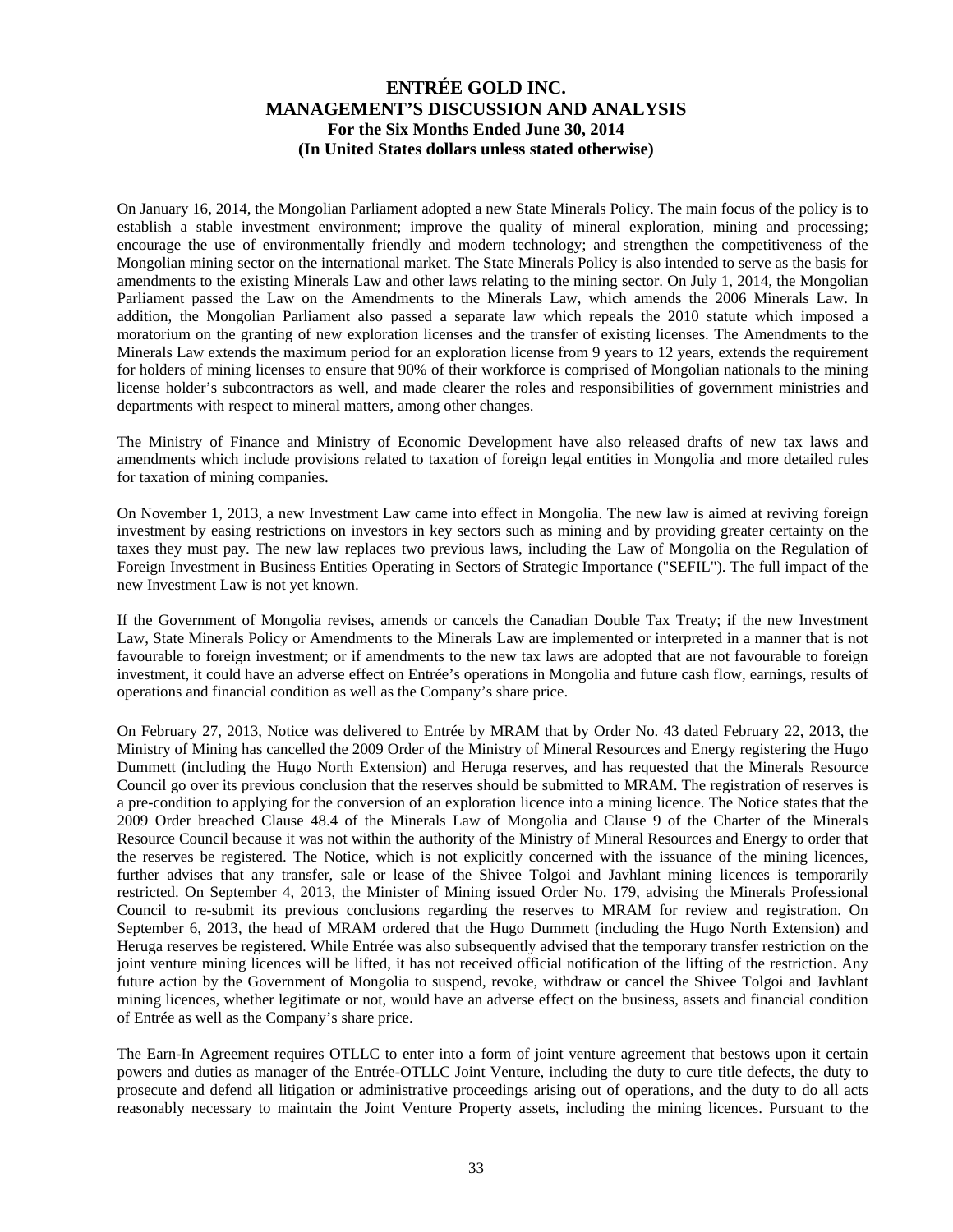Assignment Agreement dated March 1, 2005 between the Company, Turquoise Hill and OTLLC, the Company is also entitled to look to Turquoise Hill for the performance of OTLLC's obligations under the Earn-In Agreement, which is governed by British Columbia law. In addition, the Shivee Tolgoi and Javhlant mining licences are included in the contract area of the Investment Agreement. The Investment Agreement restricts the grounds upon which the Mongolian State administrative authority in charge of geology and mining may revoke a mining licence covered by the Investment Agreement. The Investment Agreement also includes a dispute resolution clause that requires the parties to resolve disputes through international commercial arbitration procedures. Entrée is not a party to the Investment Agreement and does not have any direct rights under the Investment Agreement. In the event that the Government of Mongolia suspends, revokes, withdraws or cancels the Shivee Tolgoi and Javhlant mining licences, there can be no assurance that OTLLC, Turquoise Hill or Rio Tinto will invoke the international arbitration procedures, or that Entrée will be able to enforce the terms of the Earn-In Agreement to cause OTLLC or Turquoise Hill to do all acts reasonably necessary to maintain the Joint Venture Property assets, including by invoking the international arbitration procedures under the Investment Agreement. There may also be limitations on OTLLC, Turquoise Hill and Rio Tinto's ability to enforce the terms of the Investment Agreement against the Government of Mongolia, which is a sovereign entity, regardless of the outcome of an arbitration proceeding. Without an effective means of enforcing the terms of the Earn-In Agreement or the Investment Agreement, Entrée could be deprived of substantial rights and benefits with little or no recourse for fair and reasonable compensation.

Irrespective of the ultimate outcome of any potential dispute, any requirement to engage in discussions or proceedings with the Government of Mongolia, OTLLC, Turquoise Hill or Rio Tinto, whether or not formal, would likely result in significant expense and diversion of management's attention.

While the Entrée-OTLLC Joint Venture is operating under the terms of the form of joint venture agreement appended to the Earn-in Agreement, the joint venture agreement has not been formally executed by the parties. There can be no assurance that OTLLC or its shareholders will not attempt to renegotiate some or all of the material terms governing the joint venture relationship in a manner which could have an adverse effect on Entrée's future cash flow, earnings, results of operations and financial condition.

Entrée is and will be subject to the risks normally associated with the conduct of joint ventures, which include disagreements as to how to develop, operate and finance a project, inequality of bargaining power, incompatible strategic and economic objectives and possible litigation between the participants regarding joint venture matters. These matters may have an adverse effect on Entrée's ability to realize the full economic benefits of its interest in the property that is the subject of a joint venture, which could affect its results of operations and financial condition.

In the event of a dispute arising at or in respect of Entrée's foreign operations, Entrée may be subject to the exclusive jurisdiction of foreign courts or may not be successful in subjecting foreign persons to the jurisdiction of courts in Canada or other jurisdictions. Entrée may also be hindered or prevented from enforcing its rights with respect to a governmental entity or instrumentality because of the doctrine of sovereign immunity. Any adverse or arbitrary decision of a court, arbitrator or other governmental or regulatory body, or Entrée's inability to enforce its contractual rights, may have a material adverse impact on Entrée's business, assets, prospects, financial condition and results of operation.

In June 2010, the Government of Mongolia passed Resolution 140, the purpose of which is to authorize the designation of certain land areas for "state special needs" within certain defined areas, some of which include or are in proximity to the Oyu Tolgoi project. These state special needs areas are to be used for Khanbogd village development and for infrastructure and plant facilities necessary in order to implement the development and operation of the Oyu Tolgoi project. A portion of the Shivee Tolgoi licence is included in the land area that is subject to Resolution 140.

In June 2011, the Government of Mongolia passed Resolution 175, the purpose of which is to authorize the designation of certain land areas for "state special needs" within certain defined areas in proximity to the Oyu Tolgoi project. These state special needs areas are to be used for infrastructure facilities necessary in order to implement the development and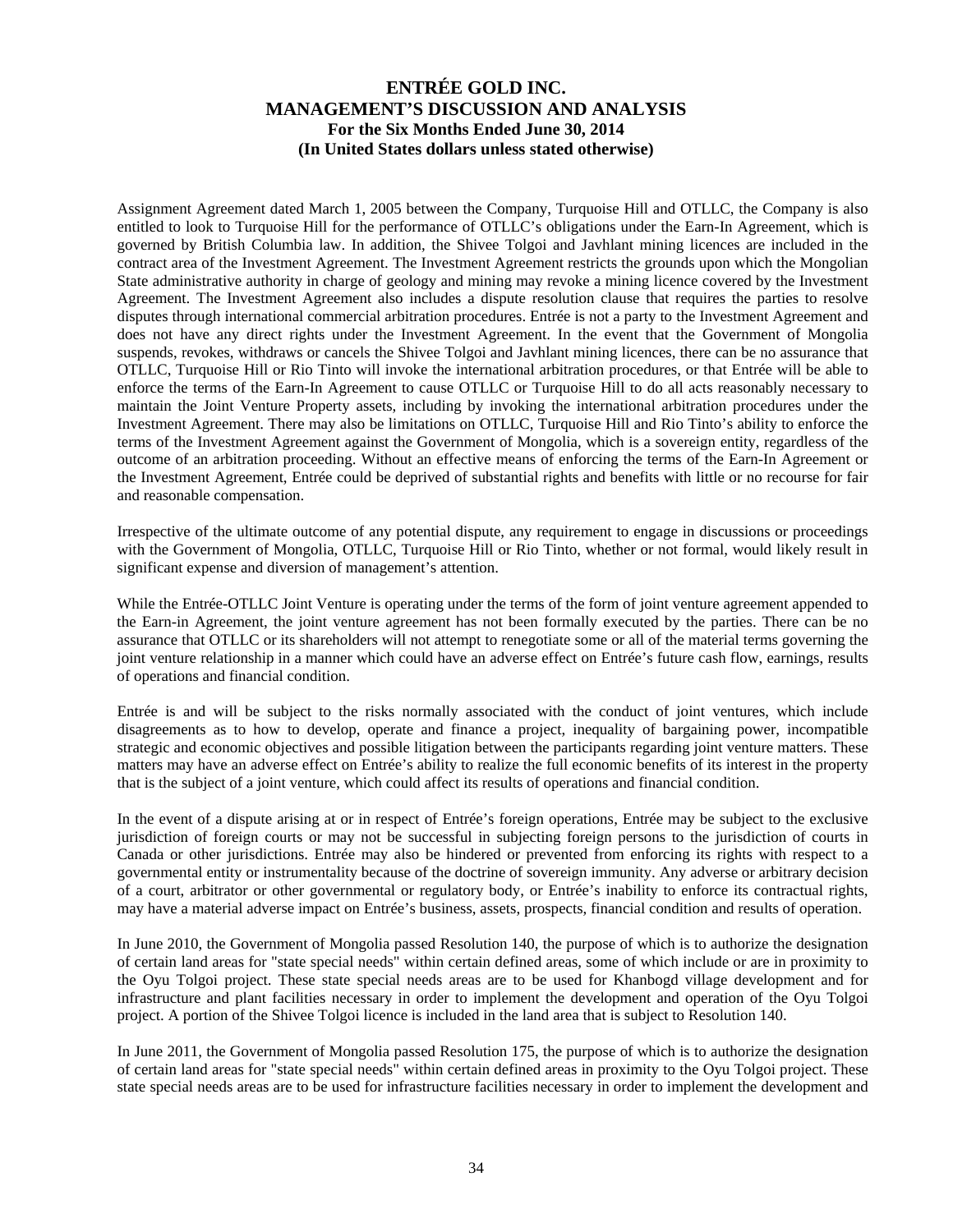construction of the Oyu Tolgoi project. Portions of the Shivee Tolgoi and Javhlant licences are included in the land area that is subject to Resolution 175.

It is expected but not yet formally confirmed by the Government that to the extent that a consensual access agreement exists or is entered into between OTLLC and an affected licence holder, the application of Resolution 175 to the land area covered by the access agreement will be unnecessary. OTLLC has existing access and surface rights to the Joint Venture Property pursuant to the Earn-In Agreement. If Entrée is unable to reach a consensual arrangement with OTLLC with respect to Shivee West, Entrée's right to use and access a corridor of land included in the state special needs areas for a proposed power line may be adversely affected by the application of Resolution 175. While the Mongolian Government would be responsible for compensating Entrée in accordance with the mandate of Resolution 175, the amount of such compensation is not presently quantifiable.

The Investment Agreement contains provisions restricting the circumstances under which the Shivee Tolgoi and Javhlant licences may be expropriated. As a result, Entrée considers that the application of Resolution 140 and Resolution 175 to the Joint Venture Property will likely be considered unnecessary.

#### *Risks Associated with the Development of the Oyu Tolgoi Project*

Further development of the Oyu Tolgoi project depends upon Turquoise Hill's ability to obtain a reliable source of funding. Volatility in capital markets and commodity prices and other macroeconomic factors may adversely affect Turquoise Hill's ability to secure project financing. Even if macroeconomic factors are conducive to securing project financing, there can be no assurance that final agreement with the project lenders will be reached on terms reasonably satisfactory to Turquoise Hill and Rio Tinto or that Turquoise Hill or Rio Tinto will continue to pursue project financing for the Oyu Tolgoi project. In addition, OTLLC operates in a region of the world that is prone to economic and political upheaval and instability, which may make it more difficult to obtain sufficient debt financing from project lenders.

On August 13, 2013, development of the Oyu Tolgoi underground mine, including Lift 1 of the Entrée-OTLLC Joint Venture's Hugo North Extension deposit, was suspended until outstanding OTLLC shareholder issues could be resolved. The parties were unable to reach agreement on outstanding shareholder issues and close project financing prior to the March 31, 2014 expiry of the commitment letters that Rio Tinto signed with 15 global banks. On May 12, 2014, Turquoise Hill announced that 14 of the 15 global banks participating in the Oyu Tolgoi project financing had agreed to extend their commitment letters to September 30, 2014. Turquoise Hill also stated that further development of the underground mine is expected to commence once the following conditions are met: (1) successful resolution of the mine's outstanding shareholder issues; (2) agreement of a comprehensive funding plan including project finance; (3) completion and approval of the Oyu Tolgoi feasibility study by the Oyu Tolgoi shareholders; and (4) obtaining all necessary permits for the mine's expansion. On June 23, 2014, Turquoise Hill announced that OTLLC had received an audit report from the Mongolian Tax Authority claiming unpaid taxes, penalties and disallowed entitlements associated with the initial development of the Oyu Tolgoi mine. Turquoise Hill stated that it strongly disagrees with the claims in the audit report, and reiterated that outstanding shareholder issues, including tax claims, must be resolved before further investment in the underground can proceed. As a result, distribution of the underground feasibility study, which was originally expected to be completed in the first half of 2014, will be delayed. There can be no assurance that outstanding shareholder matters will be resolved in a satisfactory manner or that Oyu Tolgoi project financing will be available on the currently proposed terms, or at all, or within a reasonable time frame to permit development of the underground mine, including Lift 1 and Lift 2 of the Hugo North Extension deposit and the Heruga deposit, within current cost estimates, on schedule or at all. Further, there can be no assurance that the corporate, governmental and other approvals required to implement Oyu Tolgoi project financing will be obtained.

Turquoise Hill's estimates regarding the cost of development and operation of the Oyu Tolgoi project are estimates only. The estimates and the assumptions upon which they are based are subject to a variety of risks and uncertainties and other factors that could cause actual expenditures to differ materially from those estimated. If these estimates prove incorrect, the total capital expenditures required to complete development of the Oyu Tolgoi project underground mine,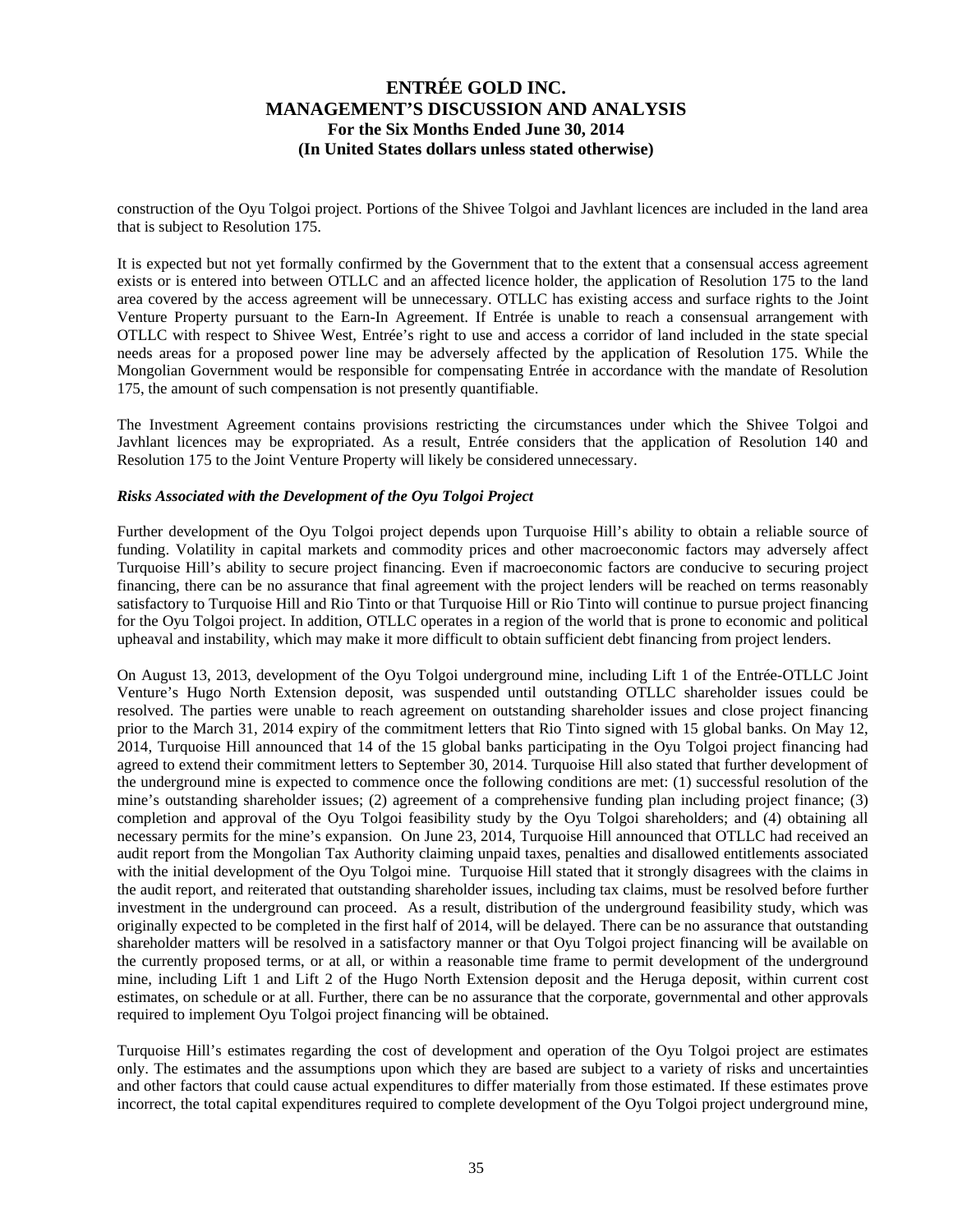including the portion that Entrée is responsible for, may increase, which may have a material adverse impact on Entrée, its results of operations, financial conditions, and the Company's share price.

There are a number of uncertainties inherent in the development and construction of any new mine, including the Oyu Tolgoi project. These uncertainties include: the timing and cost, which can be considerable, of the construction of mining and processing facilities; the availability and cost of skilled labour, process water, power and transportation, including costs of transport for the supply chain for the Oyu Tolgoi project, which requires routing approaches which have not been fully tested; the annual usage costs to the local province for sand, aggregate and water; the availability and cost of appropriate smelting and refining arrangements; and the need to obtain necessary environmental and other government permits, such permits being on reasonable terms, and the timing of those permits. The cost, timing and complexities of mine construction and development are increased by the remote location of the Oyu Tolgoi project.

It is common in new mining operations and in the development or expansion of existing facilities to experience unexpected problems and delays during development, construction and mine start-up, which may cause delays in commencement or expansion of mineral production. In particular, funding and development of the Oyu Tolgoi project underground mine, including Lift 1 and Lift 2 of the Hugo North Extension deposit and the Heruga deposit, has been delayed until matters with the Mongolian government can be resolved and a new timetable agreed. Any of these delays could impact disclosed project economics. Accordingly, there is no assurance that the future development, construction or expansion activities will be successfully completed within cost estimates, on schedule or at all and, if completed, there is no assurance that such activities will result in profitable mining operations.

OTLLC has earned either a 70% or 80% interest in the Joint Venture Property, depending on the depth at which minerals are extracted, and has effective control of the Entrée-OTLLC Joint Venture management committee. Rio Tinto, which beneficially owns 20.7% of the Company's issued and outstanding shares, exerts a significant degree of control over the business and affairs of Turquoise Hill and OTLLC. Under the Heads of Agreement and MOA, Rio Tinto is responsible for the management of the building and operation of the Oyu Tolgoi project (which includes the Heruga and Hugo North Extension deposits on the Joint Venture Property); is responsible for all exploration operations on behalf of OTLLC, including exploration on the Joint Venture Property; and prepares all programs and budgets for approval by the OTLLC board. The interest of Rio Tinto, Turquoise Hill and OTLLC and the interests of the Company's other shareholders are not necessarily aligned and there can be no assurance that Rio Tinto, Turquoise Hill or OTLLC will exercise its rights or act in a manner that is consistent with the best interests of the Company's other shareholders.

#### *Risks Associated with the Funding Agreement*

In the event of a partial expropriation of Entrée's interest in the Joint Venture Property, which is not reversed during the abeyance period provided for in the equity participation and funding agreement, the Company will be required to return a pro rata portion of the Deposit (the amount of the repayment not to exceed the amount of the Unearned Balance).

If an event of default occurs under the Equity Participation and Funding Agreement with Sandstorm (the "Funding Agreement"), the Company may be required to immediately pay to Sandstorm a default fee, which it may not have sufficient funds to cover. Some potential events of default may be outside of Entrée's control, including a partial or full expropriation of Entrée's interest in the Joint Venture Property which is not reversed during the abeyance period provided for in the Funding Agreement. If an event of default occurs and the Company is required to pay a default fee to Sandstorm, it may have a material adverse impact on Entrée's business, financial condition, assets and prospects, and on the Company's share price.

Under the Funding Agreement, the Company agreed to use future cash flows from its mineral property interests to purchase and deliver metal credits to Sandstorm. The Funding Agreement does not require the Company to deliver actual metal production, therefore the Company will have to use revenue it receives from the sale of its share of metal production to purchase the requisite amount of metal credits for delivery to Sandstorm. To the extent metal prices on the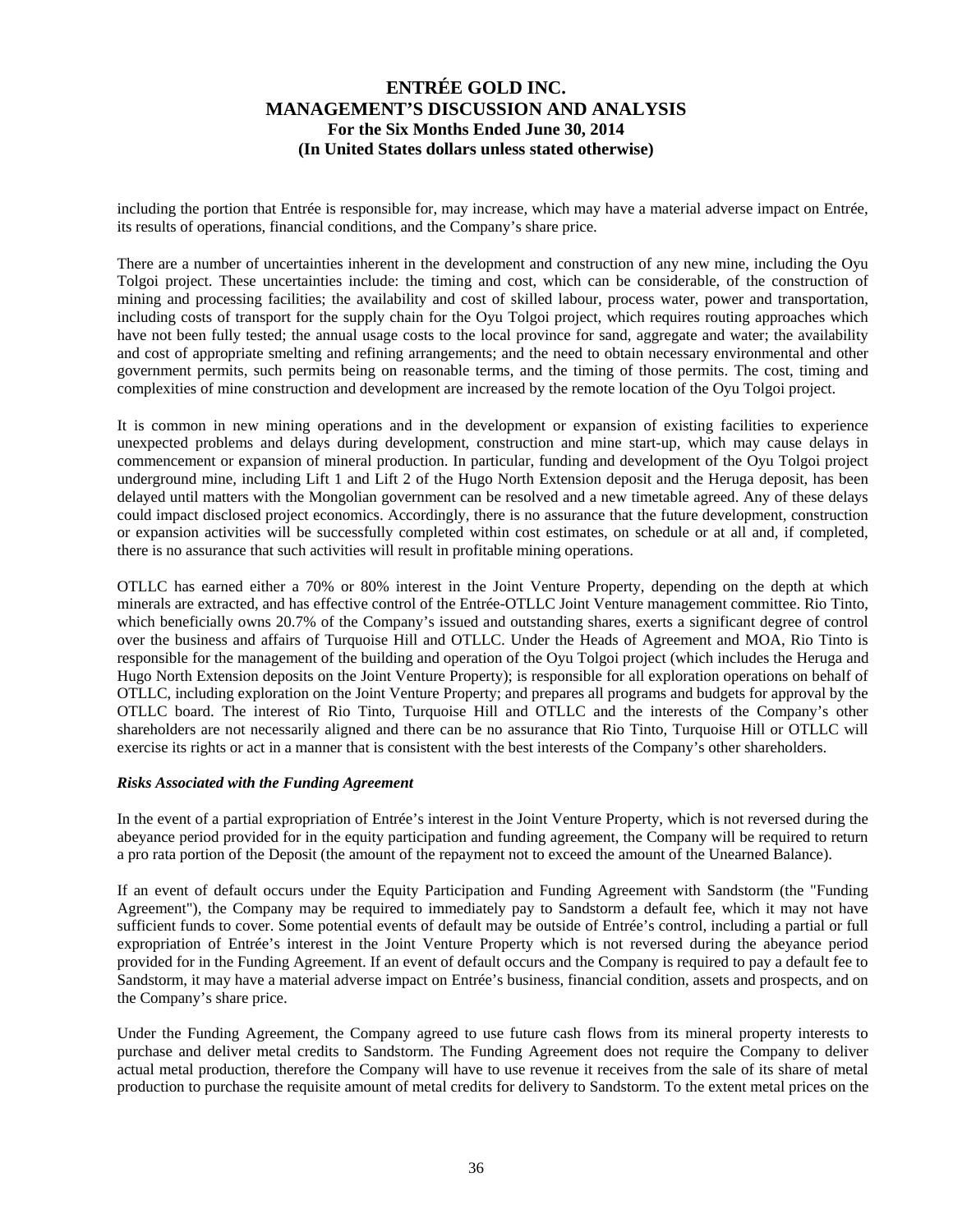day on which the Company's production is sold are different from metal prices on the day on which the Company purchases metal credits for delivery to Sandstorm, the Company may suffer a gain or loss on the difference.

#### *Risks Associated with Mining or Related to Entrée*

The estimates of reserves and resources, including the anticipated tonnages and grades that will be achieved or the indicated level of recovery that will be realized, are estimates only and no assurances can be given as to their accuracy. Such estimates are, in large part, based on interpretations of geological data obtained from drill holes and other sampling techniques. Actual mineralization or formations may be different from those predicted. Reserve and resource estimates are materially dependent on prevailing market prices and the cost of recovering and processing minerals at the mine site. Market fluctuations in the price of metals or increases in the costs to recover metals may render the mining of ore reserves uneconomical and materially adversely affect operations.

There is no assurance that a commercially viable mineral deposit exists on any of the exploration properties in which Entrée has an interest. There is also no assurance that, even if commercial quantities of ore are discovered, a mineral property will be brought into commercial production. The discovery of mineral deposits is dependent upon a number of factors, not the least of which is the technical skill of the exploration personnel involved. The commercial viability of a mineral deposit, once discovered, is also dependent upon a number of factors, some of which are the particular attributes of the deposit, such as size, grade and proximity to infrastructure, metal prices and government regulations, including regulations relating to royalties, allowable production, importing and exporting of minerals, and environmental protection. Most of the above factors are beyond the control of Entrée. If mineral reserves in commercially exploitable quantities are established on any of Entrée's properties (other than the Joint Venture Property, in which Entrée has a carried interest), Entrée will be required to expend substantial sums of money to establish the extent of the resource, develop processes to extract it and develop extraction and processing facilities and infrastructure. Although Entrée may derive substantial benefits from the discovery of a major deposit, there can be no assurance that such a resource will be large enough to justify commercial operations, nor can there be any assurance that Entrée will be able to raise the funds required for development on a timely basis. Entrée may be required to acquire rights to additional lands in order to develop a mine if a mine cannot be properly located on Entrée's properties. There can be no assurance that Entrée will be able to acquire such additional lands on commercially reasonable terms, if at all.

Recent global financial and market conditions have been subject to increased volatility, which may impact the ability of Entrée to obtain equity or debt financing in the future and, if obtained, on terms favourable to Entrée. If Entrée cannot raise the money that it needs to continue exploration of its mineral properties, there is a risk that Entrée may be forced to delay, scale back, or eliminate certain of its exploration activities. If these increased levels of volatility and market turmoil continue, Entrée's operations could be adversely impacted and the value and the price of the Company's common shares could be adversely affected.

Rio Tinto's beneficial shareholdings in the Company potentially give Rio Tinto the voting power to influence the policies, business and affairs of Entrée and the outcome of any significant corporate transaction or other matter, including a merger, business combination or a sale of all, or substantially all, of Entrée's assets. In addition, Rio Tinto has operational control over the Joint Venture Property. OTLLC also has a right of first refusal with respect to any proposed disposition by Entrée of an interest in Shivee West, which is not subject to the Entrée-OTLLC Joint Venture. The share position in the Company of each of Turquoise Hill and Rio Tinto may have the effect of delaying, deterring or preventing a transaction involving a change of control of the Company in favour of a third party that otherwise could result in a premium in the market price of the Company's common shares in the future. This risk could be mitigated by the Funding Agreement, which provides that Sandstorm will vote its shares in the manner specified by the Company's board of directors with respect to a take-over of the Company, provided the acquirer has agreed to deliver to Sandstorm a deed of adherence to the Funding Agreement.

Entrée must comply with licence and permitting requirements. In Mongolia, the Shivee Tolgoi and Javhlant exploration licences were converted to mining licences on October 27, 2009. These licences now have a term of 30 years, with two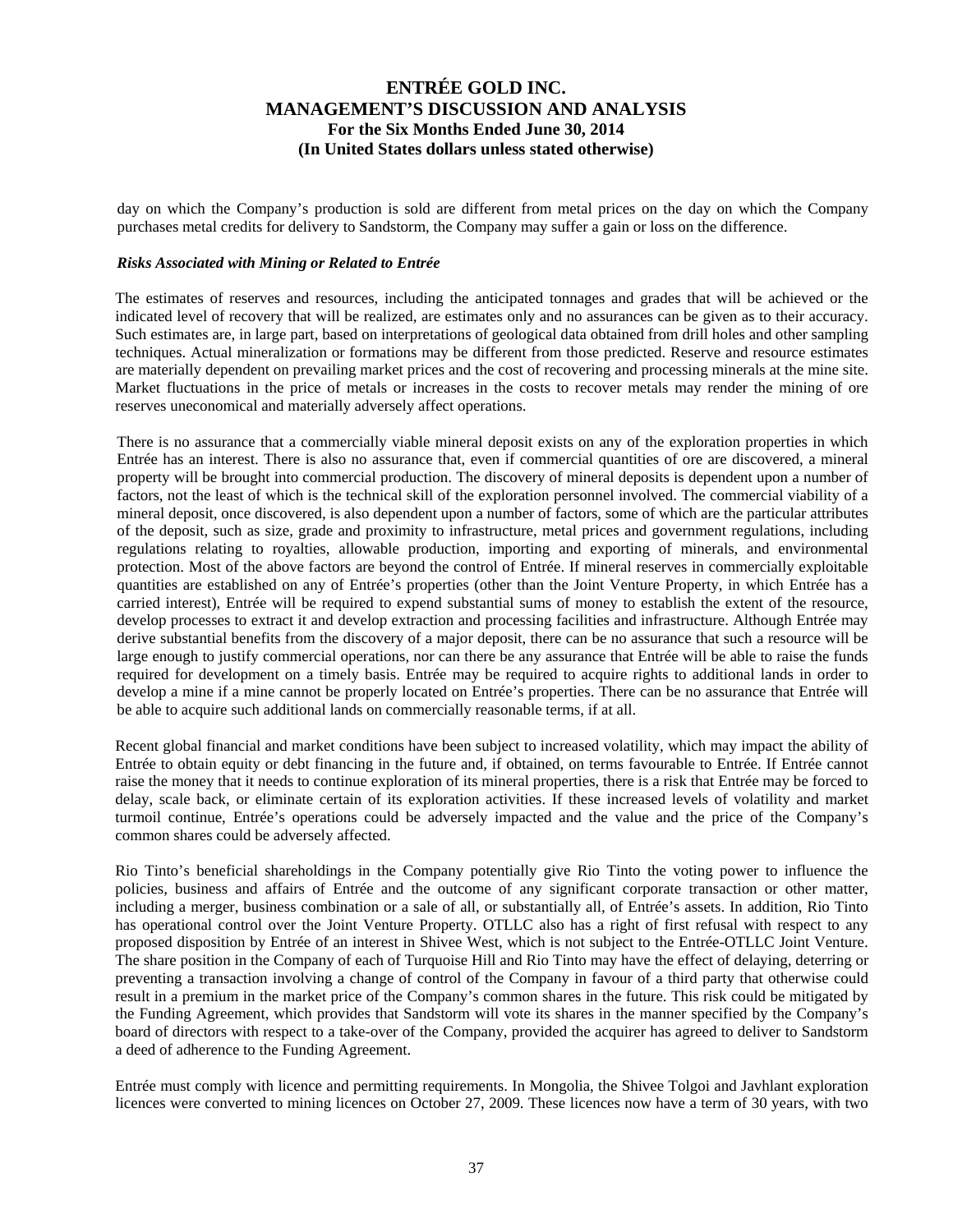potential extensions of 20 years each. The total estimated annual fees in order to maintain the Shivee Tolgoi and Javhlant mining licences in good standing is \$1,100,000. Approximately \$600,000 of the total is recoverable from, or loaned by, OTLLC.

In Nevada, maintenance fees must be paid to the BLM. For the 2014 assessment year, the aggregate fee for the Ann Mason Project is approximately \$189,000.

In both Mongolia and Nevada, Entrée must comply with environmental regulations that govern air and water quality and land disturbance and provide mine reclamation and closure costs.

#### **Internal Control over Financial Reporting**

Management is responsible for designing internal control over financial reporting, to provide reasonable assurance regarding the reliability of financial reporting and the preparation of financial statements for external purposes in accordance with US GAAP. No change in the Company's internal control over financial reporting occurred during the period beginning on April 1, 2014 and ended on June 30, 2014 that has materially affected, or is reasonably likely to materially affect, the Company's internal control over financial reporting.

#### **Cautionary Note to United States Investors - Canadian Disclosure Standards in Mineral Resources and Mineral Reserves**

The terms "mineral reserve", "proven mineral reserve" and "probable mineral reserve" are Canadian mining terms as defined in accordance with NI 43-101 under the guidelines set out in the Canadian Institute of Mining, Metallurgy and Petroleum (the "CIM") Standards on Mineral Resources and Mineral Reserves, adopted by the CIM Council, as may be amended from time to time by the CIM.

The definitions of proven and probable reserves used in NI 43-101 differ from the definitions in the United States Securities and Exchange Commission ("SEC") Industry Guide 7. Under SEC Industry Guide 7 standards, a "final" or "bankable" feasibility study is required to report reserves, the three year history average price is used in any reserve or cash flow analysis to designate reserves and the primary environmental analysis or report must be filed with the appropriate governmental authority.

In addition, the terms "mineral resource", "measured mineral resource", "indicated mineral resource" and "inferred mineral resource" are defined in and required to be disclosed by NI 43-101; however, these terms are not defined terms under SEC Industry Guide 7 and normally are not permitted to be used in reports and registration statements filed with the SEC. Investors are cautioned not to assume that all or any part of mineral deposits in these categories will ever be converted into reserves. "Inferred mineral resources" have a great amount of uncertainty as to their existence, and great uncertainty as to their economic and legal feasibility. It cannot be assumed that all or any part of an inferred mineral resource will ever be upgraded to a higher category. Under Canadian rules, estimates of inferred mineral resources may not form the basis of feasibility or pre-feasibility studies, except in rare cases.

Accordingly, information contained in this MD&A containing descriptions of our mineral deposits may not be comparable to similar information made public by U.S. companies subject to the reporting and disclosure requirements under the United States federal securities laws and the rules and regulations thereunder.

#### **International Financial Reporting Standards**

The Company is a "domestic" issuer under Canadian securities law and a "foreign private issuer" under SEC regulations. The Company files its financial statements with both Canadian and U.S. securities regulators in accordance with US GAAP, as permitted under current regulations. In 2008, the Accounting Standards Board in Canada and the Canadian Securities Administrators (CSA) confirmed that domestic issuers were required to transition to International Financial